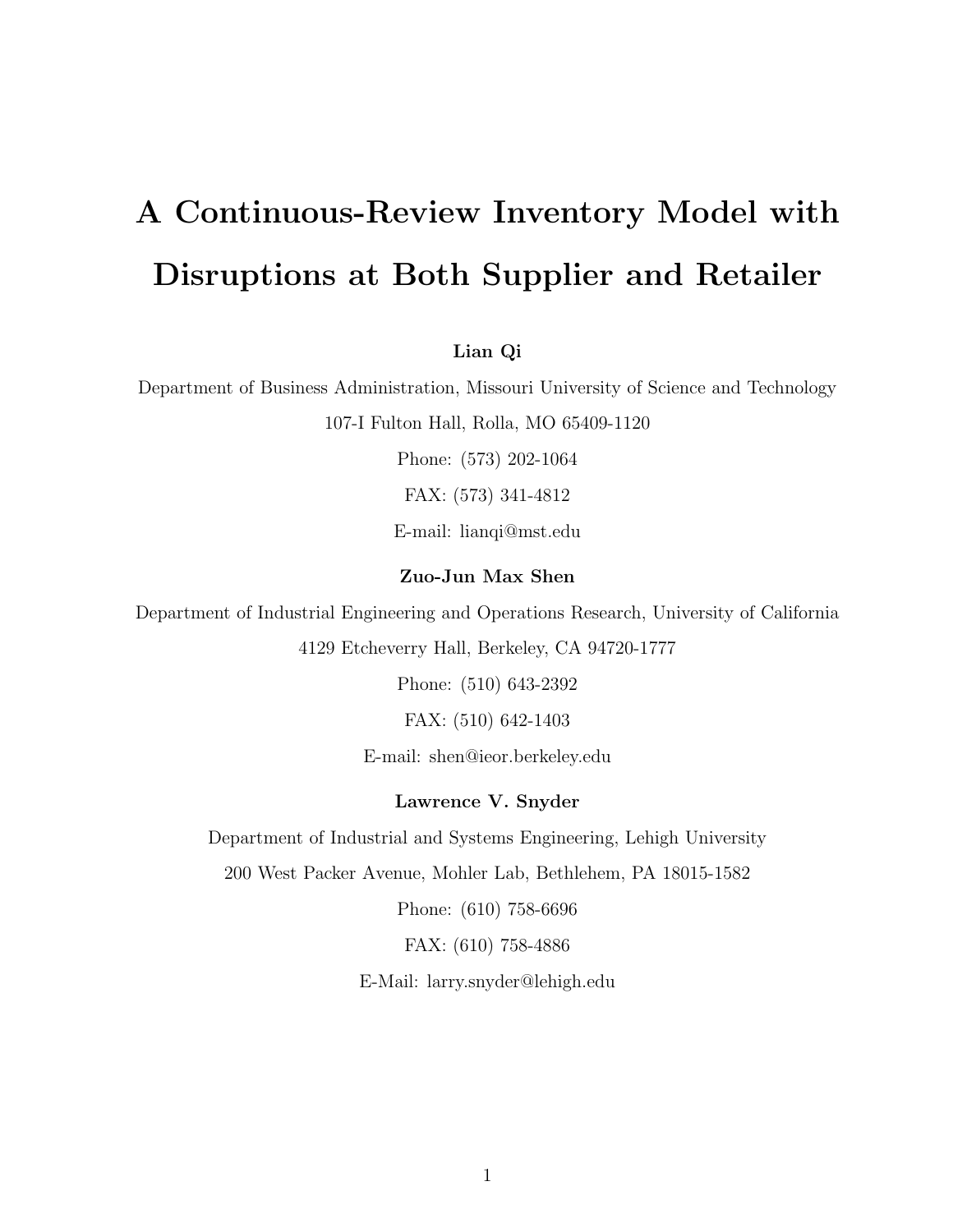#### Abstract

We consider a continuous-review inventory problem for a retailer who faces random disruptions both internally and externally (from its supplier). We formulate the expected inventory cost at this retailer and analyze the properties of the cost function. In particular, we show that the cost function is quasi-convex and therefore can be efficiently optimized to numerically find the optimal order size from the retailer to the supplier. Computational experiments provide additional insight into the problem. In addition, we introduce an effective approximation of the cost function. Our approximation can be solved in closed form, which is useful when the model is embedded into more complicated supply chain design or management models.

Key Words: Inventory Model; Supply Disruptions; Safety Stock

Received October 2006; revised December 2007; accepted September 2008.

## 1 Introduction

In this paper, we study a continuous-review inventory problem with a single supplier and a single retailer. As in the classical EOQ model, we assume that the demand is constant and deterministic and that the retailer uses a zero-inventory-ordering (ZIO) policy to manage its inventory. Unlike the EOQ model, however, our model considers random disruptions at both the supplier and the retailer. The main difference between these two types of disruptions is that a disruption to the retailer destroys all on-hand inventory at the retailer, while disruptions at the supplier simply prevent the retailer from receiving replenishment orders.

Our model is related to the EOQ models with disruptions formulated by Parlar and Berkin (1991) and Berk and Arreola-Risa (1994) but differs in two important ways. The first is that the previous papers consider only external disruptions, not disruptions to the retailer itself. The second difference between our model and most existing disruption models is our assumption that a disruption to the retailer destroys the inventory at the retailer. This assumption is motivated by recent disasters such as Hurricane Katrina in 2005, which destroyed large inventories of lumber, coffee, and other products stored along the Gulf Coast (Reuters 2005).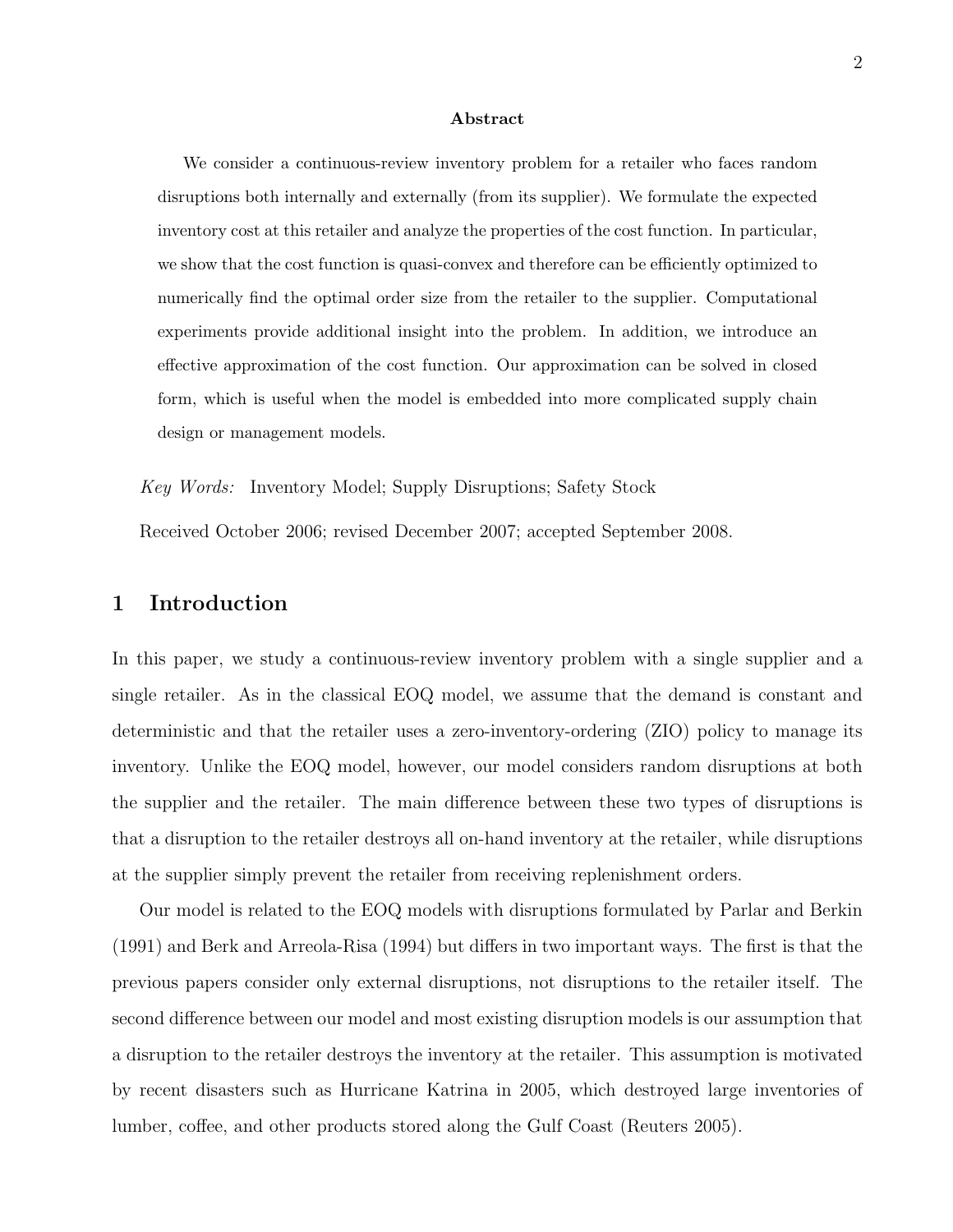We formulate the expected working inventory cost (which includes the ordering, holding and shortage costs) as a function of the retailer's order quantity for the problem described above. We prove that the cost function is quasi-convex and can therefore be efficiently optimized using standard numerical algorithms. In addition, we numerically

- 1. evaluate the shape of the cost function at the retailer as customer demand varies;
- 2. compare the optimal order quantity with the classical EOQ solution to demonstrate the importance of considering supplier and retailer disruptions when making inventory decisions;
- 3. study the effects of disruptions at the retailer and the supplier on the working inventory cost, as well as on the demand fill rate, at the retailer;
- 4. demonstrate that disruptions at the retailer can have a more significant impact on the retailer's cost and fill rate than disruptions at the supplier, even though most research on inventory models (even research that considers disruptions) ignores disruptions at the retailer.

Moreover, since the cost function provided in this paper is complex and cannot be minimized in closed form, we provide tight, more tractable approximations for the optimal order quantity and cost, as well as corresponding error bounds. We show that the approximate optimal cost is a concave and increasing function of the customer demand; this property allows it to be embedded into other more complicated supply chain design models in place of the original cost function for added tractability (see Section 8 for further discussion). Based on the approximate optimal order quantity, we also discuss the safety stock level at the retailer to protect against supplier disruptions.

The rest of this paper is organized as follows. In Section 2, we review the related literature. We formulate the expected working inventory cost at the retailer in Section 3 and analyze the properties of the cost function in Section 4. In Section 5, we conduct numerical experiments to obtain insight into the problem. We propose a tight approximation for the optimal cost at the retailer and analyze its properties in Section 6. In Section 7, we interpret the order quantity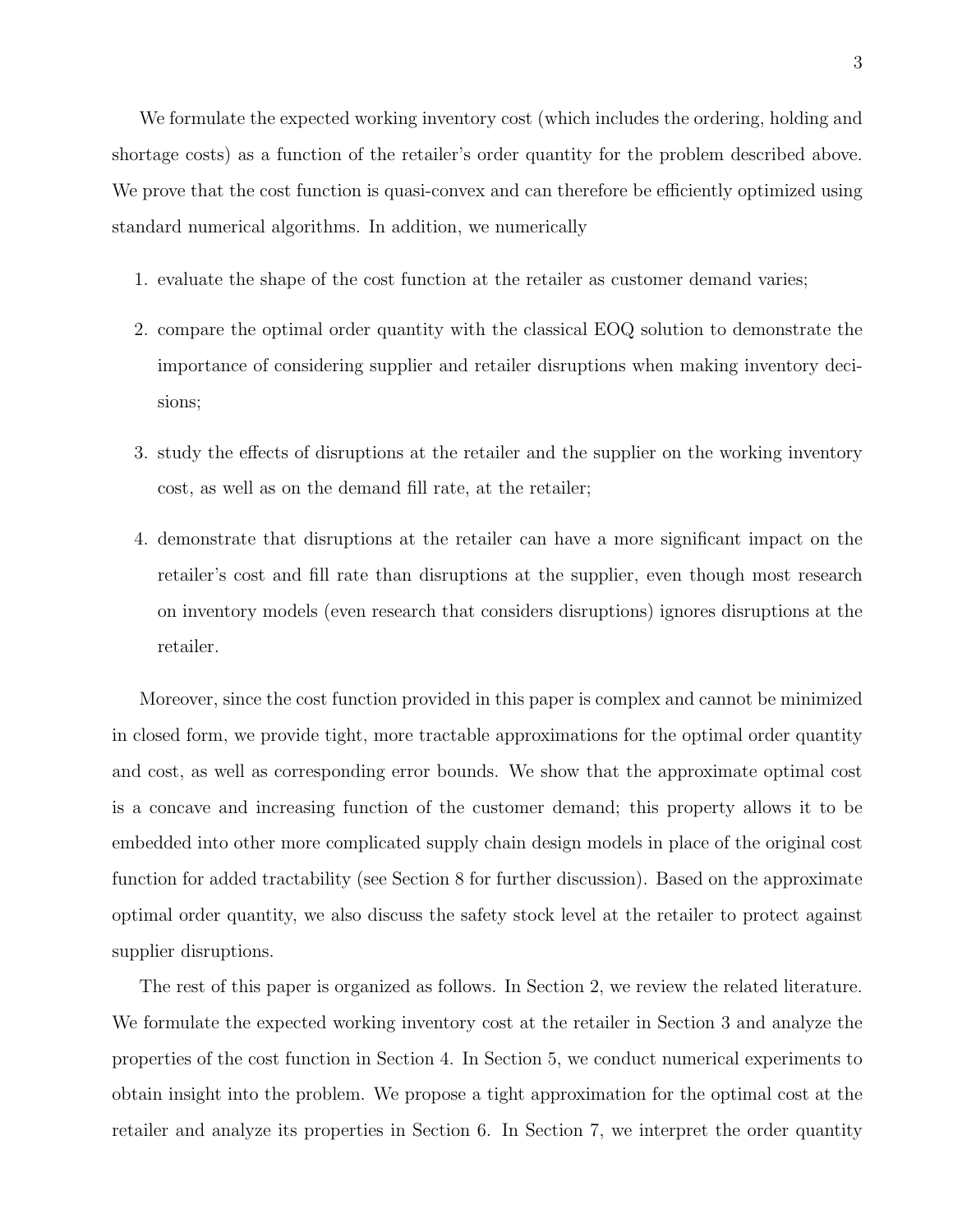in terms of safety stock held at the retailer to protect against supplier disruptions. The paper is concluded in Section 8. All proofs for the results presented in this paper can be found in Appendix A.

### 2 Literature Review

The study by Parlar and Berkin (1991) is among the earliest works that incorporate supply disruptions into classical inventory models. They analyze the supply uncertainty problem for an EOQ model in which the supply is available only during an interval of random length, and then unavailable for another interval of random length. Using the renewal reward theorem, they formulate the expected cost as a function of the order quantity. Their work is based on two main assumptions. First, at any time, the decision maker knows the availability status of the supplier; second, the retailer follows a ZIO policy. Their cost function is shown to be incorrect in two respects by Berk and Arreola-Risa (1994), who propose a corrected cost function. This function cannot be minimized in closed form, and has not been proven to be convex (though it is unimodal). Our model differs from these models by considering both internal and external disruptions (i.e., disruptions to the retailer and the supplier) and by considering the case in which internal disruptions cause on-hand inventory to be destroyed.

Snyder (2008) develops a simple but tight approximation for the model introduced by Berk and Arreola-Risa (1994). He shows that his approximate cost function not only is convex but also yields a closed-form solution and behaves similarly to the classical EOQ cost function in several important ways. Heimann and Waage (2005) relax the ZIO assumption made by Berk and Arreola-Risa (1994), and then derive a closed-form solution using an approximation similar to Snyder's. The models of both Snyder (2008) and Heimann and Waage (2005) are used by Ross, Rong, and Snyder (2008) for a model with time-varying demands and disruption rates. Our approximation (Section 6) is similar in spirit but uses a higher-order polynomial approximation than the earlier approximations do.

Parlar and Perry (1995) relax two assumptions made by Parlar and Berkin (1991). First, they assume that the decision maker may not be aware of the ON-OFF status of the supply and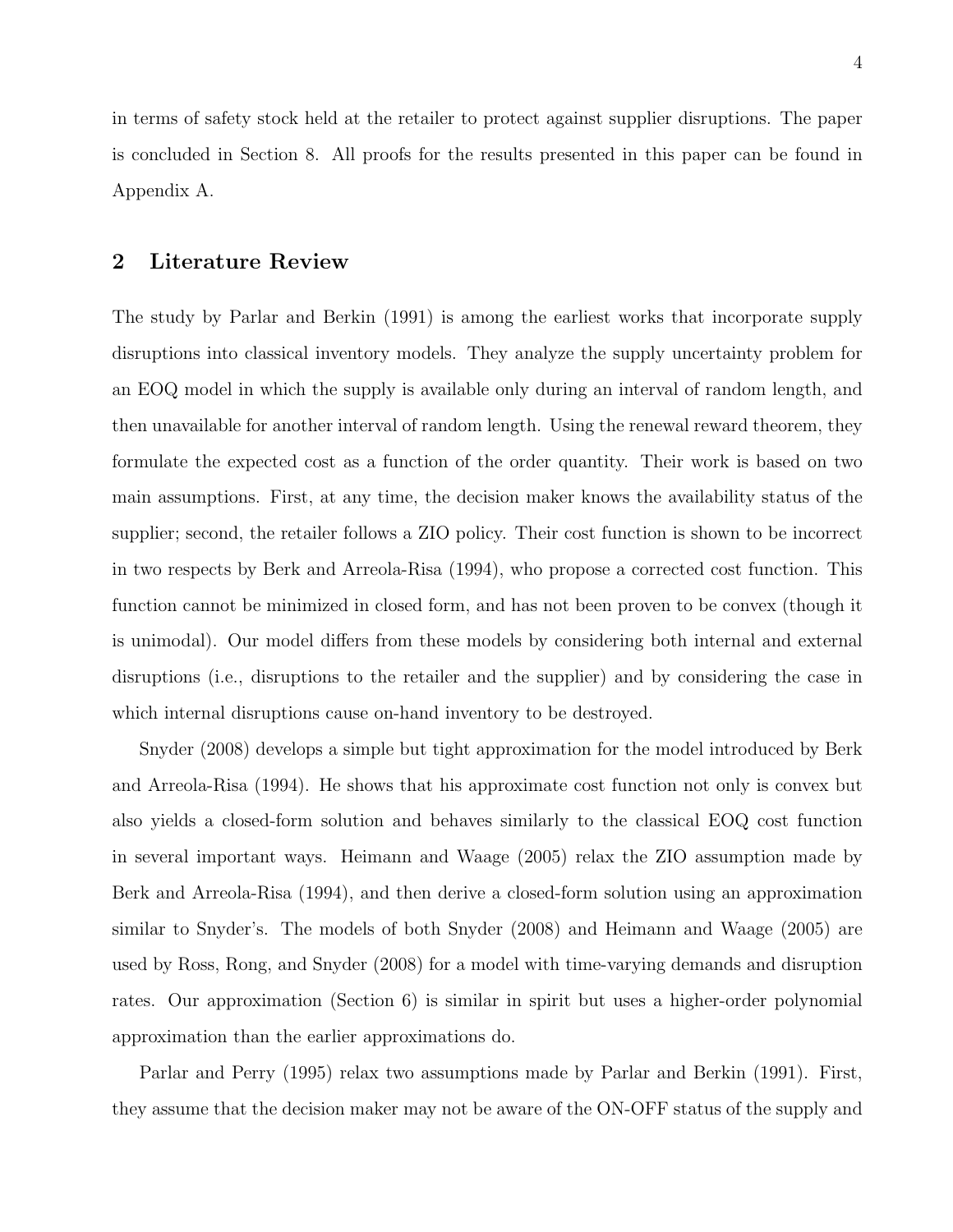may ascertain the state only at a cost. Second, they relax the ZIO assumption and treat the reorder point as a decision variable. In addition, they consider both deterministic and random yields at the supplier.

In addition to randomness in supply, Gupta (1996) assumes that customer demands are generated according to a Poisson process and that shortages result in lost sales. He considers a non-zero (but deterministic) lead time. A more general model is studied by Parlar (1997), who allows the lead time to be stochastic.

The works cited above assume there is only one supplier. Tomlin (2006) presents a dualsourcing model in which orders may be placed with either a cheap but unreliable supplier or an expensive but reliable supplier. He considers a very general supplier-recovery process. Sheffi (2001) also discusses a dual-sourcing problem in the context of a a small illustrative example; no analytical formulation is provided. Chopra, Reinhardt, and Mohan (2007) and Schmitt and Snyder (2007) consider two-supplier models under both supply disruptions and yield uncertainty in the context of single-period and infinite-horizon models, respectively.

More generally, Dada, Petruzzi and Schwarz (2007) consider a newsvendor problem in which the retailer is served by multiple suppliers, all of which may be unreliable. They develop a modeling framework in which the newsvendor can diversify the risk of insufficient supply by spreading orders among the available suppliers, who differ in terms of cost and supply distribution functions. They establish properties of the optimal solution and obtain corresponding insights into the tradeoff between cost and reliability.

Most of the papers cited above propose numerical algorithms to find optimal solutions, rather than deriving closed-form solutions. As we have addressed, closed-form solutions can provide insights that numerical solutions cannot and are useful in the case when the model is to be embedded into more complicated models. Also, all of the above works ignore disruptions and recoveries at the retailer. This paper contributes to the literature in these two respects.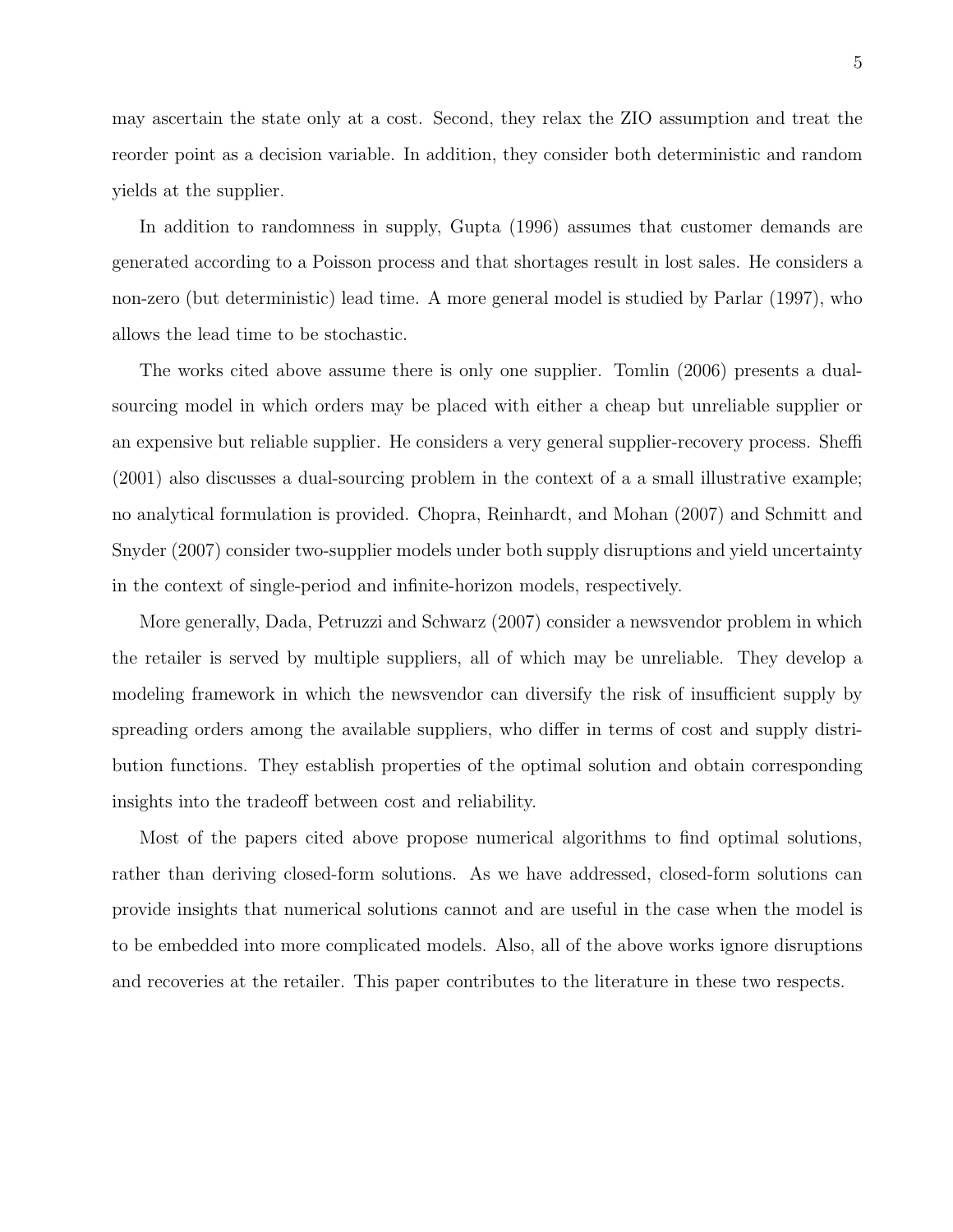## 3 Model Formulation

Figure 1 illustrates a typical inventory pattern at the retailer when disruptions at both the retailer and the supplier are considered. As in Snyder (2008) and Berk and Arreola-Risa (1994), we assume that the retailer faces constant and positive customer demand with rate D  $(\text{units}/\text{year})^1$ , and that the supplier lead-time is zero.

Both the retailer and the supplier may experience available ("ON") and disrupted ("OFF") states. When the retailer's inventory level hits 0, it attempts to place an order with the supplier, e.g., at time A in Figure 1. If the supplier is OFF (e.g., at time B), the retailer must wait until the supplier has recovered (time C) to place an order. If the retailer is disrupted (time D), all inventory is lost, and it cannot place a new order until the disruption has ended (time E). It is also possible that a retailer experiences a disruption (time F) and the supplier experiences a disruption (time G) before the retailer disruption ends (time H), in which case the retailer must wait until the supplier disruption ends (time I) before placing an order.

We define an *inventory cycle* at the retailer to be the duration between two consecutive successful shipments from the supplier, and use  $T$  to denote the inventory cycle length (a random variable). We use  $w$  to denote the expected waiting time until the supplier is available, assuming that the supplier is not available when the retailer is ON and wishes to place an order.

Note that the retailer will not have inventory on hand to serve its customers either when it is disrupted or when it is waiting for a supplier disruption to end. In this event, we consider both the lost-sales case and the time-independent backorder case (i.e., unmet demands are backordered, and the shortage cost is charged per unit, not per unit time). Figure 1 is drawn using the former assumption, in which case it is optimal to place an order of the same size,  $Q$ , regardless of the system state just before the order is placed. We explain later in this section that the models for these two cases are identical, except that in the lost-sales case, Q represents the order quantity, while in the time-independent backorder case it represents an order-up-to level, i.e., the retailer orders Q plus any backlogged demand. In both cases, the shortage cost

<sup>1</sup>We conduct simulation studies in Appendix B to show that our model is robust to violations of this assumption when customer demands instead follow a Poisson process with rate D.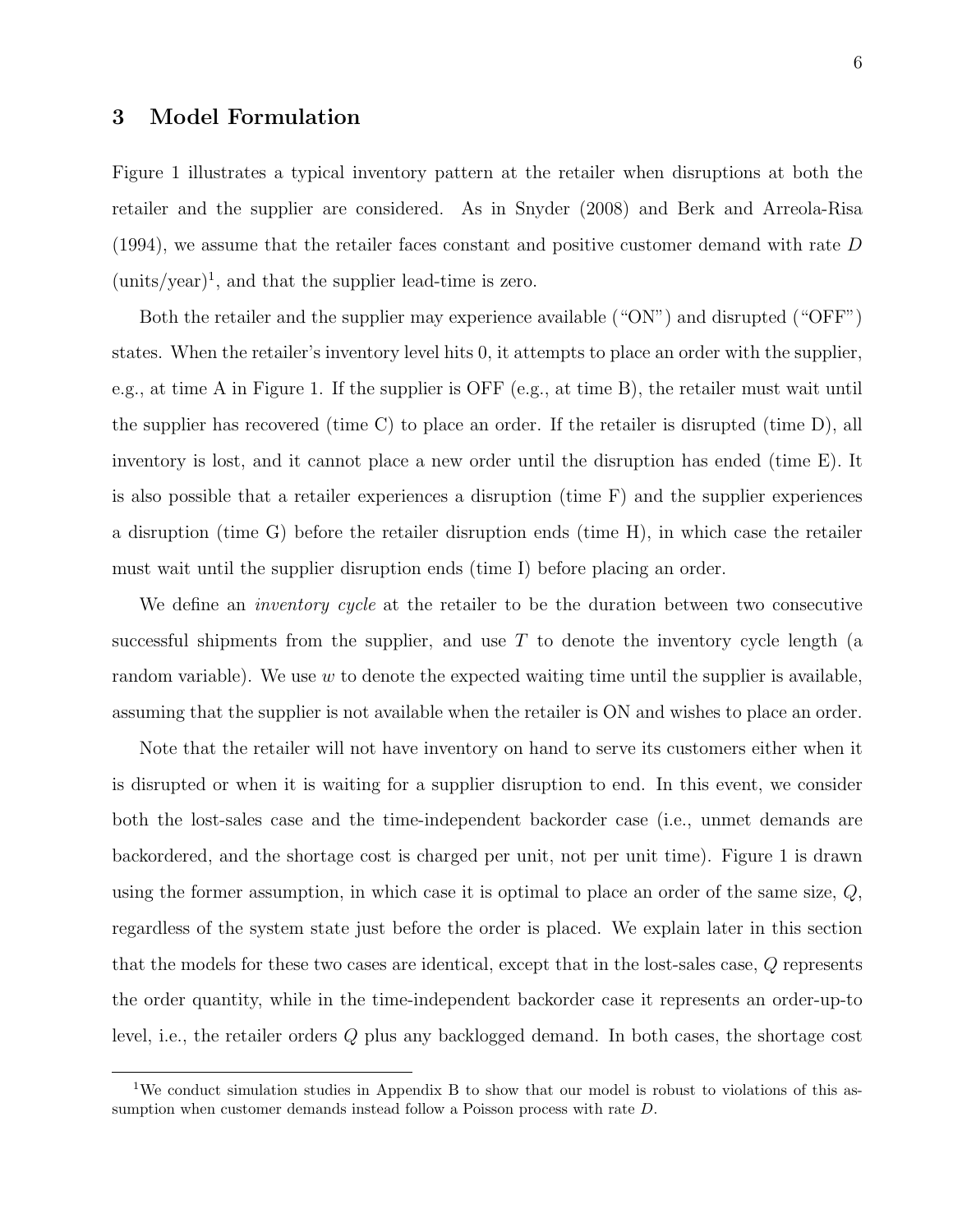is charged per unit of unmet demand.



Figure 1: Inventory policy at the retailer with random cycle length T.

Following most of the research on inventory management under random supply disruptions (e.g., Parlar and Perry 1995, Gupta 1996), we assume that the durations of the ON and OFF cycles at the supplier are independently and identically distributed (i.i.d.) exponential random variables with rates  $\lambda$  and  $\psi$ , respectively. Therefore, the expected durations of the ON and OFF cycles at the supplier are  $\frac{1}{\lambda}$  and  $\frac{1}{\psi}$ , respectively. We refer to  $\lambda$  and  $\psi$  as the disruption and recovery rates at the supplier, respectively. Similarly, we assume that the durations of the ON and OFF cycles at the retailer follow i.i.d. exponential distributions with disruption rate α and recovery rate β. All of the random durations are assumed to be mutually independent.

We believe that the exponential distribution is reasonable in this context since exponential distributions are often used to model the time between independent events that happen at a constant average rate, and otherwise are "often good approximations to the actual distributions" (Ross 2006, Chapter 5.1). In addition, the exponential distribution possesses various mathematical properties, such as the memoryless property, that facilitate our analysis. Similar models could be constructed using alternate distributions; we expect that such models would be significantly more difficult to analyze but would yield similar insights.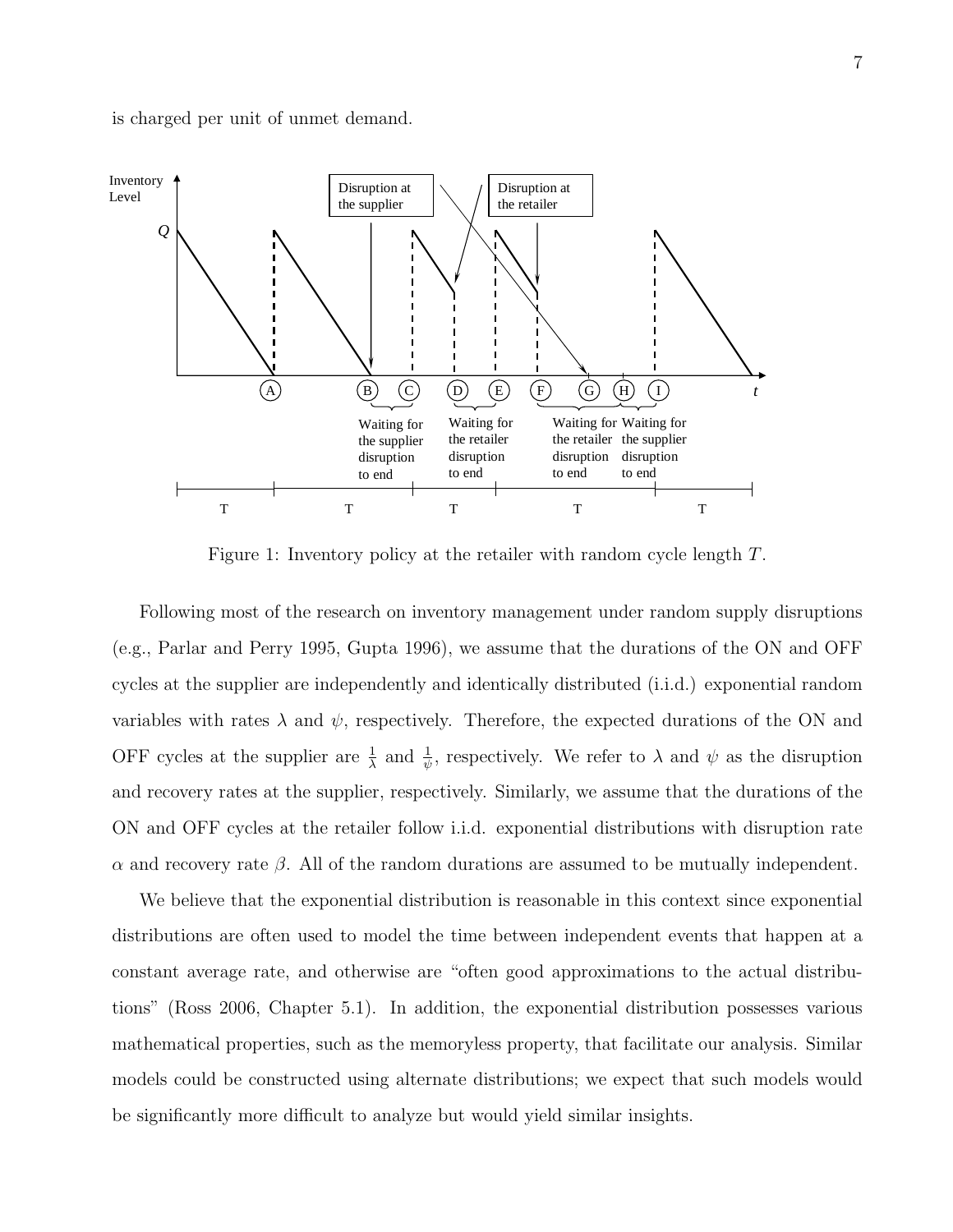Below, we formulate  $E[T]$ , the expected inventory cycle length, and the expected cost per cycle at the retailer, and then apply the renewal reward theorem to derive the average cost per year at the retailer.

#### 3.1 Expected Inventory Cycle Length  $E[T]$

To formulate  $E[T]$ , we first formulate two key quantities: (1) the probability that the supplier is in the OFF state  $t$  time units after the start of an inventory cycle (we denote this probability  $\phi(t)$ , and (2) w, the expected waiting time if the supplier is OFF when an order attempt is made.

#### **3.1.1 Formulation of**  $\phi(t)$

We construct a two-state continuous-time Markov chain for the ON and OFF states of the supplier. Under the assumptions made above, the Markov chain remains in the ON state for an exponentially distributed length of time with rate  $\lambda$  before going to the OFF state, where it spends an exponentially distributed length of time with rate  $\psi$  before returning to the ON state. Since the supplier is, by definition, ON at the beginning of each inventory cycle, the probability that the supplier is OFF  $t(\geq 0)$  time units after the start of an inventory cycle is given by

$$
\phi(t) = \frac{\lambda}{\lambda + \psi} \left( 1 - e^{-(\lambda + \psi)t} \right)
$$

(Ross 1996, p. 243).

#### 3.1.2 Formulation of w

We construct a four-state continuous-time Markov chain to model the ON and OFF states at the retailer and supplier. The state space is  $S = \{11, 10, 01, 00\}$ , where the two digits represent the state of the supplier and retailer, respectively (see Figure 2). The time the Markov chain spends in each state before transitioning into a different state is exponentially distributed with the transition rates indicated in the figure.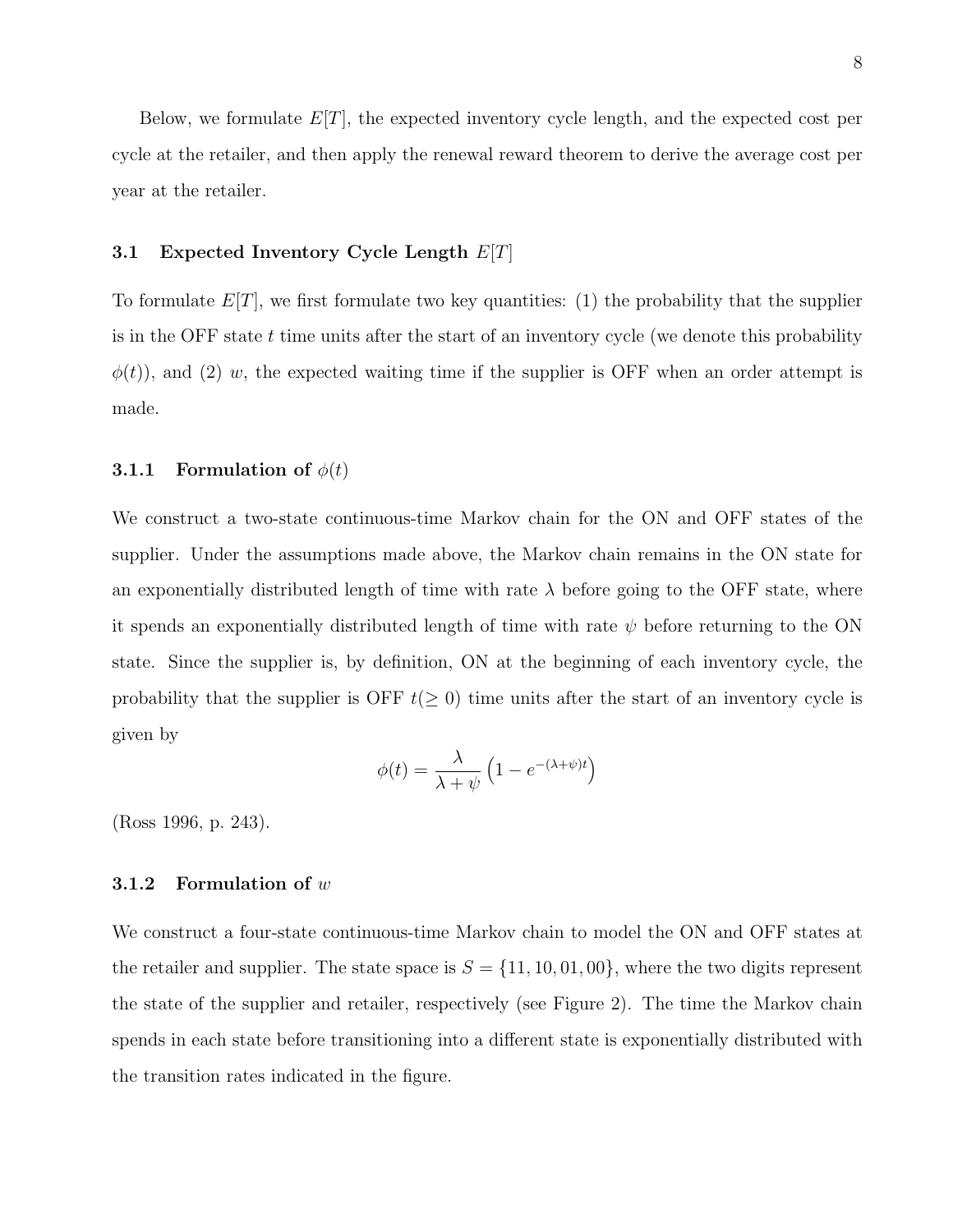

Figure 2: A four-state continuous-time Markov chain for the ON and OFF states at the retailer and the supplier.

We use  $E[L_{i,j}]$  to denote the expected time until the system reaches state  $j \in S$ , given that the system is currently in state  $i \in S$ . Since w represents the expected time until both locations are ON, given that the supplier is OFF when an order attempt is made,  $w \equiv E[L_{01,11}]$ . It follows from Ross (1996, Section 5.5) that  $E[L_{i,j}]$  equals the expected time the chain takes to leave state i plus any additional time after it leaves i before it enters j:

$$
E[L_{i,j}] = \frac{1}{v_i} + \sum_{k \in S, k \neq i} P_{i,k} E[L_{k,j}],
$$

where  $P_{i,j}$  is the transition probability from state i to j, and  $v_j$  is the rate at which the chain leaves state i.

From Ross (1996, Section 5.2), we have  $v_{01} = \alpha + \psi$ ,  $P_{01,11} = \frac{\psi}{\alpha + \psi}$  $\frac{\psi}{\alpha+\psi}$ , and  $P_{01,00} = \frac{\alpha}{\alpha+\psi}$  $\frac{\alpha}{\alpha+\psi}$ . Thus,

$$
E[L_{01,11}] = \frac{1}{\alpha + \psi} + P_{01,11}E[L_{11,11}] + P_{01,00}E[L_{00,11}]
$$
  
= 
$$
\frac{1}{\alpha + \psi} + \frac{\psi}{\alpha + \psi} \cdot 0 + \frac{\alpha}{\alpha + \psi} \cdot E[L_{00,11}].
$$
 (1)

Similarly,

$$
E[L_{00,11}] = \frac{1}{\beta + \psi} + \frac{\beta}{\beta + \psi} \cdot E[L_{01,11}] + \frac{\psi}{\beta + \psi} \cdot E[L_{10,11}],
$$
 (2)

$$
E[L_{10,11}] = \frac{1}{\beta + \lambda} + \frac{\beta}{\beta + \lambda} \cdot 0 + \frac{\lambda}{\beta + \lambda} \cdot E[L_{00,11}],
$$
\n(3)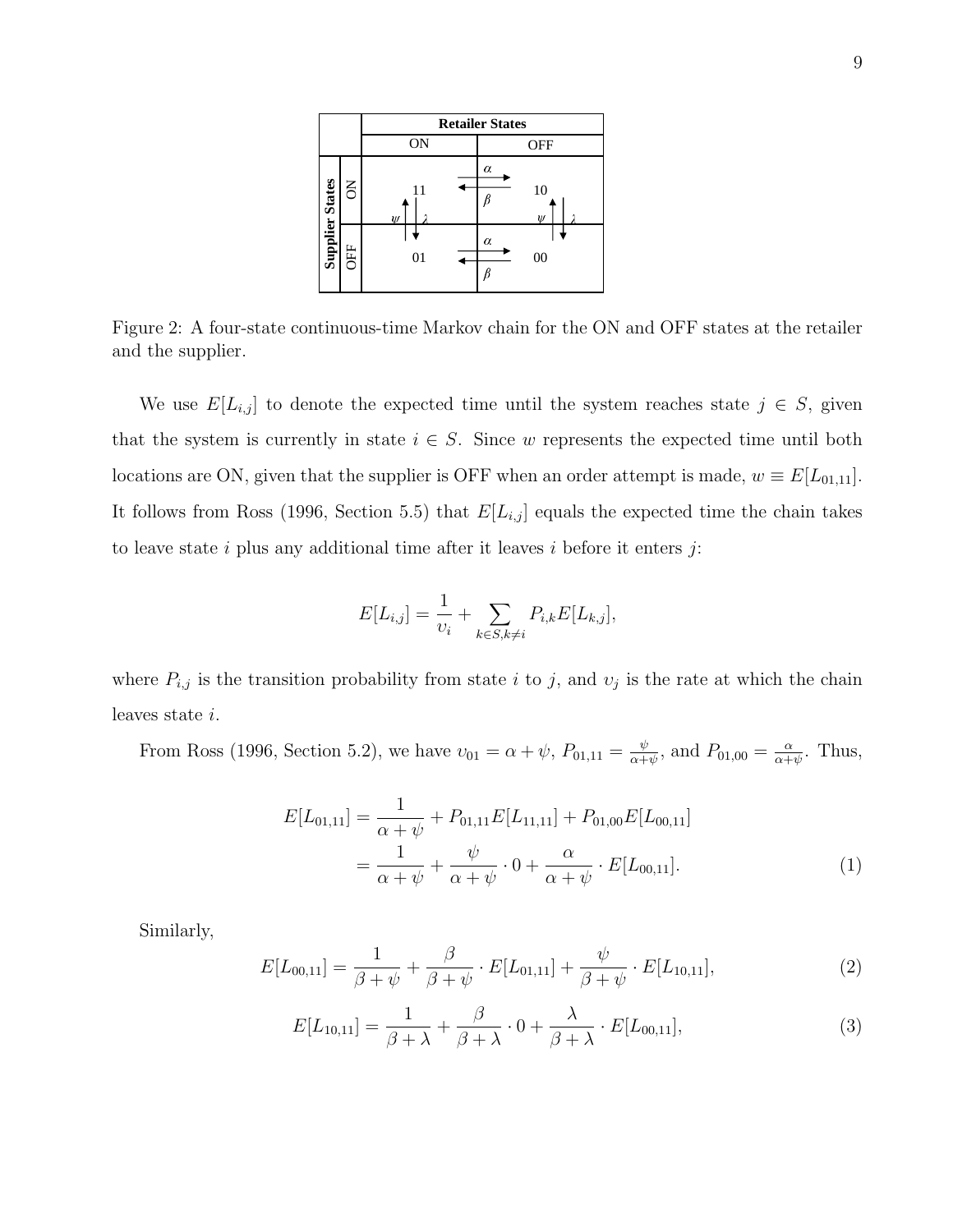Combining equations  $(1)-(3)$ , we derive

$$
w = E[L_{01,11}] = \frac{1}{\psi} \left[ 1 + \frac{\alpha(\lambda + \psi)}{\beta(\alpha + \beta + \lambda + \psi)} \right].
$$

#### 3.1.3 Formulation of  $E[T]$

We now formulate the expected inventory cycle length at the retailer,  $E[T]$ . We consider two cases.

• Case 1. If the retailer is not disrupted during the  $\frac{Q}{D}$  time units after an inventory cycle begins, i.e., before its inventory level reaches zero (refer to the first and second cycles in Figure 1), the probability that the supplier is OFF at the moment the retailer's inventory level reaches 0 is  $\phi(\frac{Q}{D})$  $\frac{Q}{D}$ ), hence the expected inventory cycle length at the retailer is

$$
\frac{Q}{D} + w\phi\left(\frac{Q}{D}\right) = \frac{Q}{D} + \frac{\lambda w}{\lambda + \psi} \left(1 - e^{-(\lambda + \psi)\frac{Q}{D}}\right).
$$

• Case 2. If the retailer is disrupted during the  $\frac{Q}{D}$  time units after a cycle begins (refer to the third and fourth cycles in Figure 1), then let  $Y$  denote the time from the beginning of the cycle to this disruption, and let Z denote the time to recover from the disruption. Then  $Y \sim \exp(\frac{1}{\alpha})$  on  $[0, \frac{Q}{D}]$  $\frac{Q}{D}$  and  $Z \sim \exp(\frac{1}{\beta})$ . Therefore, the probability that the supplier is OFF when the retailer recovers from the disruption is  $\phi(Y+Z)$ , and hence the expected inventory cycle length at the retailer is

$$
Y + E_Z \left[ Z + w\phi(Y + Z) \right]
$$
  
=  $Y + \int_0^\infty \left( Z + \frac{\lambda w}{\lambda + \psi} (1 - e^{-(\lambda + \psi)(Y + Z)}) \right) \beta e^{-\beta Z} dZ$   
=  $Y + \frac{1}{\beta} + \frac{\lambda w}{\lambda + \psi} - \frac{\beta \lambda w e^{-(\lambda + \psi)Y}}{(\lambda + \psi)(\beta + \lambda + \psi)}.$ 

where  $Y \sim \exp(\frac{1}{\alpha})$  on  $[0, \frac{Q}{D}]$  $\frac{Q}{D}$ .

The probability that case 1 applies (i.e., that the retailer is not disrupted during the  $\frac{Q}{D}$  time units after an inventory cycle begins) is  $1 - \int_0^{\frac{Q}{D}} Y e^{-\alpha Y} dY = e^{-\alpha \frac{Q}{D}}$ . Therefore, combining the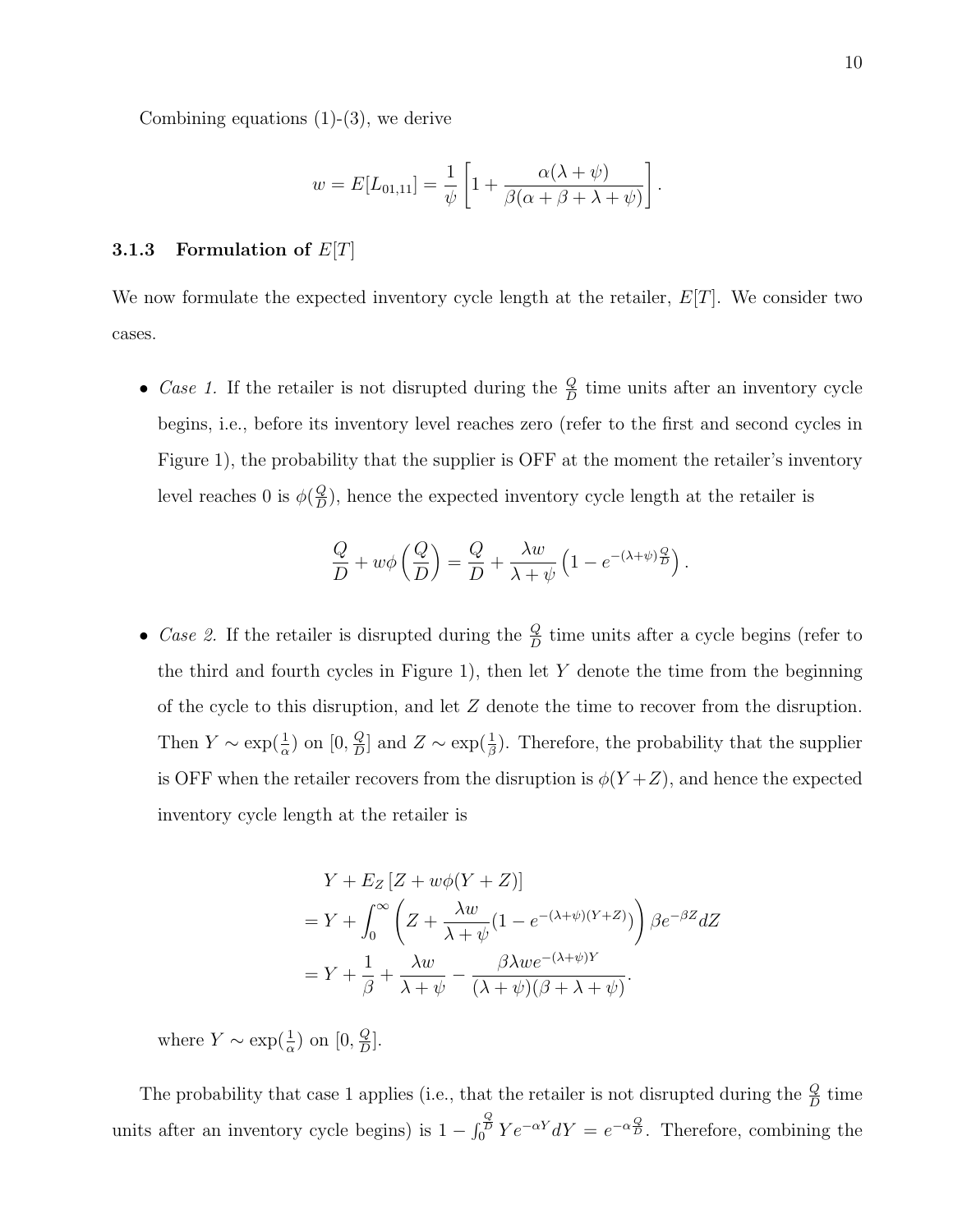two cases,

$$
E[T] = e^{-\alpha \frac{Q}{D}} \left[ \frac{Q}{D} + \frac{\lambda w}{\lambda + \psi} (1 - e^{-(\lambda + \psi)} \frac{\beta}{D}) \right]
$$
  
+ 
$$
\int_{0}^{\frac{Q}{D}} \left[ Y + \frac{1}{\beta} + \frac{\lambda w}{\lambda + \psi} - \frac{\beta \lambda w e^{-(\lambda + \psi)Y}}{(\lambda + \psi)(\beta + \lambda + \psi)} \right] \alpha e^{-\alpha Y} dY
$$
  
= 
$$
e^{-\alpha \frac{Q}{D}} \left[ \frac{Q}{D} + \frac{\lambda w}{\lambda + \psi} \left( 1 - e^{-(\lambda + \psi)} \frac{\beta}{D} \right) \right] + \frac{1}{\alpha} - \left( \frac{Q}{D} + \frac{1}{\alpha} \right) e^{-\frac{\alpha Q}{D}} + \left( \frac{1}{\beta} + \frac{\lambda w}{\lambda + \psi} \right) \left( 1 - e^{-\frac{\alpha Q}{D}} \right)
$$
  

$$
- \frac{\alpha \beta \lambda w \left( 1 - e^{-(\alpha + \lambda + \psi)} \frac{\beta}{D} \right)}{(\lambda + \psi)(\beta + \lambda + \psi)(\alpha + \lambda + \psi)}
$$
  
= 
$$
\frac{\lambda w}{\lambda + \psi} \left( 1 - \frac{\alpha \beta}{(\beta + \lambda + \psi)(\alpha + \lambda + \psi)} \right) \left( 1 - e^{-(\alpha + \lambda + \psi)} \frac{\beta}{D} \right) + \left( \frac{1}{\alpha} + \frac{1}{\beta} \right) \left( 1 - e^{-\frac{\alpha Q}{D}} \right)
$$
  
= 
$$
\bar{A} \left( 1 - e^{-(\alpha + \lambda + \psi)} \frac{\beta}{D} \right) + \bar{B} \left( 1 - e^{-\frac{\alpha Q}{D}} \right),
$$
(4)

where we define

$$
\bar{A} = \frac{\lambda w}{\lambda + \psi} \left( 1 - \frac{\alpha \beta}{(\beta + \lambda + \psi)(\alpha + \lambda + \psi)} \right) = \frac{\lambda (\alpha + \beta)}{\beta \psi (\alpha + \lambda + \psi)}
$$
(5)

$$
\bar{B} = \frac{1}{\alpha} + \frac{1}{\beta} \tag{6}
$$

to simplify the notation.

#### 3.2 Expected Working Inventory Cost Per Inventory Cycle

We use  $C$  to denote the working inventory cost per inventory cycle at the retailer. (We do not consider costs incurred by the supplier.) Since the working inventory cost consists of ordering, holding and shortage costs,  $E[C]$  equals the sum of the expected values of these three costs, which we formulate in the following sections.

#### 3.2.1 Ordering Cost per Cycle

The ordering cost that the retailer incurs for placing orders to the supplier has fixed and variable components; that is,

$$
E[ordering cost/cycle] = F + aQ,
$$
\n(7)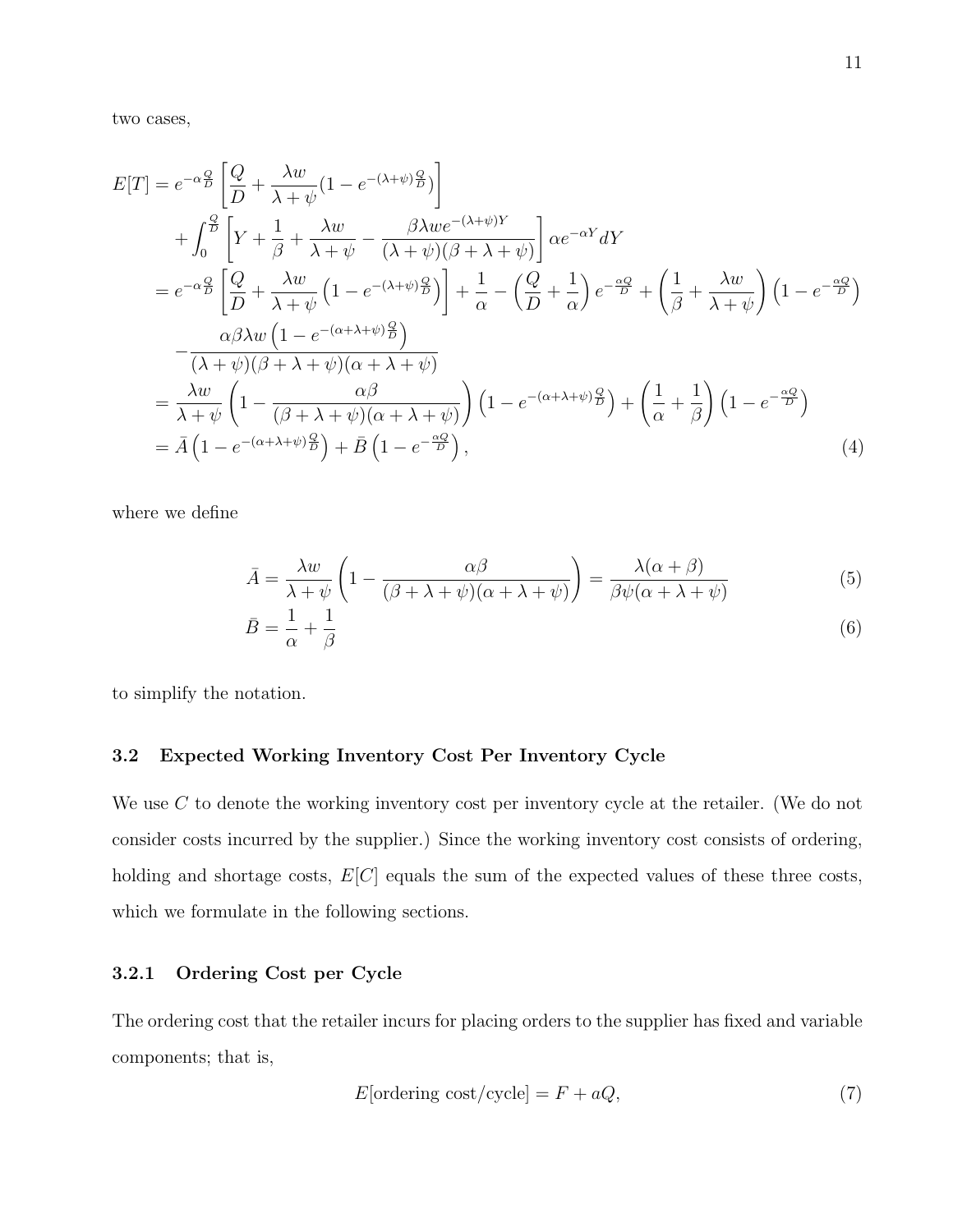where  $F$  is the fixed cost per order and  $a$  is the variable cost per unit, which includes the purchase price, as well as any other costs such as shipping and handling.

This expression assumes that exactly Q units are ordered per cycle. In the time-independent backorder case, however, more than Q units are ordered during cycles that follow disruptions, since additional units must be ordered to clear the backlog. In this case, we account for the additional per-unit cost a for each backorder in the stockout cost, as we explain in Section 3.2.3.

#### 3.2.2 Holding Cost per Cycle

To calculate the holding cost, we consider two cases:

- If the retailer is not disrupted before its inventory level reaches zero in an inventory cycle, then the holding cost in this inventory cycle is the same as the holding cost in the classical EOQ problem, which equals  $hQ^2/2D$ , where h is the yearly holding cost at the retailer per unit of product.
- If the retailer is disrupted before its inventory level reaches zero, then the holding cost in this inventory cycle is the product of  $h$  and the area below the inventory curve, which equals  $h(Q+Q-DY)Y/2$ , where Y is the time from the beginning of this inventory cycle to the disruption, and  $Y \sim \exp(\frac{1}{\alpha})$  on  $[0, \frac{Q}{D}]$  $\frac{Q}{D}$ .

We thus have

E[holding cost/cycle] = P(retailer not disrupted before inventory reaches zero)  $\cdot h \frac{Q^2}{2R}$ 2D  $+$  $\int \frac{Q}{D}$ 0  $h \frac{(2Q - YD)Y}{2}$  $\frac{1}{2} \frac{D}{I} \alpha e^{-\alpha Y} dY$  $= e^{-\frac{\alpha Q}{D}} h \frac{Q^2}{2D}$  $\frac{Q^2}{2D} + hQ\left[\frac{1}{\alpha}\right]$  $\frac{1}{\alpha}$  –  $\overline{Q}$  $\frac{Q}{D} + \frac{1}{\alpha}$ α  $\mathbf{r}$  $e^{-\frac{\alpha Q}{D}}$  $\overline{a}$  $-\frac{hD}{2}$ 2 ...<br>= 2 α  $(1)$  $\frac{1}{\alpha}$  –  $Q$  $\frac{Q}{D} + \frac{1}{\alpha}$ α  $\mathbf{r}$  $e^{-\frac{\alpha Q}{D}}$  $\mathbf{r}$  $-\frac{Q^2}{R^2}$  $\frac{Q^2}{D^2}e^{-\frac{\alpha Q}{D}}$ #  $=\frac{hQ}{h}$  $\frac{dQ}{\alpha} - \frac{hD}{\alpha^2}$  $\alpha^2$  $\overline{a}$  $1 - e^{-\frac{\alpha Q}{D}}$ ´ .  $\hspace{1.6cm} (8)$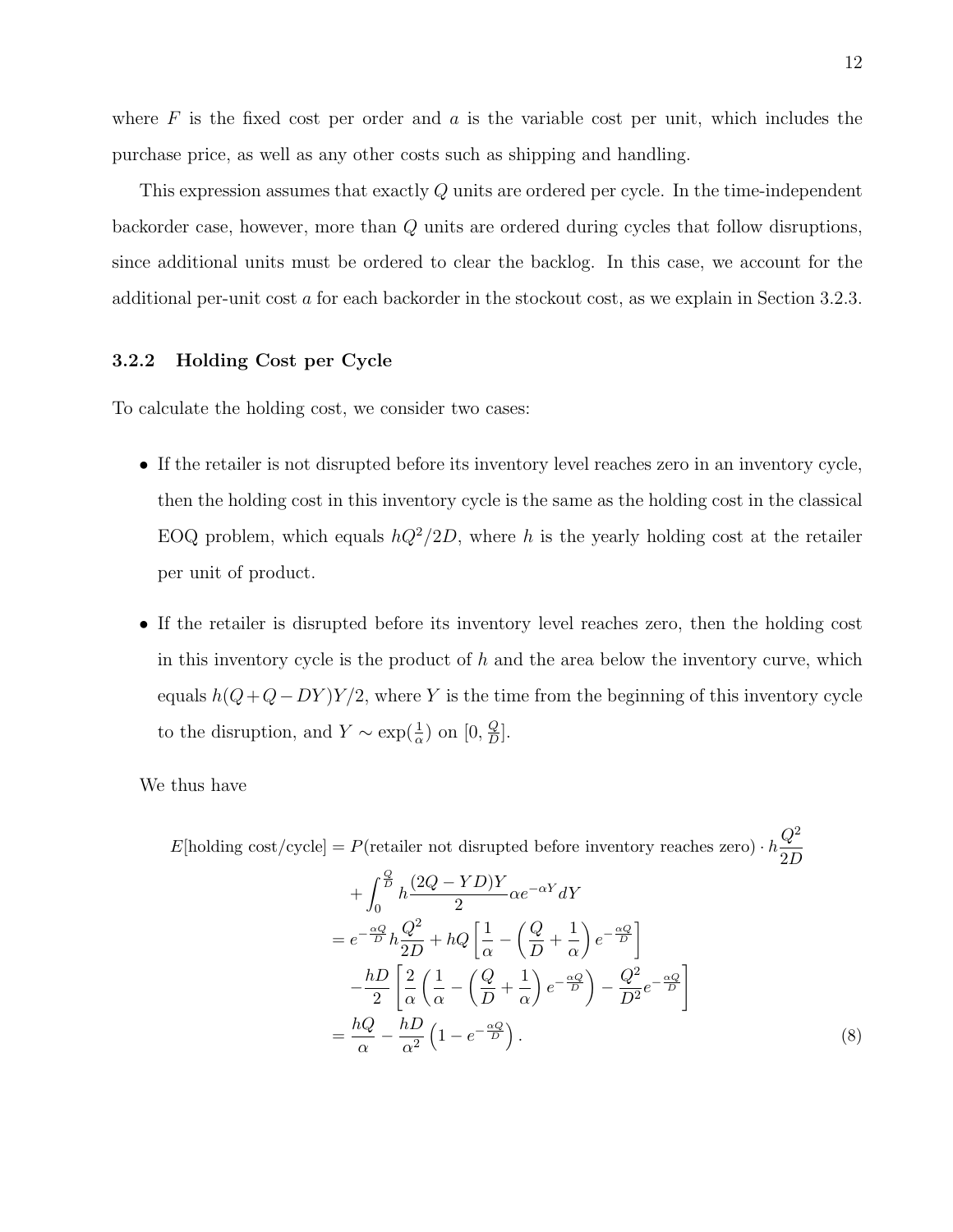#### 3.2.3 Shortage Cost per Cycle

Due to the random disruptions at the supplier and the retailer, inventory is not always available to meet demands at the retailer. We use  $\pi$  to denote the per-unit shortage cost. This cost represents either the stockout cost per lost sale (in the lost-sales case) or the backorder cost per unit (in the time-independent backorder case). In the latter case,  $\pi$  consists of the corresponding shortage penalty and the unit ordering cost,  $a$ , to make up for the fact that the ordering cost formulated in Section 3.2.1 assumes that exactly Q units are ordered per inventory cycle.

To calculate the expected shortage cost per inventory cycle at the retailer, we first formulate the expected time in each cycle during which the retailer has inventory on hand. As in Section 3.2.2, if the retailer is not disrupted before its inventory level reaches zero, then it has inventory on hand for a duration of  $Q/D$  time units; otherwise, it has inventory on hand for a duration of Y time units, where  $Y \sim \exp(\frac{1}{\alpha})$ ,  $0 \le Y \le \frac{Q}{D}$  $\frac{Q}{D}$ . Therefore, the expected time that the retailer has inventory within an inventory cycle is

$$
\frac{Q}{D}e^{-\alpha\frac{Q}{D}} + \int_0^{\frac{Q}{D}} Y\alpha e^{-\alpha Y}dY
$$

and the expected time that the retailer does not have inventory is

$$
E[T] - \left(\frac{Q}{D}e^{-\alpha \frac{Q}{D}} + \int_0^{\frac{Q}{D}} Y \alpha e^{-\alpha Y} dY\right).
$$

Thus,

$$
E[\text{shortage cost}/\text{cycle}] = \pi D \left[ E[T] - \frac{Q}{D} e^{-\alpha \frac{Q}{D}} - \int_0^{\frac{Q}{D}} Y \alpha e^{-\alpha Y} dY \right]
$$

$$
= \pi D \left[ E[T] - \frac{1}{\alpha} \left( 1 - e^{-\frac{\alpha Q}{D}} \right) \right]. \tag{9}
$$

Combining  $(7)-(9)$ , we can derive the expected total cost per cycle:

$$
E[C] = F + aQ + \frac{hQ}{\alpha} - \frac{hD}{\alpha^2} \left( 1 - e^{-\frac{\alpha Q}{D}} \right) + \pi D \left[ E[T] - \frac{1}{\alpha} \left( 1 - e^{-\frac{\alpha Q}{D}} \right) \right]
$$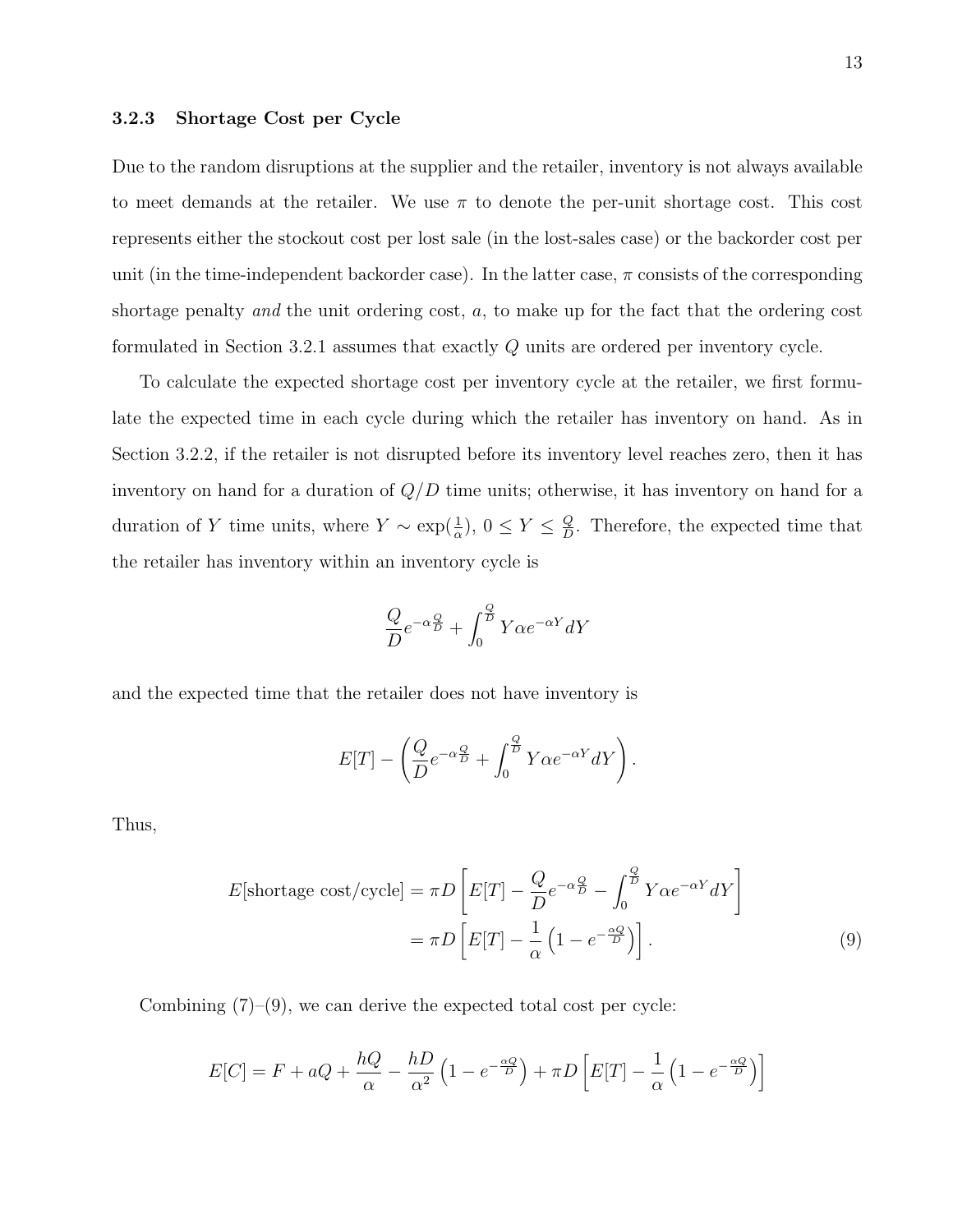#### 3.3 Expected Working Inventory Cost per Year

Using the well known renewal reward theorem (Ross 1996, p. 133), the long-run average annual working inventory cost is:

$$
\mathcal{I}(Q) \equiv \frac{E[C]}{E[T]} = \pi D + \frac{F + (a + \frac{h}{\alpha})Q - \left(1 - e^{-\alpha \frac{Q}{D}}\right)\left(\frac{hD}{\alpha^2} + \frac{\pi D}{\alpha}\right)}{E[T]},\tag{10}
$$

where  $E[T]$  is given in (4). We express this cost as a function of  $Q$ .

We use  $Q^*$  to denote the Q that minimizes  $\mathcal{I}(Q)$ . In addition, we use  $\mathcal{I}^*(D)$  to denote the optimal cost treated as a function of the demand. In Sections 4 and 5, we study properties of  $\mathcal{I}(Q)$  and  $\mathcal{I}^*(D)$ , suggest efficient solution algorithms to compute  $Q^*$ , and conduct computational experiments to obtain managerial insights.

## 4 Properties of  $\mathcal{I}(Q)$

#### 4.1 Special Cases

We first study the function  $\mathcal{I}(Q)$  for three special cases: 1) when the supplier is never disrupted, 2) when the retailer is never disrupted, and 3) when neither the retailer nor the supplier is ever disrupted. (All proofs are contained in Appendix A.)

**Property 1** When the supplier is never disrupted  $(\lambda = 0)$ , the function  $\mathcal{I}(Q)$  is convex with respect to  $Q$ ; and  $\mathcal{I}^*(D)$  is a concave function of  $D$ .

**Property 2** When the retailer is never disrupted  $(\alpha = 0)$ , the function  $\mathcal{I}(Q)$  reduces to the cost function proposed by Berk and Arreola-Risa (1994).

**Property 3** When neither the supplier nor the retailer is ever disrupted ( $\alpha = 0$  and  $\lambda = 0$ ), the cost function  $\mathcal{I}(Q)$  reduces to the classical EOQ function.

The proof of Property 3 follows the same logic as that of Property 2 and is omitted.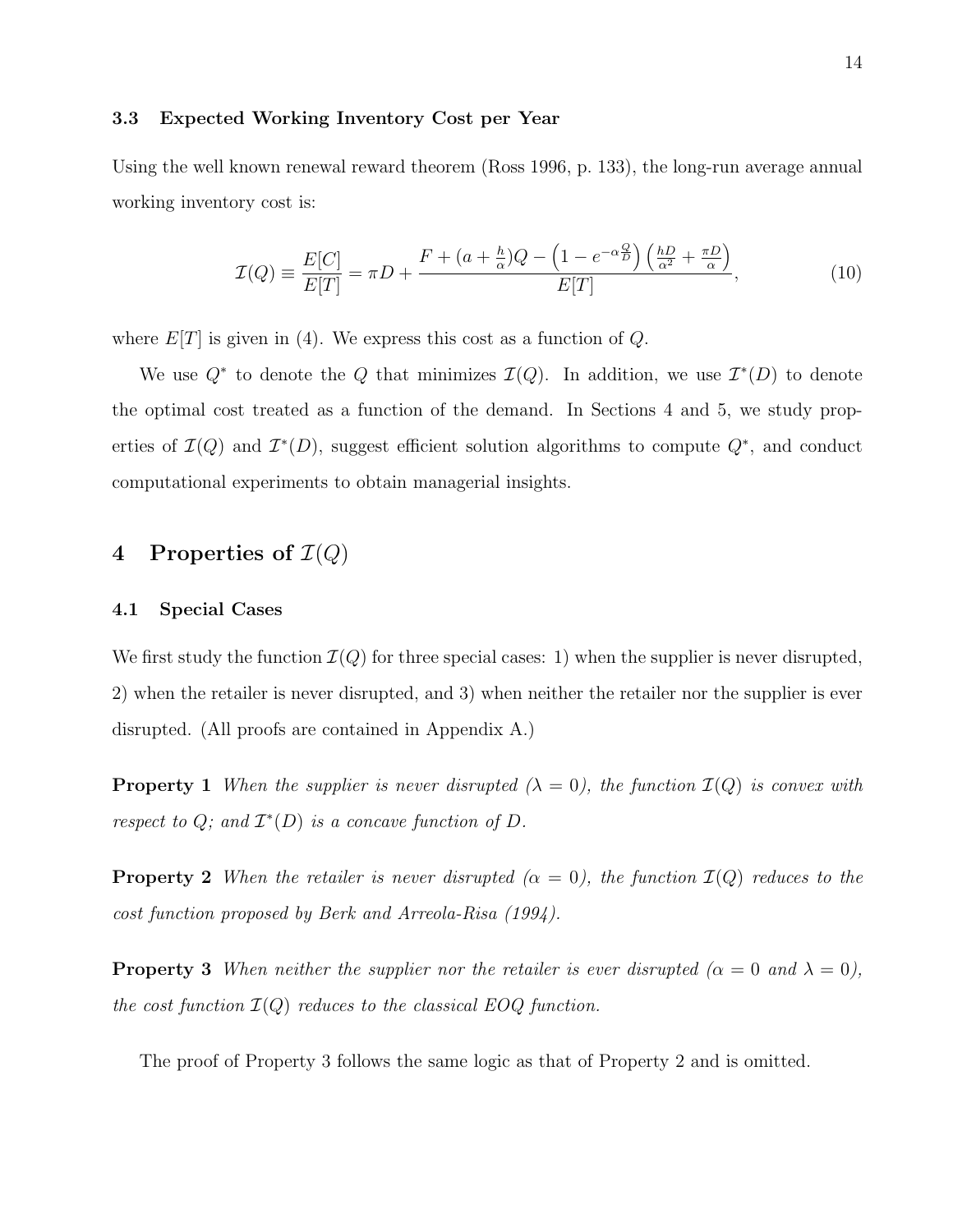#### 4.2 Shape of  $\mathcal{I}(Q)$

We now introduce three results that describe the shape of  $\mathcal{I}(Q)$  as a function of Q.

**Lemma 1** (a)  $\lim_{Q\to 0} \frac{\partial}{\partial Q} \mathcal{I}(Q) < 0;$ 

(b)  $\lim_{Q \to \infty} \frac{\partial}{\partial Q} \mathcal{I}(Q) = (a + \frac{h}{\alpha})$  $\frac{h}{\alpha}$ )/( $\bar{A} + \bar{B}$ ) > 0, where  $\bar{A}$  and  $\bar{B}$  are as defined in (5)-(6).

In other words,  $\mathcal{I}(Q)$  is decreasing for small values of  $Q$  and increasing for large ones. Corollary 1 naturally follows from Lemma 1; its proof is omitted.

Corollary  $1 \tQ^*$  is always finite and positive.

**Property 4**  $\mathcal{I}(Q)$  is quasi-convex in  $Q \geq 0$ .

It follows from Property 4 that any standard method for solving single-dimensional unconstrained quasi-convex optimization problems, such as the bisection or golden section search, can be applied to compute  $Q^*$ .

Property 5 proposes a lower bound for  $\mathcal{I}^*(D)$ , which we denote by  $LB(D)$ .

Property 5 Let

$$
LB(D) = \begin{cases} \pi D + \frac{F + (a - \pi)\frac{D}{\alpha}}{\overline{A} + \overline{B}}, & \text{if } D \ge \alpha F / (\pi - a) \\ \pi D + \frac{F + (a - \pi)\frac{D}{\alpha}}{\overline{A} \frac{\alpha + \lambda + \psi}{\alpha} + \overline{B}}, & \text{if } D < \alpha F / (\pi - a) \end{cases}
$$
(11)

Then  $\mathcal{I}^*(D) \geq LB(D)$ .

## 5 Numerical Experiments

In this section, we report our computational experiments on the behaviors of the optimal cost and optimal solution.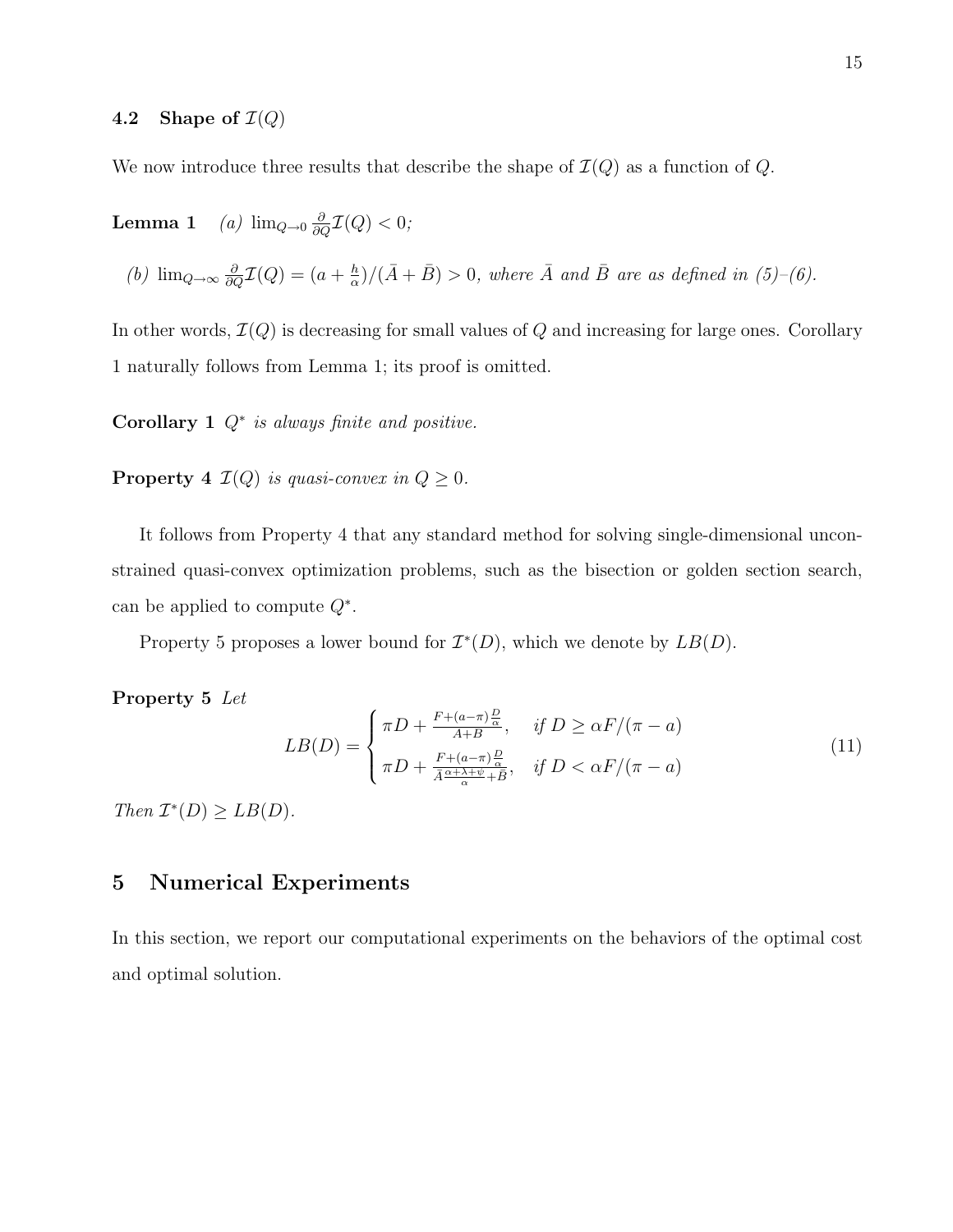## 5.1 Shape of  $\mathcal{I}^*(D)$  as a Function of D

Our goal in this subsection is to demonstrate that  $\mathcal{I}^*(D)$  is an increasing and concave function of D. Using (18) in Appendix A, we can obtain the relationship between  $Q^*$  and D by letting  $\frac{\partial}{\partial Q} \mathcal{I}(Q) = 0$ , and hence formulate  $\frac{\partial}{\partial D} Q^*$  and  $\frac{\partial^2}{\partial D^2} Q^*$  explicitly. We can then formulate  $\frac{\partial}{\partial D} \mathcal{I}^*(D)$ and  $\frac{\partial^2}{\partial D^2} \mathcal{I}^*(D)$ . However their expressions (which are omitted here) are too complex to prove monotonicity and concavity analytically. (Such proofs are possible for the approximate model presented in Section 6, or for special cases such as the one in Property 1.)

Instead, we conduct computational experiments to check the values of the derivatives at many points (by changing the value of D) to see whether  $\mathcal{I}^*(D)$  is a concave, increasing function of D at these points.

We first generated 5,000 random instances in which all parameters were uniformly drawn from the intervals shown in Table 1. For each data set, we checked the values of  $\frac{\partial}{\partial D} \mathcal{I}^*(D)$  and  $\frac{\partial^2}{\partial D^2} \mathcal{I}^*(D)$  at 500 points randomly generated in [1, 10000]. Our experimental results show that  $\frac{\partial}{\partial D}$  I<sup>\*</sup>(D) is always positive and  $\frac{\partial^2}{\partial D^2}$  I<sup>\*</sup>(D) is always negative at the points we tested, confirming monotonicity and concavity numerically for these instances.

| Parameter | Interval       | Parameter | Interval         |
|-----------|----------------|-----------|------------------|
|           | [5, 20]        | $\alpha$  | [0.01, 10]       |
|           | $\mathfrak{b}$ |           | $[\alpha, 365]$  |
|           | [2a, 10a]      |           | [0.01, 10]       |
|           | [0.01, 0.5]    |           | $\lambda$ , 365] |

Table 1: Parameter intervals for random instances

## 5.2  $Q^*$  vs. the Classical EOQ Solution

If we use  $Q_E$  to denote the classical EOQ solution, then  $Q^* - Q_E$  can be interpreted as the optimal safety stock level held at the retailer to protect against supplier disruptions. Our numerical experiments show that  $Q^* - Q_E$  tends to be large when the supplier is often unavailable and tends to be small (or even negative, i.e.  $Q^* < Q_E$ ) when the retailer is often disrupted. In addition, we note that the recovery rate at the retailer does not seem to have an impact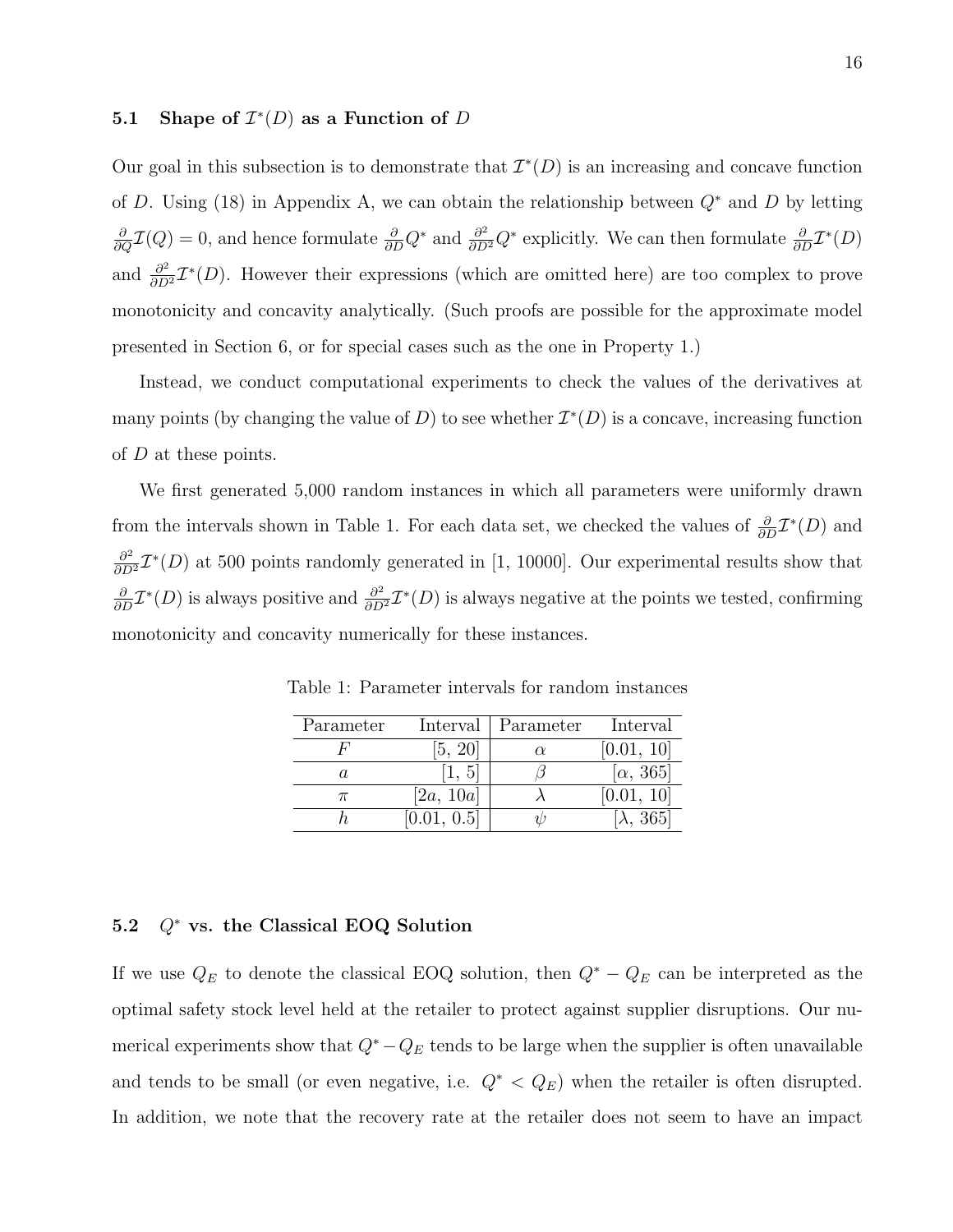on the value of Q<sup>∗</sup> . We do not report our experimental results here since these observations conform to our intuition that the order size is influenced by the availability of the supplier and the disruption frequency at the retailer: When the supplier is often unavailable, the retailer holds additional inventory (safety stock) to maintain a certain level of service; whereas when the retailer itself is often disrupted, it has to keep less inventory to avoid the inventory loss caused by disruptions. We study the approximate safety stock level at the retailer analytically in Section 7.

We now demonstrate, using the following computational experiments, the savings that results from using  $Q^*$  instead of  $Q_E$  if disruptions are present. We consider the lost-sales case in this section, but our qualitative observations are still valid for the time-independent backorder case except for the different definition of order quantity in the time-independent backorder case, as discussed at the beginning of Section 3.

In the experiments reported below, we fix  $F = 6$ ,  $a = 2$ ,  $D = 1000$ ,  $h = 0.2$ ,  $\pi = 10$  and  $\beta = 24$ . (We also conducted 20 additional sets of experiments in which these parameters were randomly generated from the intervals shown in Table 1. Similar observations were obtained as those reported in this section, but these are omitted due to space considerations.) We vary  $\alpha$ ,  $\lambda$ and  $\psi$ . (We compare  $Q^*$  and the EOQ solution as  $\beta$  varies below.) For each set of parameters, we calculate  $Q^*$  using the bisection search, and calculate  $Q_E$  using the classical EOQ formula. We then calculate  $(\mathcal{I}(Q_E) - \mathcal{I}(Q^*))/\mathcal{I}(Q_E)$  to determine the advantage from using  $Q^*$  instead of  $Q_E$  as the order size from the retailer to the supplier. Table 2 reports the computational results.

**Remark.** It follows from the definitions of  $Q^*$  and  $Q_E$  that  $\mathcal{I}(Q^*) \leq \mathcal{I}(Q_E)$ . The main purpose of this experiment is to study the magnitude of this difference as the disruption parameters change, and explore the conditions under which the cost savings from using  $Q^*$  instead of  $Q_E$  are most significant.

Table 2 demonstrates that

• the advantage from using  $Q^*$  instead of  $Q_E$  first decreases, then increases as the retailer's disruptions become more frequent ( $\alpha$  increases), except when the supplier is often available  $(\lambda \text{ is small and/or } \psi \text{ is large}),$  in which case the advantage from using  $Q^*$  increases as the disruption rate at the retailer increases;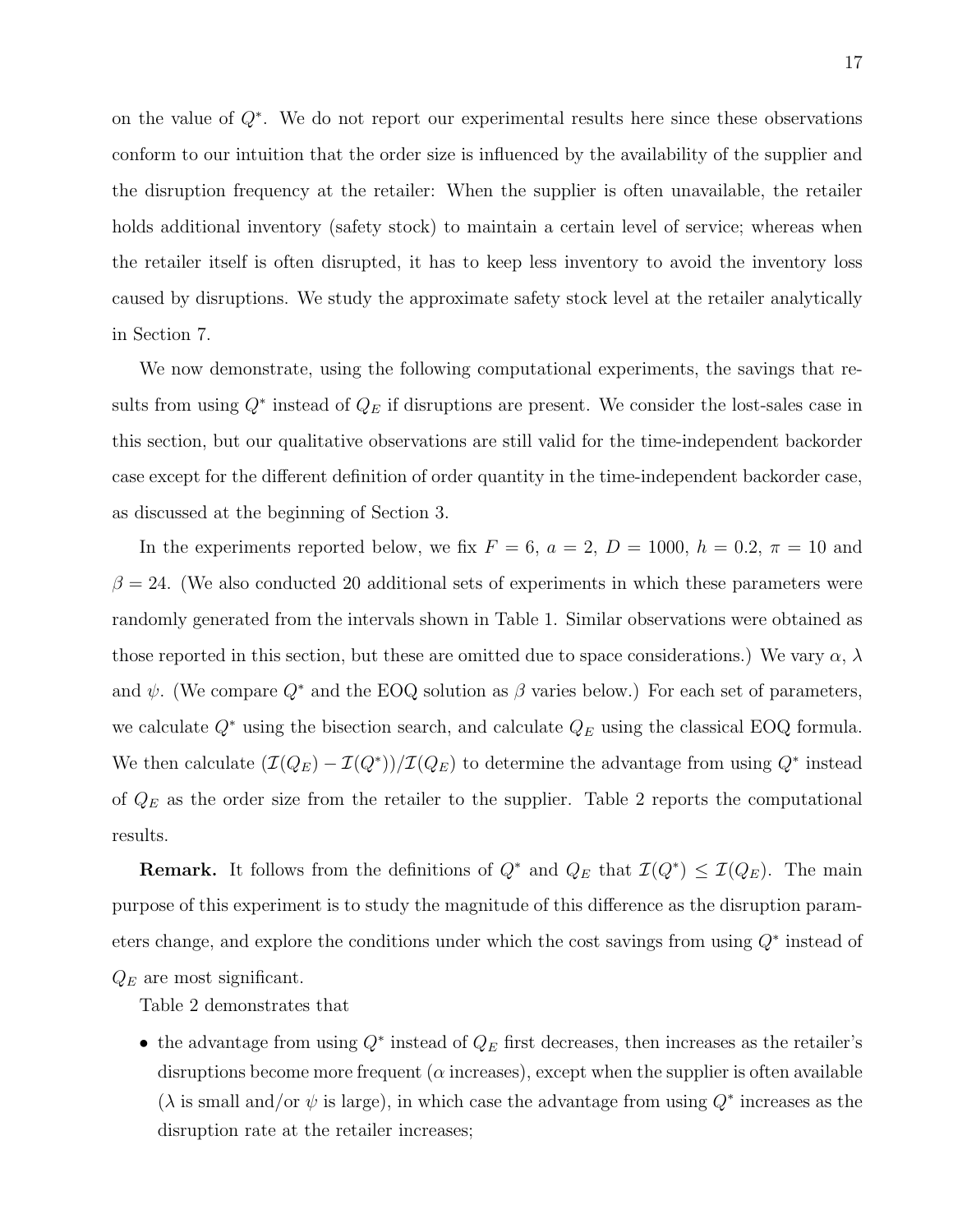| $\alpha$       | $\lambda$      | $\psi$ | $-\mathcal{I}(Q^*)$<br>$\mathcal{I}(Q_E)$<br>$(\%)$<br>$\mathcal{I}(Q_E)$ | $\alpha$       | $\lambda$ | $\psi$ | $-\mathcal{I}(Q^*)$<br>$\mathcal{I}(Q_E)$<br>$(\%)$<br>$\mathcal{I}(Q_E)$ |
|----------------|----------------|--------|---------------------------------------------------------------------------|----------------|-----------|--------|---------------------------------------------------------------------------|
| 0.01           | $\overline{5}$ | 12     | 16.58                                                                     | 0.01           | 1         | 12     | 3.93                                                                      |
| 0.05           | 5              | 12     | 15.25                                                                     | 0.05           | 1         | 12     | 3.13                                                                      |
| 0.1            | 5              | 12     | 13.61                                                                     | 0.1            | 1         | 12     | 2.36                                                                      |
| 0.5            | 5              | 12     | 5.86                                                                      | 0.5            | 1         | 12     | 0.07                                                                      |
| $\mathbf{1}$   | 5              | 12     | 1.85                                                                      | $\mathbf{1}$   | 1         | 12     | 0.62                                                                      |
| $\overline{5}$ | $\overline{5}$ | 12     | 5.94                                                                      | $\overline{5}$ | 1         | 12     | 15.44                                                                     |
| 10             | $\overline{5}$ | 12     | 17.25                                                                     | 10             | 1         | 12     | 26.00                                                                     |
| 0.01           | 0.1            | 12     | 0.09                                                                      | 0.01           | 0.01      | 12     | < 0.01                                                                    |
| 0.05           | 0.1            | 12     | < 0.01                                                                    | 0.05           | 0.01      | 12     | 0.04                                                                      |
| 0.1            | 0.1            | 12     | 0.01                                                                      | 0.1            | 0.01      | 12     | 0.17                                                                      |
| 0.5            | 0.1            | 12     | 1.60                                                                      | 0.5            | 0.01      | 12     | 2.19                                                                      |
| $\mathbf{1}$   | 0.1            | 12     | 4.39                                                                      | $\mathbf{1}$   | 0.01      | 12     | 5.11                                                                      |
| $\overline{5}$ | 0.1            | 12     | 19.56                                                                     | $\overline{5}$ | 0.01      | 12     | 20.75                                                                     |
| 10             | 0.1            | 12     | 29.99                                                                     | 10             | 0.01      | 12     | 30.37                                                                     |
| 5              | $\mathbf 1$    | 6      | 12.10                                                                     | 0.01           | 1         | 6      | 12.80                                                                     |
| 5              | 1              | 12     | 15.44                                                                     | 0.01           | 1         | 12     | 3.93                                                                      |
| $\overline{5}$ | 1              | 24     | 18.09                                                                     | 0.01           | 1         | 24     | 0.63                                                                      |
| 5              | 1              | 48     | 19.70                                                                     | 0.01           | 1         | 48     | 0.05                                                                      |
| $\overline{5}$ | 1              | 96     | 20.45                                                                     | 0.01           | 1         | 96     | < 0.01                                                                    |

Table 2: Savings from using  $Q^*$  instead of the classical EOQ solution  $Q_E$  when  $\beta = 24$  and  $\alpha$ ,  $\lambda$  and  $\psi$  vary

- when the retailer's disruption rate  $(\alpha)$  is small, the advantage from using  $Q^*$  increases as the supplier's disruption rate  $(\lambda)$  increases, while the opposite is true if the retailer's disruption rate is large;
- when the retailer's disruption rate  $(\alpha)$  is small, the advantage from using  $Q^*$  decreases as the supplier's recovery rate  $(\psi)$  increases, while the opposite is true if the retailer's disruption rate is large.

These three observations suggest that the advantage from using  $Q^*$  instead of  $Q_E$  is significant when either the retailer is disrupted frequently and the supplier is often available, or the retailer is seldom disrupted but the supplier is often unavailable. This is because  $Q^*$  differs from  $Q_E$  in two main cases: it decreases when the retailer's disruption rate is large (to avoid potential loss of inventory) and increases when the supplier is often unavailable (to protect against supply unavailability). When neither of these conditions is true,  $Q^*$  does not deviate much from  $Q_E$ , and when both are true, the two effects tend to cancel each other out, and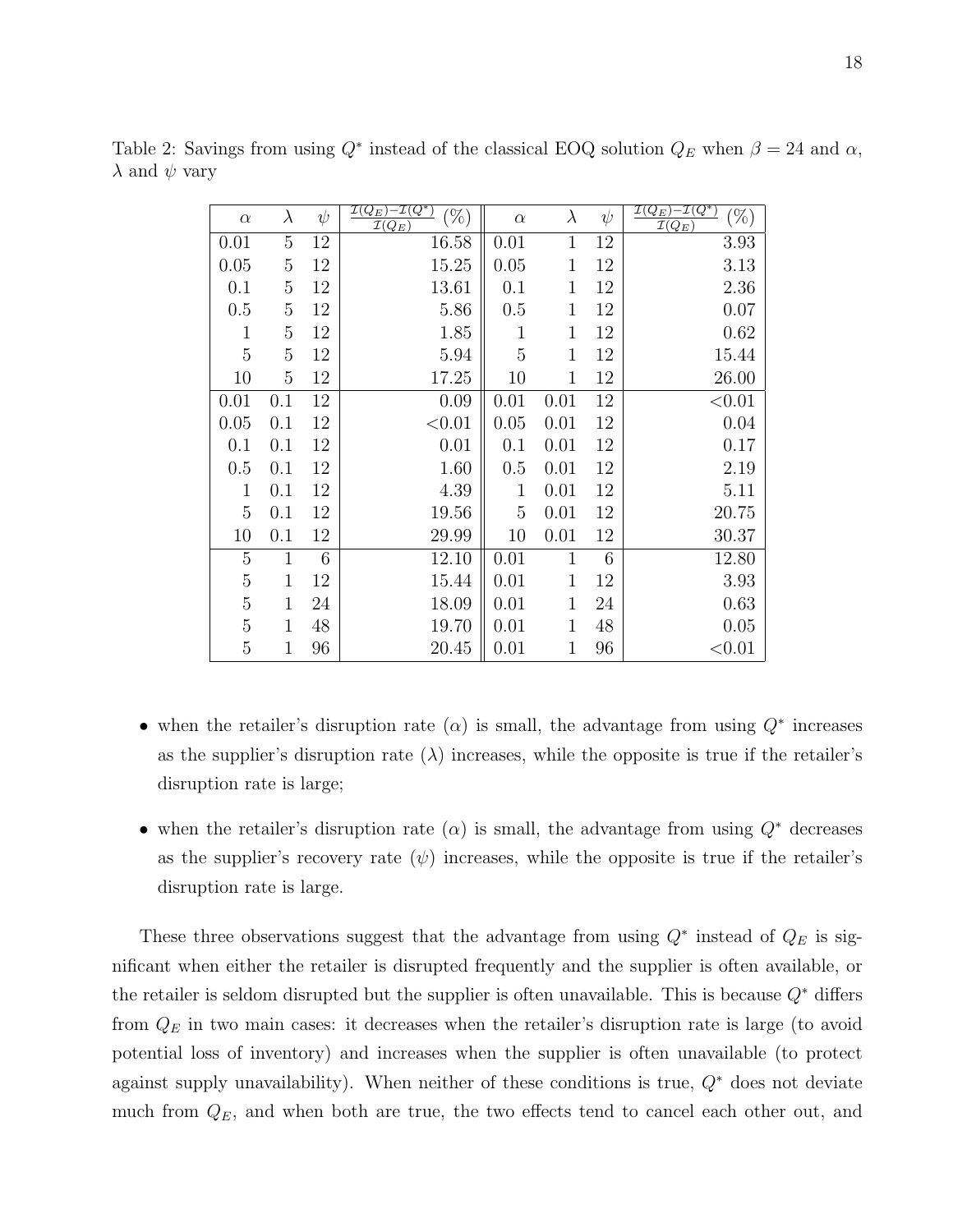therefore  $Q^*$  is again close to  $Q_E$ . But if one of the conditions is true, then  $Q^*$  is significantly different from  $Q_E$  and the benefit of using  $Q^*$  is more pronounced.

We now fix  $\psi = 12$  and adjust the values of  $\alpha$ ,  $\beta$  and  $\lambda$  to compare  $Q^*$  with the EOQ solution. Please refer to Table 3.

Table 3: Savings from using  $Q^*$  instead of the classical EOQ solution when  $\psi = 12$  and  $\alpha$ ,  $\beta$ and  $\lambda$  vary

| $\alpha$ | β  | $\lambda$    | $\mathcal{I}(Q_E$<br>$(\%)$<br>( $Q_E$ |
|----------|----|--------------|----------------------------------------|
| 5        | 6  | $\mathbf{1}$ | 7.45                                   |
| 5        | 12 | $\mathbf{1}$ | 11.37                                  |
| 5        | 24 | 1            | 15.44                                  |
| 5        | 48 | 1            | 18.80                                  |
| 5        | 96 | 1            | 21.10                                  |
| 5        | 6  | 0.01         | 9.83                                   |
| 5        | 12 | 0.01         | 15.14                                  |
| 5        | 24 | 0.01         | 20.75                                  |
| 5        | 48 | 0.01         | 25.46                                  |
| 5        | 96 | 0.01         | 28.73                                  |
| 0.01     | 6  | 1            | 3.91                                   |
| 0.01     | 12 | 1            | 3.92                                   |
| 0.01     | 24 | 1            | 3.93                                   |
| 0.01     | 48 | 1            | 3.93                                   |
| 0.01     | 96 | 1            | 3.94                                   |

We notice from Table 3 that the advantage from using  $Q^*$  rather than  $Q_E$  is significant when the recovery rate at the retailer is large, especially when the retailer is easily disrupted or the supplier is often available. This is because  $Q^*$  tends to be small when the retailer faces a large disruption rate or the supplier has high availability. Therefore, when the retailer is disrupted, it will lose less inventory if it used  $Q^*$  than it would if it used  $Q_E$  as the order size. Thus, ordering and holding costs can be reduced by using  $Q^*$ . On the other hand, when the recovery rate at the retailer is large, shortage costs tend to be smaller, which makes the ordering and holding costs a larger portion of the total cost. Thus, when the retailer has large disruption and recovery rates and the supplier has high availability, the advantage from using  $Q^*$  as the order size is more pronounced.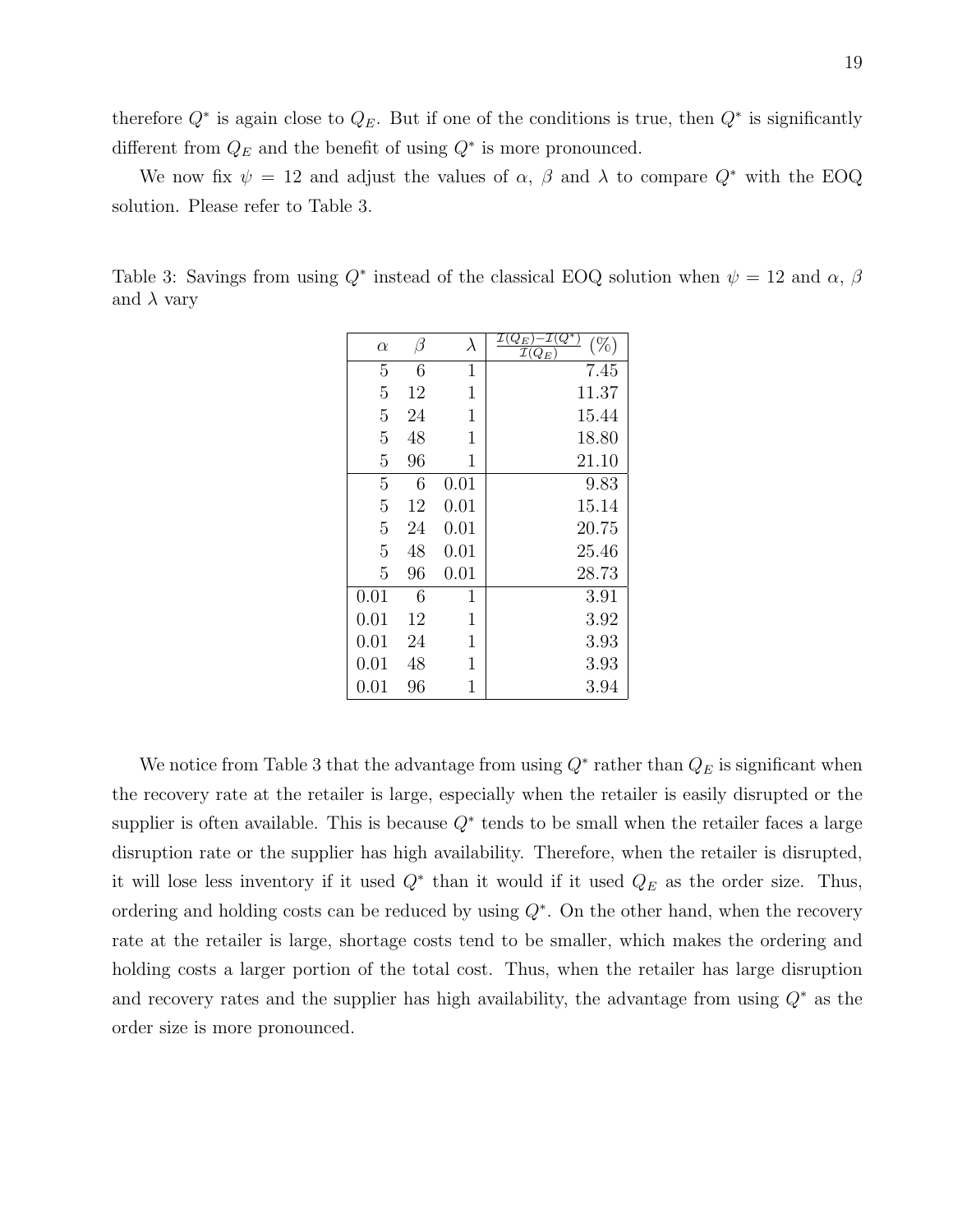#### 5.3 Effect of Disruptions on Unit Cost and Fill Rate

In this subsection, we study the effect of supply disruptions on the average working inventory cost of serving a single unit of customer demand at the retailer (we call this the *unit cost*), as well as on the customer demand fill rate. Table 4 displays the results for a particular set of instances; based on our other experiments, not reported here, these results appear to be representative of a broader set of instances.

Table 4 is obtained via the following steps when  $F = 6$ ,  $a = 2$ ,  $h = 0.2$ ,  $\pi = 10$  and  $\psi = 12$ , and the values of  $\alpha$ ,  $\beta$  and  $\lambda$  vary:

- 1. For fixed input parameters, and for the values of  $\alpha$ ,  $\beta$  and  $\lambda$  provided in the first column of the table, we apply bisection search to compute  $Q^*$  when D equals 10, 100 and 1000.
- 2. For each set of values of  $\alpha$ ,  $\beta$  and  $\lambda$ , and for each  $D = 10$ , 100, and 1000, we substitute  $Q^*$  computed in step 1 into  $\mathcal{I}(Q)$  to obtain  $\mathcal{I}(Q^*)$ , and divide it by the corresponding D value to obtain the unit cost, i.e. the cost of serving one unit of customer demand at the retailer.
- 3. Since we assume that the retailer faces constant customer demand, the customer demand fill rate equals the average percentage of an inventory cycle during which the retailer has inventory on hand. Referring to the discussion in Section 3.2.3, we have

fill rate = 
$$
\frac{1}{E[T]} \left( \frac{Q}{D} e^{-\frac{\alpha Q}{D}} + \int_0^{\frac{Q}{D}} Y e^{-\alpha Y} dY \right) = \frac{1 - e^{-\frac{\alpha Q}{D}}}{\alpha E[T]}
$$

.

Therefore, for each D value, we substitute  $Q^*$  computed in step 1 into this formula to obtain the fill rate.

We make the following observations based on Table 4:

- The retailer's availability has a more significant impact on the unit cost and fill rate than the supplier's availability.
- The supplier's availability has an apparent influence on the unit cost and fill rate only when the retailer is often disrupted.
- The unit cost at the retailer decreases as the demand,  $D$ , increases.

We can see from the first observation that good decisions made "downstream" in the supply chain (at the retailer, in our case) can reduce the impact of uncertainty "upstream" (at the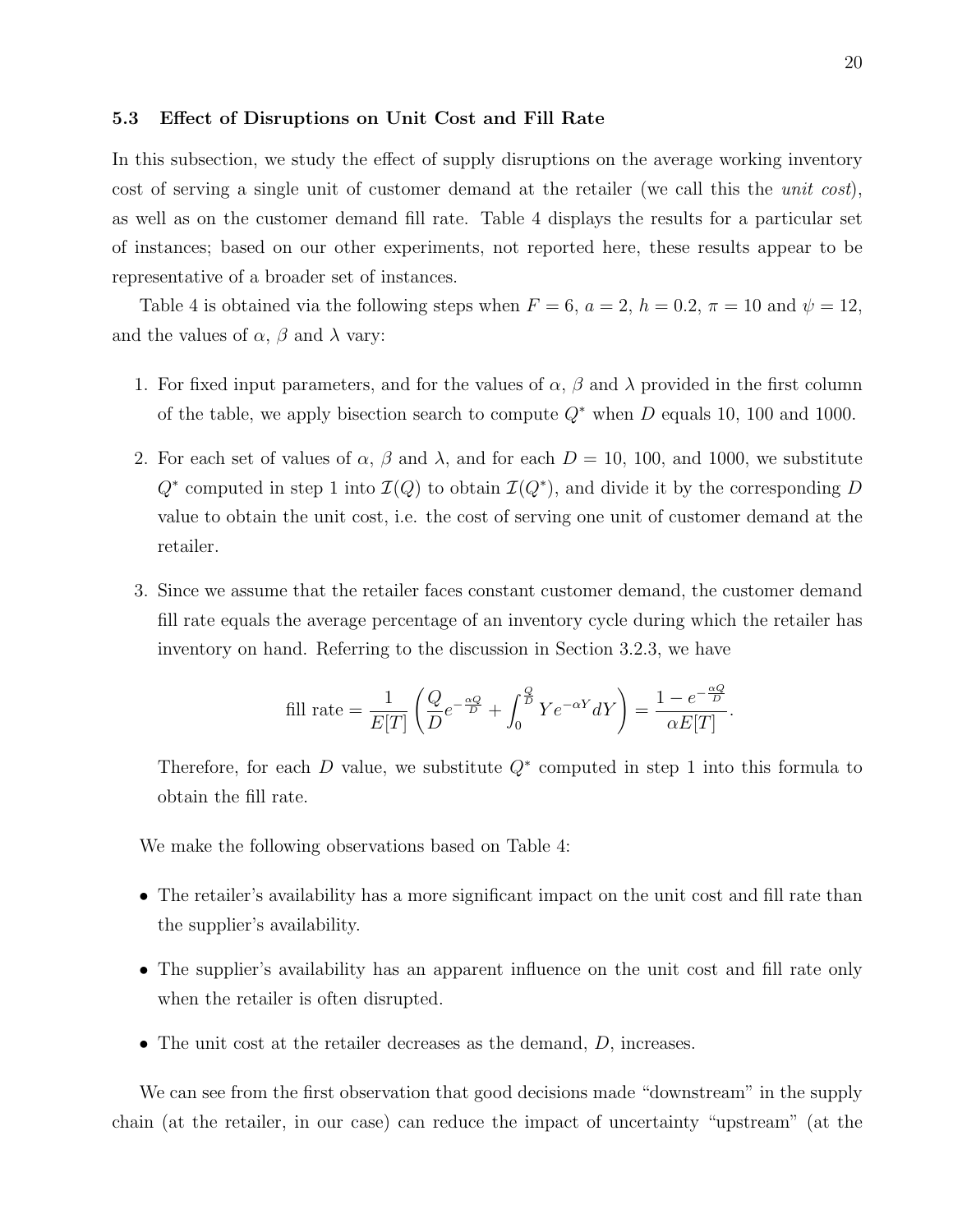|                |         |                  | $D=10$    |                      | $D = 100$ |                      | $D = 1000$ |                      |
|----------------|---------|------------------|-----------|----------------------|-----------|----------------------|------------|----------------------|
| $\alpha$       | $\beta$ | $\lambda$        | Unit Cost | Fill Rate $(\%)$     | Unit Cost | Fill Rate $(\%)$     | Unit Cost  | Fill Rate $(\%)$     |
| 0.01           | 24      | $\bf 5$          | 2.59      | 99.03                | 2.34      | 98.34                | 2.29       | 98.14                |
| 0.1            | $24\,$  | $\bf 5$          | 2.87      | $98.20\,$            | 2.49      | 97.28                | 2.43       | 97.01                |
| $\mathbf{1}$   | 24      | $\overline{5}$   | $4.54\,$  | 91.75                | 3.41      | 89.85                | $3.25\,$   | 89.31                |
| $10\,$         | $24\,$  | $\overline{5}$   | 10.91     | 59.57                | 6.61      | 57.61                | $6.00\,$   | 55.96                |
| 0.01           | 24      | $0.01\,$         | 2.52      | 99.96                | 2.17      | 99.95                | $2.05\,$   | 99.93                |
| 0.1            | 24      | 0.01             | 2.76      | 99.58                | $2.26\,$  | 99.57                | 2.10       | $\boldsymbol{99.55}$ |
| $\mathbf{1}$   | $24\,$  | $0.01\,$         | 4.29      | 95.99                | $2.85\,$  | 95.97                | 2.48       | $\boldsymbol{95.95}$ |
| 10             | 24      | 0.01             | 10.47     | $70.56\,$            | 5.75      | 70.55                | 4.73       | 70.54                |
| 0.01           | 24      | $\boldsymbol{0}$ | 2.52      | 99.96                | 2.17      | 99.95                | $2.05\,$   | 99.93                |
| 0.1            | $24\,$  | $\boldsymbol{0}$ | 2.76      | 99.58                | $2.25\,$  | 99.57                | 2.10       | $\boldsymbol{99.55}$ |
| $\mathbf{1}$   | $24\,$  | $\boldsymbol{0}$ | 4.29      | 95.99                | $2.85\,$  | 95.97                | 2.48       | $\boldsymbol{95.95}$ |
| 10             | 24      | $\boldsymbol{0}$ | 10.47     | $70.56\,$            | 5.75      | 70.55                | 4.72       | 70.54                |
| $\overline{5}$ | 24      | $\boldsymbol{0}$ | 5.86      | 82.76                | 3.63      | 82.76                | 3.40       | 82.76                |
| $\overline{5}$ | 24      | $0.01\,$         | 5.86      | 82.73                | 3.63      | 82.72                | $3.40\,$   | 82.70                |
| 5              | $24\,$  | $0.1\,$          | 5.87      | 82.50                | 4.50      | 82.37                | 3.73       | 82.23                |
| $\overline{5}$ | $24\,$  | $1\,$            | 5.96      | 80.36                | 4.72      | 79.20                | 4.07       | 78.04                |
| $\overline{5}$ | $24\,$  | $10\,$           | 8.44      | 66.52                | 5.76      | 65.45                | 5.44       | 65.23                |
| $0.01\,$       | $24\,$  | $\boldsymbol{0}$ | $2.52\,$  | 99.96                | 2.17      | 99.95                | 2.05       | 99.93                |
| $0.01\,$       | $24\,$  | 0.01             | $2.52\,$  | 99.96                | 2.17      | $\boldsymbol{99.95}$ | $2.05\,$   | 99.93                |
| $0.01\,$       | 24      | 0.1              | $2.52\,$  | $\boldsymbol{99.93}$ | 2.17      | 99.87                | $2.07\,$   | 99.74                |
| $0.01\,$       | 24      | $1\,$            | $2.54\,$  | 99.69                | 2.22      | $\boldsymbol{99.32}$ | 2.16       | 99.07                |
| 0.01           | $24\,$  | $10\,$           | 2.63      | 98.61                | 2.40      | 97.85                | 2.36       | 97.68                |
| 0.01           | 12      | $\bf 5$          | 2.60      | 98.99                | 2.34      | 98.30                | 2.30       | 98.10                |
| $0.1\,$        | 12      | $\mathbf 5$      | 2.90      | 97.79                | $2.52\,$  | 96.87                | $2.46\,$   | 96.61                |
| $\mathbf{1}$   | 12      | $\overline{5}$   | 4.75      | 88.15                | 4.66      | 86.43                | 3.51       | 85.98                |
| 10             | 12      | $\bf 5$          | 11.43     | 46.52                | 7.38      | 45.56                | 6.91       | 44.48                |
| $0.01\,$       | 12      | $0.01\,$         | 2.52      | $\overline{99.91}$   | 2.17      | 99.91                | $2.06\,$   | 99.89                |
| 0.1            | 12      | 0.01             | 2.79      | 99.17                | $2.29\,$  | 99.16                | 2.14       | 99.14                |
| $\mathbf{1}$   | 12      | 0.01             | 4.51      | 92.30                | 3.13      | 92.28                | 2.77       | 92.26                |
| 10             | 12      | $0.01\,$         | 10.83     | 54.53                | 6.72      | $54.52\,$            | 5.92       | $54.51\,$            |
| $0.01\,$       | 12      | $\boldsymbol{0}$ | $2.52\,$  | $\boldsymbol{99.91}$ | $2.17\,$  | 99.91                | $2.06\,$   | 99.89                |
| 0.1            | 12      | $\boldsymbol{0}$ | 2.79      | 99.17                | $2.29\,$  | 99.16                | 2.13       | 99.14                |
| $\mathbf{1}$   | 12      | $\boldsymbol{0}$ | 4.51      | 92.30                | 3.13      | 92.28                | 2.77       | 92.26                |
| 10             | 12      | $\overline{0}$   | 10.83     | 54.53                | 6.72      | 54.52                | $5.92\,$   | 54.51                |
| $\overline{5}$ | 12      | $\boldsymbol{0}$ | 8.40      | 70.59                | 5.28      | 70.59                | 4.61       | 70.59                |
| 5              | 12      | 0.01             | 8.40      | 70.57                | 5.28      | 70.56                | 4.61       | $70.55\,$            |
| 5              | 12      | 0.1              | 8.40      | 70.39                | 5.30      | 70.28                | 4.65       | 70.18                |
| $\overline{5}$ | 12      | $\mathbf{1}$     | 8.44      | 68.69                | 5.50      | 67.80                | 4.94       | 66.91                |
| $\overline{5}$ | 12      | 10               | 8.67      | 54.15                | 6.38      | 51.65                | 6.11       | $50.61\,$            |
| 0.01           | 12      | $\overline{0}$   | $2.52\,$  | 99.91                | 2.17      | 99.91                | 2.06       | 99.89                |
| 0.01           | 12      | 0.01             | $2.52\,$  | 99.91                | 2.17      | 99.91                | $2.06\,$   | 99.89                |
| $0.01\,$       | 12      | 0.1              | 2.53      | 99.89                | 2.18      | 99.83                | $2.08\,$   | 99.70                |
| $0.01\,$       | 12      | $\mathbf{1}$     | $2.54\,$  | 99.65                | 2.23      | 99.28                | 2.16       | $99.03\,$            |
| $0.01\,$       | 12      | $10\,$           | 2.63      | 98.57                | 2.40      | 97.81                | $2.37\,$   | 97.64                |

Table 4: The effect of supply disruptions on the unit cost and customer demand fill rate at the retailer when  $F = 6$ ,  $a = 2$ ,  $h = 0.2$  and  $\pi = 10$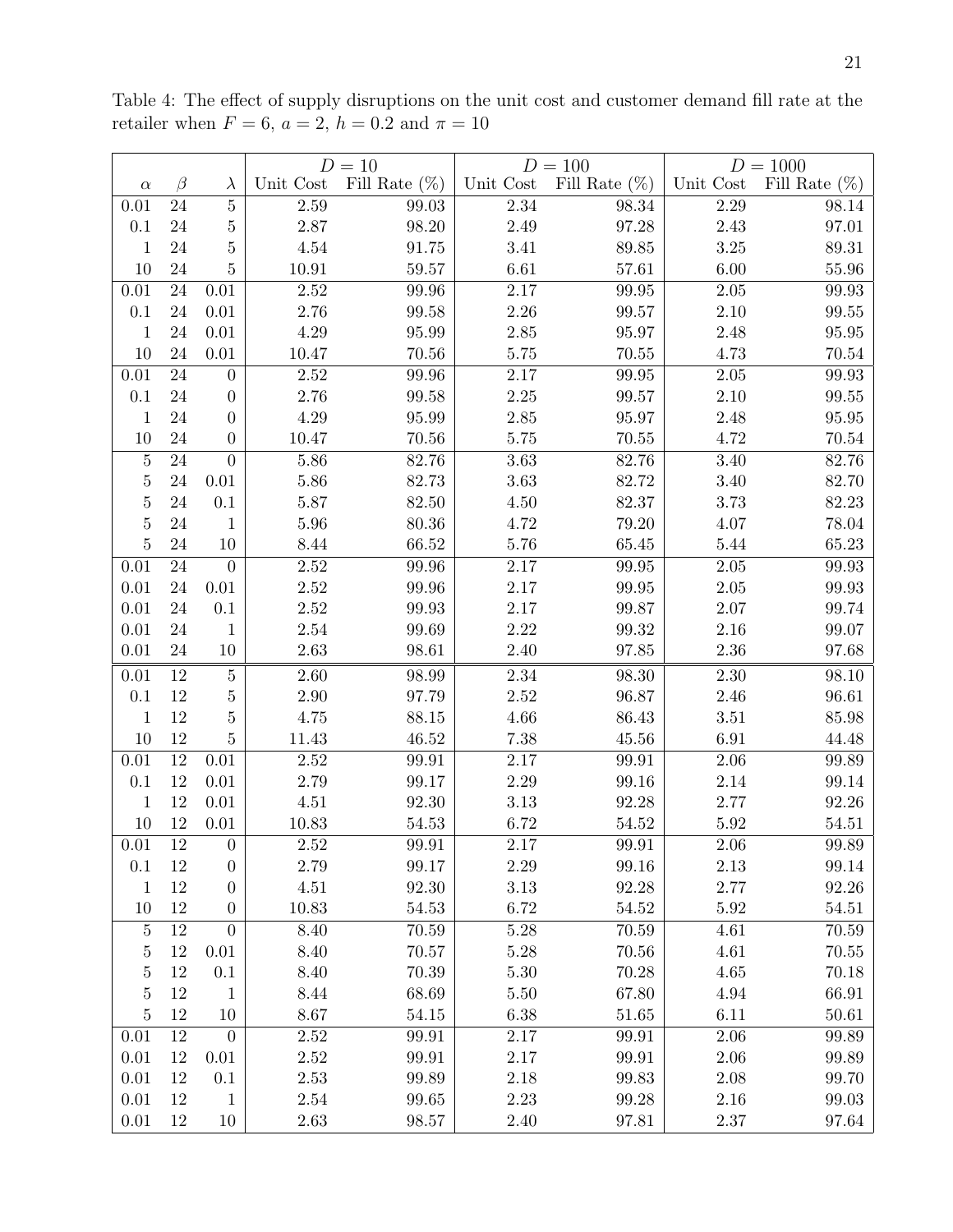supplier) on the performance of the supply chain. However, downstream uncertainty has a more significant impact on the supply chain's performance, and is more difficult to mitigate via ordering policies, than upstream uncertainty, since there is no inventory buffer to protect against downstream disruptions.

The second observation can be intuitively explained as follows: If the retailer is seldom disrupted but the supplier is often disrupted, the retailer can increase its order quantity to reduce its order frequency and the percentage of time that it does not have any stock on hand. By doing so, the retailer reduces its shortage cost, which is usually much larger (per unit) than the inventory holding cost, and hence the unit cost at the retailer does not increase much. However, if the retailer and the supplier are both disrupted often, the retailer may not be able to reduce its shortage cost by holding extra inventory since such inventory is often destroyed during disruptions at the retailer. Therefore, in this case the retailer has little ability to buffer against disruptions at the supplier, and hence the retailer's unit cost may be significantly influenced by such disruptions.

Observation 3 is consistent with our numerical experiments reported in Section 5.1, which show that  $\mathcal{I}^*(D)$  is a concave and increasing function of D.

## 6 A Tight Approximation for  $\mathcal{I}^*(D)$

Although  $\mathcal{I}(Q)$  possesses convenient properties such as Property 4, we cannot derive a closedform solution for  $Q^*$  because of the complexity of  $\mathcal{I}(Q)$  and of its derivative. A closed-form solution is useful since we can directly embed it into more complex models (see Section 8). In this section, we derive a closed-form approximate formula for  $Q^*$ , based on which we approximate  $\mathcal{I}^*(D)$ .

Combining (4) and (10), we have

$$
\mathcal{I}(Q) = \pi D + \frac{F + \left(a + \frac{h}{\alpha}\right)Q - \left(1 - e^{-\alpha \frac{Q}{D}}\right)\left(\frac{hD}{\alpha^2} + \frac{\pi D}{\alpha}\right)}{\bar{A}\left(1 - e^{-(\alpha + \lambda + \psi)\frac{Q}{D}}\right) + \bar{B}\left(1 - e^{-\frac{\alpha Q}{D}}\right)}.
$$
\n(12)

Our approximation consists of two steps. First, in most realistic instances, the recovery rate,  $\psi$ , is relatively large. Therefore,  $e^{-(\alpha+\lambda+\psi)\frac{Q}{D}}$  is close to zero. For example, if retailer and supplier ON cycles both last for 1 year, on average  $(\alpha = \lambda = 1)$ , supplier OFF cycles last for 1 month, on average ( $\psi = 12$ ), and orders are placed quarterly ( $Q/D = 0.25$ ), then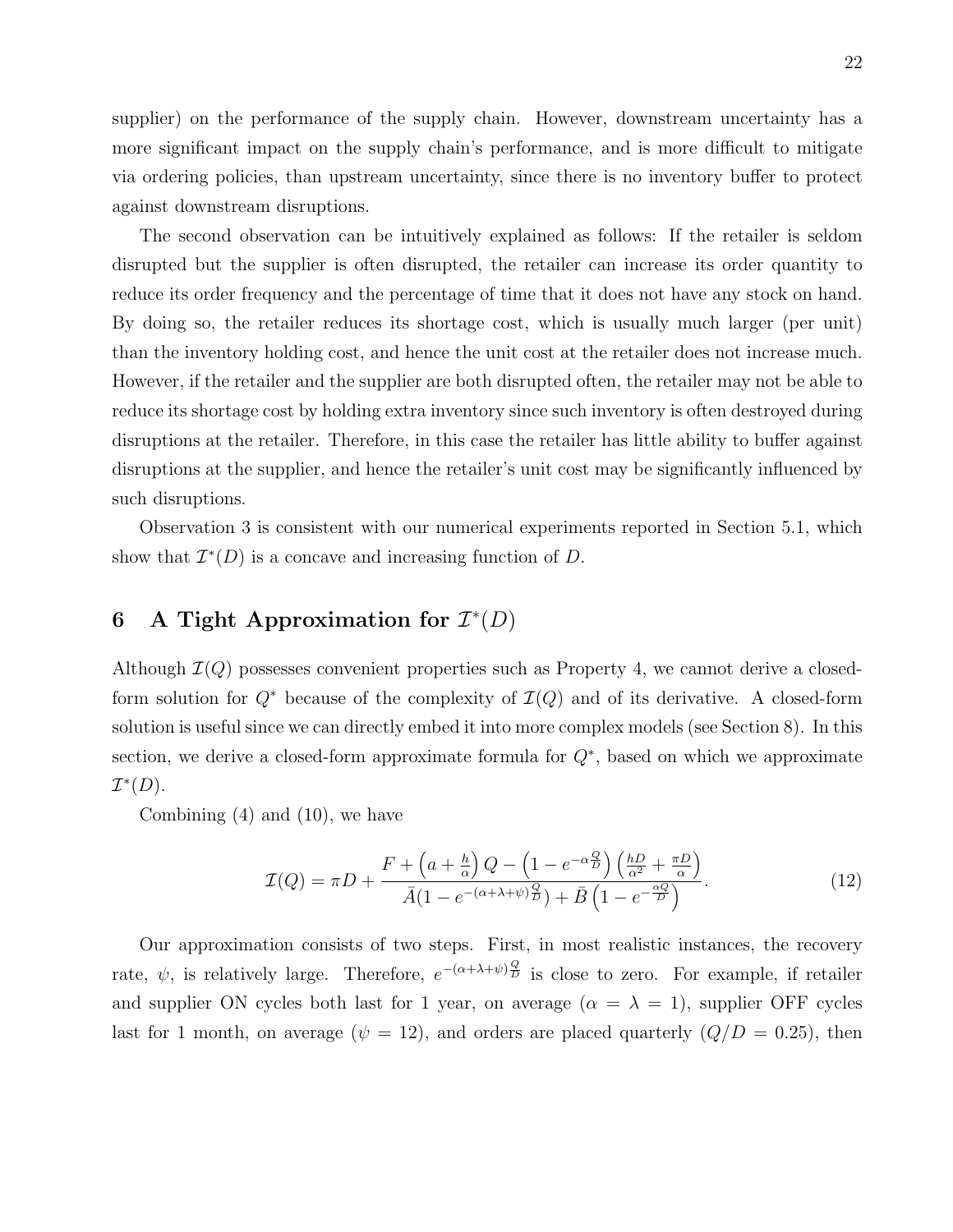$e^{-(\alpha+\lambda+\psi)\frac{Q}{D}}=0.03$ . We therefore omit this term in (12) and approximate  $\mathcal{I}(Q)$  using

$$
\pi D + \frac{F + \left(a + \frac{h}{\alpha}\right)Q - \left(1 - e^{-\alpha \frac{Q}{D}}\right)\left(\frac{hD}{\alpha^2} + \frac{\pi D}{\alpha}\right)}{\bar{A} + \bar{B}\left(1 - e^{-\frac{\alpha Q}{D}}\right)}
$$

$$
= \pi D - \frac{\frac{hD}{\alpha^2} + \frac{\pi D}{\alpha}}{\bar{B}} + \frac{F + \left(a + \frac{h}{\alpha}\right)Q + \frac{\bar{A}\left(\frac{hD}{\alpha^2} + \frac{\pi D}{\alpha}\right)}{\bar{B}}}{\bar{A} + \bar{B} - \bar{B}e^{-\frac{\alpha Q}{D}}}
$$
(13)

**Property 6** (13) is a convex function of Q for  $Q \ge 0$  and obtains its minimum at some  $Q > 0$ . Moreover, the minimum value of  $(13)$ , expressed as a function of D, is a concave function of D for  $D > 0$ .

It follows from Property 6 that the Q that minimizes (13) is the only positive solution to the following first-order condition of (13):

$$
\frac{a+\frac{h}{\alpha}}{\bar{A}+\bar{B}-\bar{B}e^{-\frac{\alpha Q}{D}}}-\frac{\left[F+\left(a+\frac{h}{\alpha}\right)Q+\frac{\bar{A}\left(\frac{hD}{\alpha^2}+\frac{\pi D}{\alpha}\right)}{\bar{B}}\right]\frac{\bar{B}\alpha}{D}e^{-\frac{\alpha Q}{D}}}{\left(\bar{A}+\bar{B}-\bar{B}e^{-\frac{\alpha Q}{D}}\right)^2}=0,
$$

which is equivalent to

$$
\left(a + \frac{h}{\alpha}\right)(\bar{A} + \bar{B}) - \left[\frac{\alpha F}{D} + \left(a + \frac{h}{\alpha}\right) + \frac{\bar{A}\left(\frac{h}{\alpha} + \pi\right)}{\bar{B}} + \left(a + \frac{h}{\alpha}\right)\frac{\alpha Q}{D}\right]\bar{B}e^{-\frac{\alpha Q}{D}} = 0
$$

Since we cannot obtain a closed-form solution to this equation, we replace  $e^{-\frac{\alpha Q}{D}}$  with its secondorder Taylor-series expansion,  $\left(1 + \frac{\alpha Q}{D} + \frac{\alpha^2 Q^2}{2D^2}\right)$  $\overline{2D^2}$  $\frac{1}{\sqrt{-1}}$ . The resulting equation,

$$
\left(a + \frac{h}{\alpha}\right)\left(\bar{A} + \bar{B}\right)\left(1 + \frac{\alpha Q}{D} + \frac{\alpha^2 Q^2}{2D^2}\right) - \left[\frac{\alpha F}{D} + \left(a + \frac{h}{\alpha}\right) + \frac{\bar{A}\left(\frac{h}{\alpha} + \pi\right)}{\bar{B}} + \left(a + \frac{h}{\alpha}\right)\frac{\alpha Q}{D}\right]\bar{B}
$$
\n
$$
= \left(a + \frac{h}{\alpha}\right)\left(\bar{A} + \bar{B}\right)\frac{\alpha^2 Q^2}{2D^2} + \left(a + \frac{h}{\alpha}\right)\bar{A}\frac{\alpha Q}{D} - \left[\frac{\alpha F\bar{B}}{D} + \bar{A}(\pi - a)\right] = 0,\tag{14}
$$

can be solved in closed form; its solution is

$$
\hat{Q} \equiv D \cdot \frac{-\bar{A} + \sqrt{\bar{A}^2 + \frac{2\alpha(\bar{A} + \bar{B})(\frac{\alpha F \bar{B}}{D} + \bar{A}(\pi - a))}{(\alpha a + h)}}}{(\bar{A} + \bar{B})\alpha} \tag{15}
$$

We denote this expression  $\hat{Q}$  and use it to approximate  $Q^*$ . ((14) also has another real root, but it is negative and infeasible as an order size.)

**Remark.** We use a second-order polynomial function to approximate  $e^{-\frac{\alpha Q}{D}}$ , rather than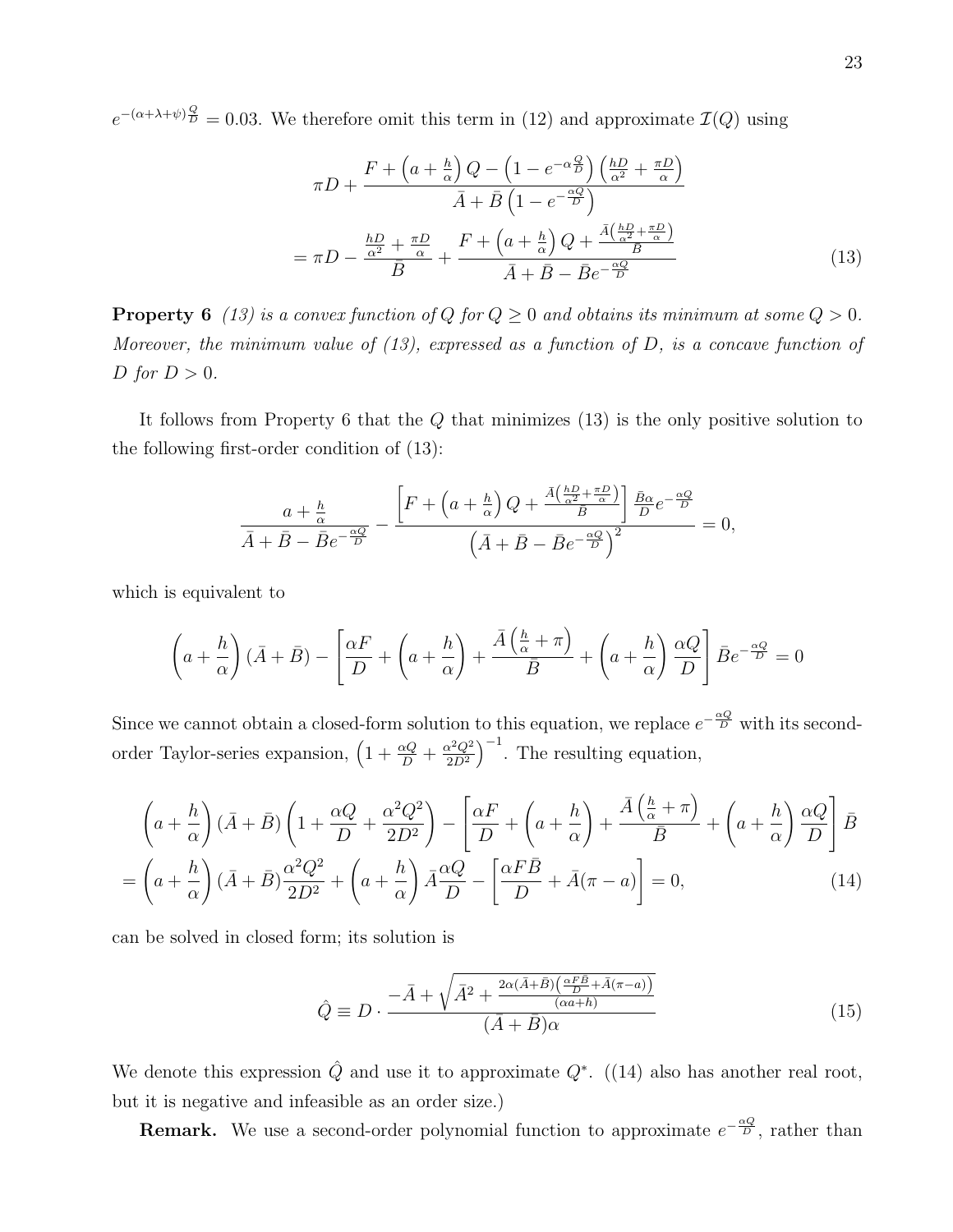a third- or higher-order polynomial, which would be more precise, because the purpose of the approximation is to derive a closed-form approximate solution for  $Q^*$ . Third- and fourth-order polynomial functions do have closed-form formulas, but they are too complicated to permit further analysis, and higher-order polynomials generally do not have closed-form formulas.

**Property 7** When the retailer is never disrupted  $(\alpha = 0)$ ,  $\hat{Q}$  reduces to the approximate EOQD solution derived by Snyder (2008).

**Property 8** When neither the retailer nor the supplier is ever disrupted  $(\lambda = \alpha = 0), \hat{Q}$ reduces to the classical EOQ solution.

These properties are intuitive, since Snyder's model is a special case of ours in which  $\alpha =$  $a = 0$ , and the EOQ model is a special case of ours in which  $\lambda = \alpha = 0$ .

Having approximated  $Q^*$  by  $\hat{Q}$ , we now approximate  $\mathcal{I}^*(D)$ . By applying the approximations introduced above,  $\mathcal{I}(Q)$  can be approximated by:

$$
\hat{\mathcal{I}}(Q) \equiv \pi D - \frac{\frac{hD}{\alpha^2} + \frac{\pi D}{\alpha}}{\bar{B}} + \frac{F + \left(a + \frac{h}{\alpha}\right)Q + \frac{\bar{A}\left(\frac{hD}{\alpha^2} + \frac{\pi D}{\alpha}\right)}{\bar{B}}}{\bar{A} + \bar{B} - \frac{\bar{B}}{1 + \frac{\alpha Q}{D} + \frac{\alpha^2 Q^2}{2D^2}}}
$$

Since  $\hat{Q}$  satisfies (14), we have

$$
\left(a+\frac{h}{\alpha}\right)(\bar{A}+\bar{B})\left(1+\frac{\alpha\hat{Q}}{D}+\frac{\alpha^2\hat{Q}^2}{2D^2}\right)-\left[\frac{\alpha F}{D}+\left(a+\frac{h}{\alpha}\right)+\frac{\bar{A}\left(\frac{h}{\alpha}+\pi\right)}{\bar{B}}+\left(a+\frac{h}{\alpha}\right)\frac{\alpha\hat{Q}}{D}\right]\bar{B}=0,
$$

and hence

$$
\left(a+\frac{h}{\alpha}\right)\left[\left(\bar{A}+\bar{B}\right)\left(1+\frac{\alpha\hat{Q}}{D}+\frac{\alpha^2\hat{Q}^2}{2D^2}\right)-\bar{B}\right]-\left[F+\frac{\bar{A}\left(\frac{hD}{\alpha^2}+\frac{\alpha\pi}{D}\right)}{\bar{B}}+\left(a+\frac{h}{\alpha}\right)\hat{Q}\right]\frac{\alpha\bar{B}}{D}=0.
$$

Therefore,

$$
\left(a+\frac{h}{\alpha}\right)\left[(\bar{A}+\bar{B})-\frac{\bar{B}}{1+\frac{\alpha\hat{Q}}{D}+\frac{\alpha^2\hat{Q}^2}{2D^2}}\right]=\left[F+\frac{\bar{A}\left(\frac{hD}{\alpha^2}+\frac{\alpha\pi}{D}\right)}{\bar{B}}+\left(a+\frac{h}{\alpha}\right)\hat{Q}\right]\frac{\alpha\bar{B}}{D\left(1+\frac{\alpha\hat{Q}}{D}+\frac{\alpha^2\hat{Q}^2}{2D^2}\right)},
$$

based on which we derive

$$
\hat{\mathcal{I}}(\hat{Q}) = \pi D - \frac{\frac{hD}{\alpha^2} + \frac{\pi D}{\alpha}}{\bar{B}} + \frac{\left(a + \frac{h}{\alpha}\right)D\left(1 + \frac{\alpha \hat{Q}}{D} + \frac{\alpha^2 \hat{Q}^2}{2D^2}\right)}{\alpha \bar{B}}
$$
\n
$$
= \pi D - \frac{\frac{hD}{\alpha^2} + \frac{\pi D}{\alpha}}{\bar{B}} + \frac{F + \left(\frac{aD}{\alpha} + \frac{hD}{\alpha^2}\right) + \frac{\bar{A}\left(\frac{hD}{\alpha^2} + \frac{\pi D}{\alpha}\right)}{\bar{B}} + \left(a + \frac{h}{\alpha}\right)\hat{Q}}
$$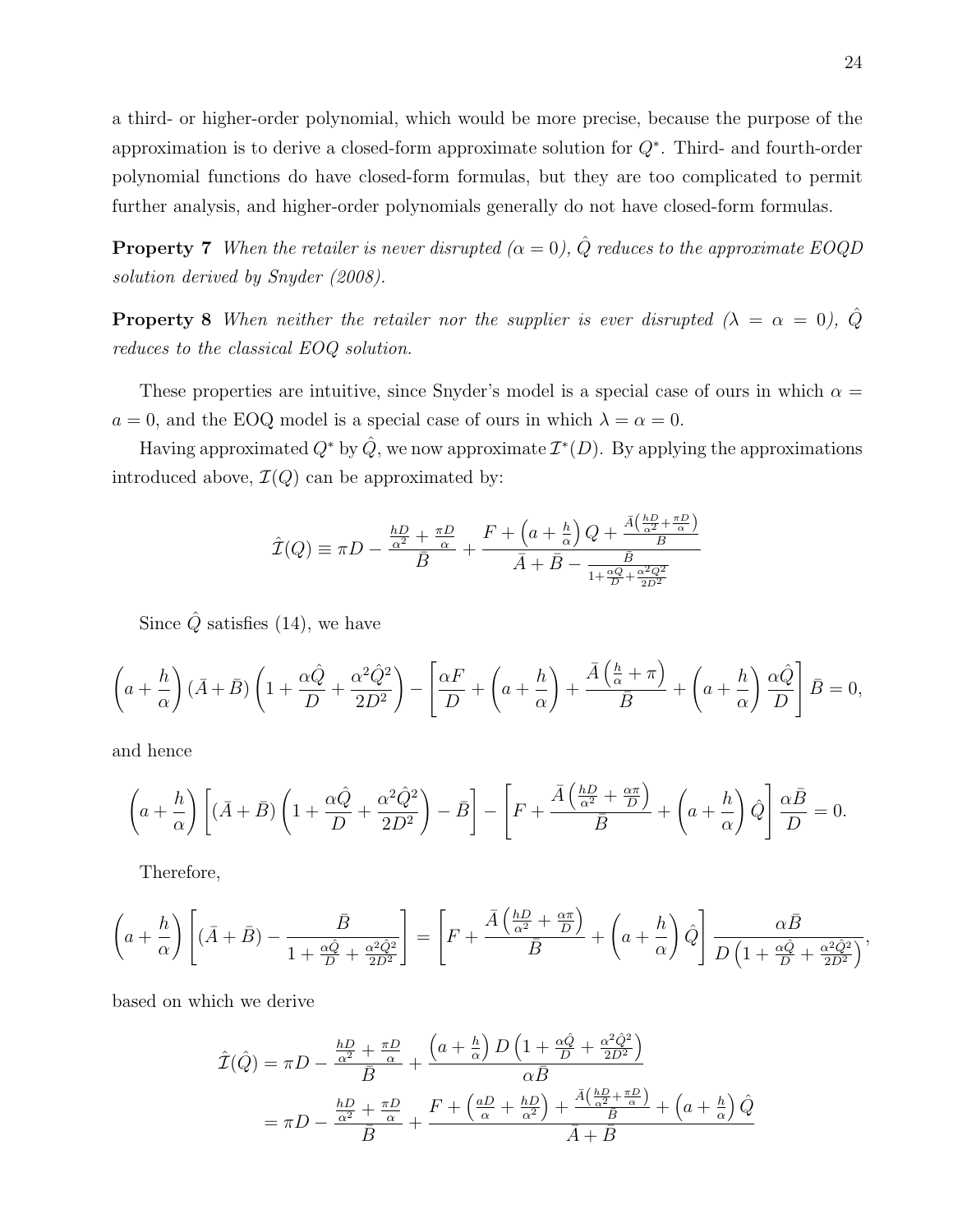$$
= \pi D + \frac{F + \frac{(a - \pi)D}{\alpha} + \left(a + \frac{h}{\alpha}\right)\hat{Q}}{\bar{A} + \bar{B}}
$$
(16)

(The second equality follows from (14).)

We use  $\hat{\mathcal{I}}^*(D)$  to denote this expression when it is treated as a function of D. We now examine the accuracy from using  $\hat{\mathcal{I}}^{*}(D)$  to approximate  $\mathcal{I}^{*}(D)$ . In particular, we wish to evaluate the approximation error  $r \equiv |\hat{\mathcal{I}}^*(D) - \mathcal{I}^*(D)|/\hat{\mathcal{I}}^*(D)$ . (To compute r, we calculate  $Q^*$ using the bisection search, and compare  $\hat{\mathcal{I}}^*(D)$  and  $\mathcal{I}^*(D)$  numerically.) In addition, we define the following error bound:  $\mathbf{r}$ 

$$
eb=\max\left\{\frac{\mathcal{I}(\hat{Q})}{\hat{\mathcal{I}^*}(D)},\frac{\hat{\mathcal{I}^*}(D)}{LB(D)}\right\}-1,
$$

where  $LB(D)$  is defined in (11).

**Property 9** If we use  $\hat{\mathcal{I}}^*(D)$  to approximate  $\mathcal{I}^*(D)$ , then  $r \leq eb$ .

We tested the values of  $eb$  and r numerically on 100,000 random instances with input parameters drawn uniformly from the ranges given in Table 1, and with customer demand D drawn uniformly from [1,10000]. We summarize our results as follows:

- $r \le 1\%$  for 61,299 instances (61.30%)
- $r \leq 5\%$  for 95,796 instances (95.80%)
- $r \le 10\%$  for 99,064 instances (99.06%)
- the average value of r is  $1.04\%$
- $eb \le 10\%$  for 54,983 instances (54.98%)
- $eb \le 20\%$  for 88,424 instances (88.42%)
- $eb \leq 30\%$  for 97,606 instances (97.61%)
- the average value of  $eb$  is  $16.39\%$

This demonstrates that  $\hat{\mathcal{I}}^*(D)$  is a quite tight approximation of  $\mathcal{I}^*(D)$ .

The following result is useful for embedding the approximate model into larger models, as described in Section 8:

**Property 10**  $\hat{\mathcal{I}}^*(D)$  is an increasing and concave function of D.

Although we have assumed  $D > 0$ , Property 10 still applies when  $D \geq 0$  if we define  $\hat{\mathcal{I}}^*(D) = 0$  when  $D = 0$ .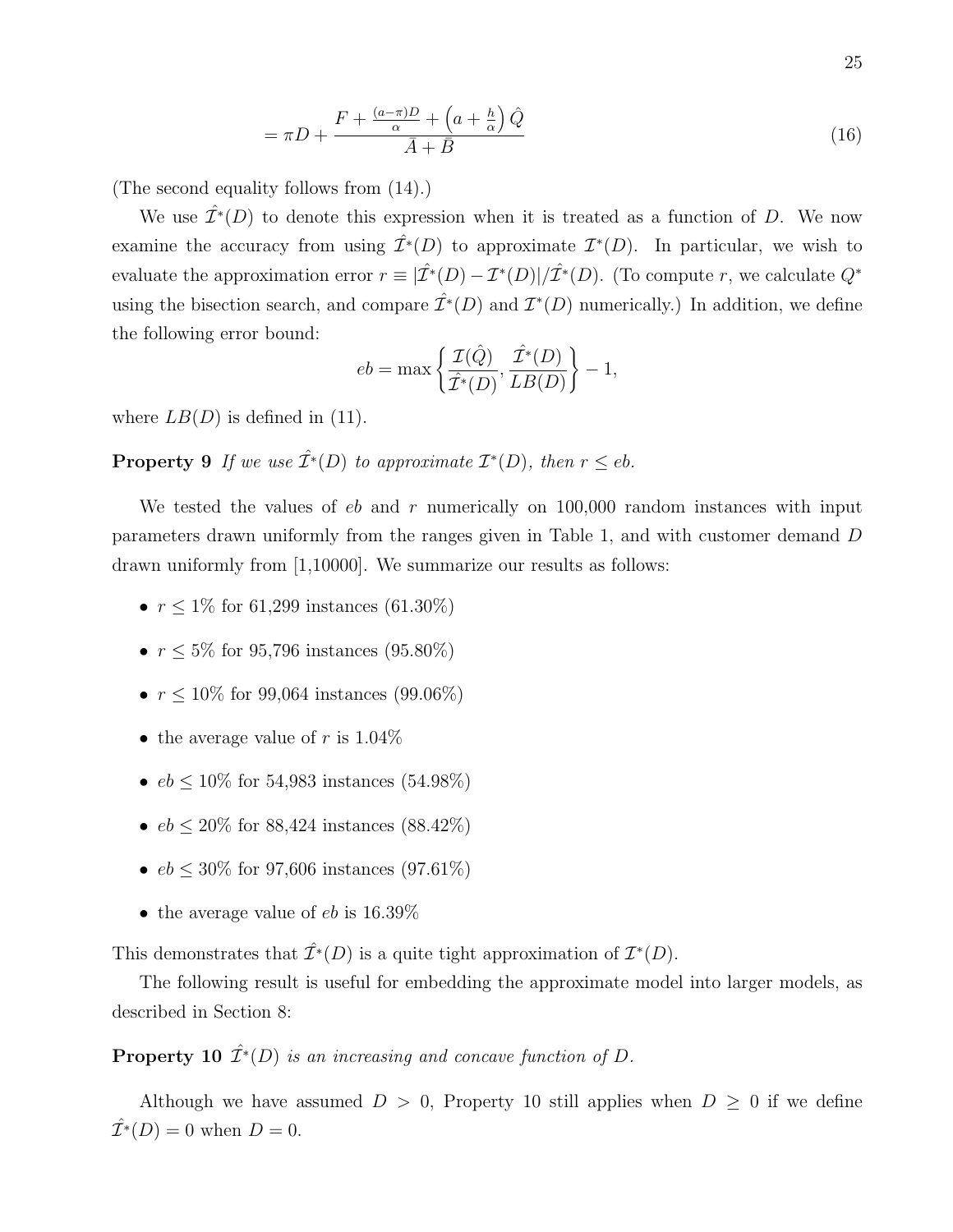#### 7 Safety Stock at the Retailer

We suggested in Section 5.2 that  $Q^* - Q_E$  can be interpreted as the optimal safety stock level held at the retailer to protect against supplier disruptions. Since  $Q^*$  cannot be derived in closed form, we instead analyze  $\hat{Q} - Q_E$ , which is the approximate optimal safety stock level held at the retailer.

**Property 11** (a)  $\hat{Q}$  is independent of  $\beta$ .

- (b)  $\hat{Q}$  is monotone with respect to  $\lambda$  and  $\psi$ .
- (c) If  $\psi \geq \frac{h}{a}$  $\frac{h}{a}$ , then  $\hat{Q}$  is a decreasing function of  $\alpha$ .

The proof of Property 11(c) relies on the additional condition  $\psi \geq \frac{h}{a}$  $\frac{h}{a}$ . This condition is not particularly restrictive since typically the recovery rate  $\psi \geq 1$  (i.e., the durations of supplier OFF cycles are typically no more than one year) and  $h \leq a$ . Therefore, we assume that this condition is true in this paper.

Corollary 2 follows from Property 11(b). It uses the following condition:

$$
\sqrt{D} > \frac{\sqrt{2F}(\sqrt{\alpha a + h + 2\alpha(\pi - a)} + \sqrt{\alpha a + h})}{2(\pi - a)}
$$
(17)

**Corollary 2** When (17) holds,  $\hat{Q}$  is an increasing function of  $\lambda$  and a decreasing function of  $\psi$ . When (17) does not hold,  $\hat{Q}$  is a decreasing function of  $\lambda$  and an increasing function of  $\psi$ .

Parts (a) and (c) of Property 11 and the first part of Corollary 2 are intuitive and conform with our observations in Section 5.2. The second part of Corollary 2 can be explained as follows: We assume a ZIO policy at the retailer, and the retailer will receive shipments from the supplier as long as both the retailer and the supplier are available. When the demand rate is small compared to the retailer's disruption rate, it is very costly to serve the small customer demand due to the high risk of inventory loss. In this case, if the supplier is often unavailable, by reducing the order quantity, the retailer can significantly increase the duration during which it does not have inventory on hand and does not have to serve customers, so that it can reduce the waste caused by disruptions. Though the shortage cost increases as the order size decreases, it will not increase much since the demand rate is small.

We now consider two cases to analyze the impact of disruptions at the retailer and the supplier on the safety stock level at the retailer.

Case (1):  $\alpha$  is large or D is small so that (17) does not hold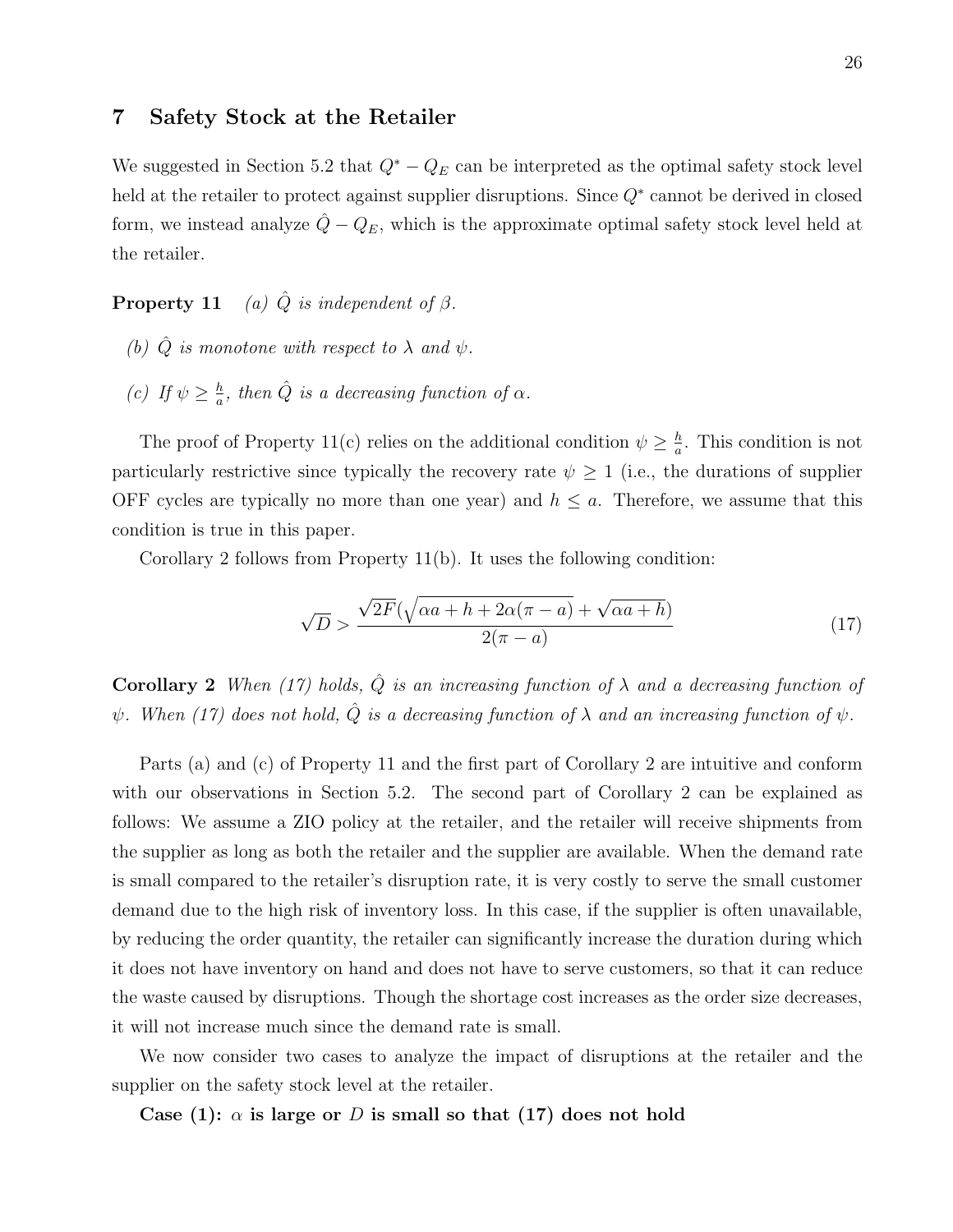It follows from Corollary 2 that  $\hat{Q}$  is an increasing function of the supplier availability. Thus,  $\hat{Q}$  reaches its maximum when the supplier is always available (i.e.  $\lambda = 0$  or  $\psi = +\infty$ ); by (15), this maximum is given by  $\sqrt{\frac{2FD}{\alpha a+h}}$ . Therefore,

$$
\hat{Q} \le \sqrt{\frac{2FD}{\alpha a + h}} \le \sqrt{\frac{2FD}{h}} = Q_E.
$$

In other words, when the retailer is often disrupted or the demand rate is small, so that (17) is violated, no safety stock should be kept at the retailer.

### Case (2):  $\alpha$  is small or D is large so that (17) holds

It follows from Corollary 2 that  $\hat{Q}$  is a decreasing function of the supplier availability. In addition, we know from Property 11 that  $\hat{Q}$  is always a decreasing function of  $\alpha$ . Therefore, when the supplier has low availability and the retailer is seldom disrupted,  $\hat{Q}$  tends to be large. and the safety stock level at the retailer is high; when the supplier has high availability and the retailer is often disrupted,  $\hat{Q}$  is small and the safety stock level at the retailer is small or even zero. We use the following two examples to illustrate this conclusion:

Example 1: When the supplier is always available, as we discussed above,  $\hat{Q} = \sqrt{\frac{2FD}{\alpha a + b}}$  $\frac{2FD}{\alpha a+h}$ . If the retailer is sometimes disrupted, then  $\alpha > 0$  and hence  $\hat{Q} < Q_E$ , which means no safety stock is held at the retailer.

Example 2: If the retailer is never disrupted  $(\alpha = 0)$  but the supplier is sometimes unavailable, since  $\hat{Q}$  is a decreasing function of the availability of the supplier when (17) holds,  $\hat{Q} > \sqrt{\frac{2FD}{\gamma c + b}}$  $\frac{2FD}{\alpha a+h} =$  $\frac{q}{2FD}$  $\frac{F}{h} = Q_E$ . Therefore, the retailer should hold safety stock, and the safety stock level increases as the availability of the supplier decreases.

#### 8 Conclusions

We consider a continuous-review inventory model for a problem with a single retailer and a single supplier, in which both the retailer and the supplier may be randomly disrupted. The results in this paper hold for both the time-independent backorder case and the lost-sales case. We study properties of the expected cost function and suggest numerical solution algorithms to obtain the optimal order size that the retailer should use when placing orders to the supplier. The computational experiments in this paper show that the cost savings from considering disruptions at the retailer and the supplier are significant, and that disruptions at the retailer have a much bigger impact on the working inventory cost and fill rate at the retailer than disruptions at the supplier do. We also propose a tight approximation for the cost function, since the exact function cannot be minimized in closed form. Based on this approximation, we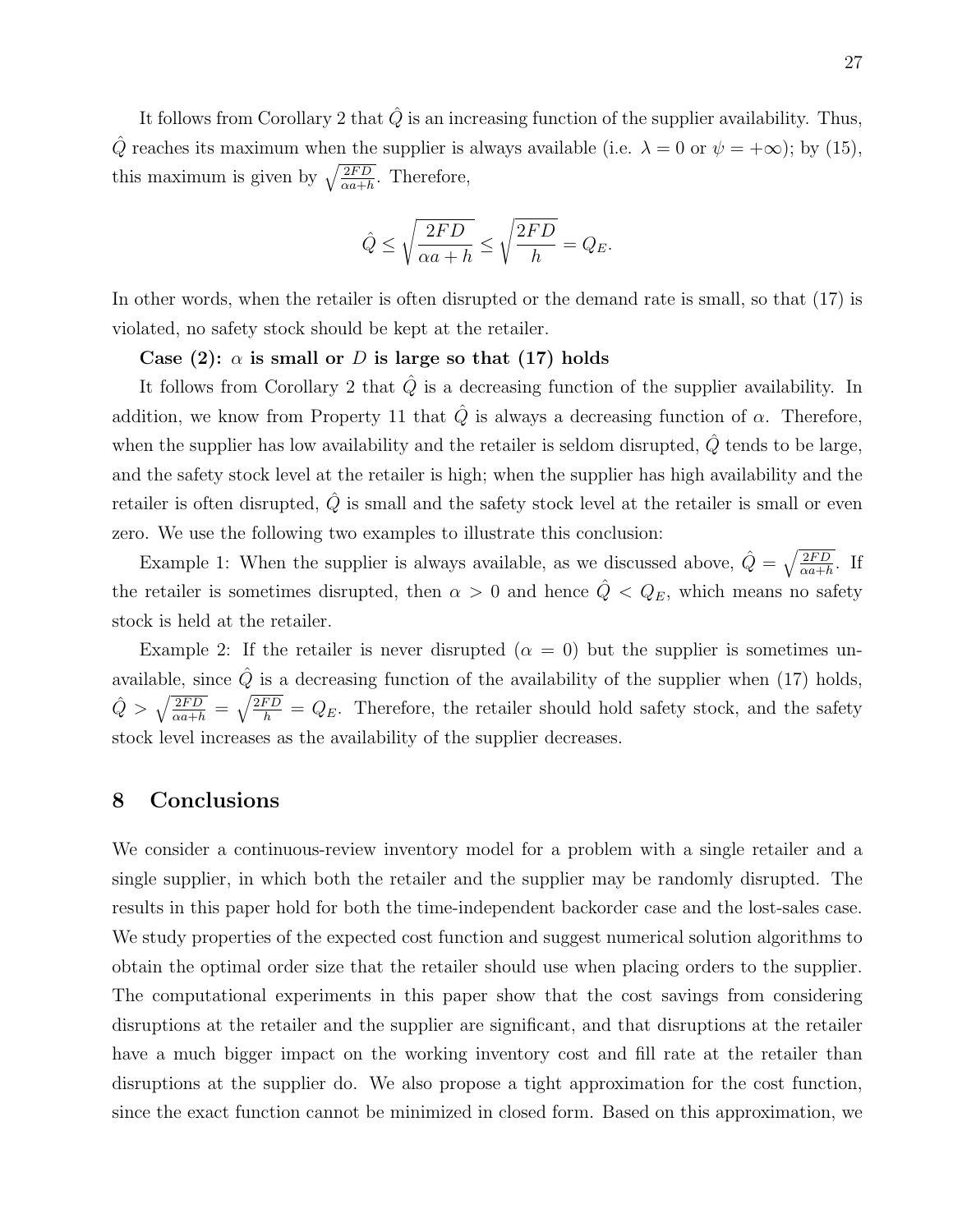further analyze the impact of supplier and retailer disruptions on the safety stock level at the retailer.

Our research in this paper can be extended in at least two respects. First, the model proposed in this paper can be embedded into integrated supply chain design models with both supplier and retailer disruptions and recoveries taken into consideration. For example, Qi, Shen, and Snyder (2007) embed the cost function from the present paper into a locationinventory model that considers disruptions at both the supplier and retailer echelons, just as Shen, Coullard, and Daskin (2003) embed the classical EOQ model into a location-inventory model without disruptions.

Figure 1 is based on the assumption that the retailer follows a ZIO inventory policy. When this assumption is relaxed, and the retailer can place orders to the supplier when its inventory level reaches  $R \geq 0$ , the resulting inventory policy is an  $(R, Q)$ -like policy and may perform better than the ZIO policy. In this case, we need to find both the optimal order quantity Q and the optimal reorder point R.

## Acknowledgment

This work was supported in part by NSF grants CMMI-0621433, CMMI-0727640 and DMI-0522725. This support is gratefully acknowledged.

## References

Berk, E., A. Arreola-Risa. 1994. Note on "Future supply uncertainty in EOQ models". Naval Research Logistics, 41(1), 129-132.

Chopra, S., G. Reinhardt, U. Mohan. 2007. The importance of decoupling recurrent and disruption risks in a supply chain. Naval Research Logistics, 54(5), 544-555.

Dada, M., N. Petruzzi, L. B. Schwarz. 2007. A newsvendor's procurement problem when suppliers are unreliable. Manufacturing & Service Operations Management,  $9(1)$ , 9-32.

Gupta, D. 1996. The  $(q, r)$  inventory system with an unreliable supplier. INFOR, 34(2), 59-76.

Heimann, D., F. Waage. 2006. A closed-form non-ZIO approximation model for the supply chain with disruptions. Submitted for publication.

Parlar, M., D. Berkin. 1991. Future supply uncertainty in EOQ models. Naval Research Logistics, 38(1), 107-121.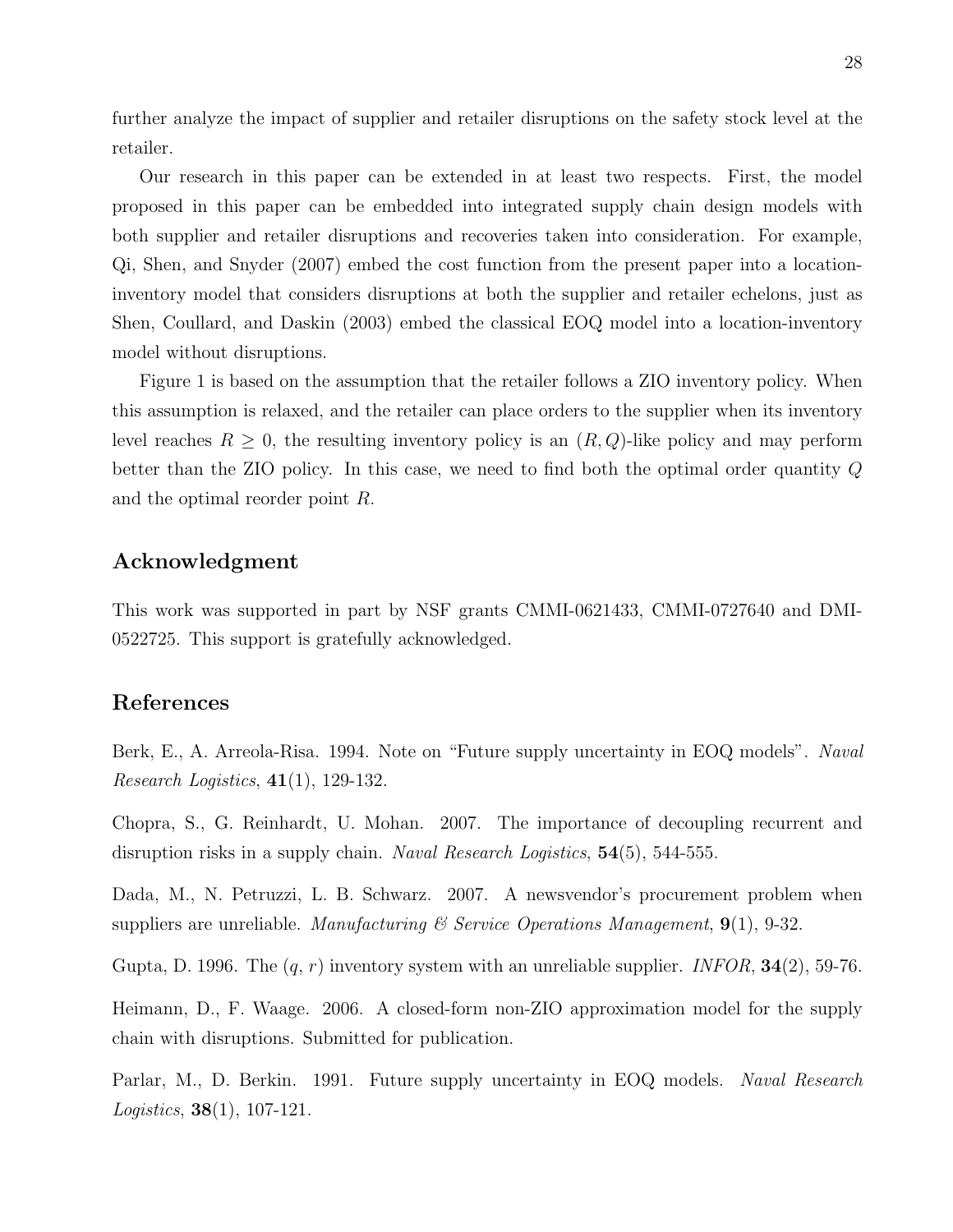Parlar, M., D. Perry. 1995. Analysis of a  $(q, r, t)$  inventory policy with deterministic and random yields when future supply is uncertain. European Journal of Operational Research, 84(2), 431-443.

Parlar, M. 1997. Continuous-review inventory problem with random supply interruptions. European Journal of Operational Research, 99(2), 366-385.

Qi, L., Z. J. Shen, L. V. Snyder. 2007. The effect of supply disruptions on supply chain design decisions. Working paper, Missouri University of Science & Technology, Rolla, MO.

Reuters. 2005. Lumber, coffee prices soar in Katrina's wake. September 1, 2005.

Ross, A. M., Y. Rong., L. V. Snyder. 2008. Supply disruptions with time-dependent parameters. Computers and Operations Research, 35(11), 3504-3529.

Ross, S. M. 1996. Stochastic Processes, 2nd ed. John Wiley & Sons, New York.

Ross, S. M. 2006. Introduction to Probability Models. Elsevier.

Schmitt, A. J., L. V. Snyder. 2007. Infinite-horizon models for inventory control under yield uncertainty and disruptions. Submitted for publication.

Sheffi, Y. 2001. Supply chain management under the threat of international terrorism. The International Journal of Logistics Management,  $12(2)$ , 1-11.

Shen, Z. J., C. Coullard, M. Daskin. 2003. A joint location-inventory model. Transportation Science,  $37(1)$ , 40-55.

Snyder, L. V. 2008. A tight approximation for a continuous-review inventory model with supplier disruptions. Submitted for publication.

Tomlin, B. T. 2006. On the value of mitigation and contingency strategies for managing supplychain disruption risks. Management Science, 52(5), 639-657.

## Appendix A: Proofs

Lemma 2 is used in the proofs of Properties 1 and 6.

**Lemma 2** Suppose all parameters are positive and k and l are positive numbers such that  $k \geq l$ ,  $\frac{\alpha s}{Dt} > \frac{k-l}{l}$  $\frac{-l}{l}$ , and  $\frac{k}{l} < e^{\frac{\alpha s}{Dt}}$ . Then

(a) 
$$
\frac{s+tX}{k-le^{-\frac{\alpha X}{D}}}
$$
 is a convex function of X in  $X \ge 0$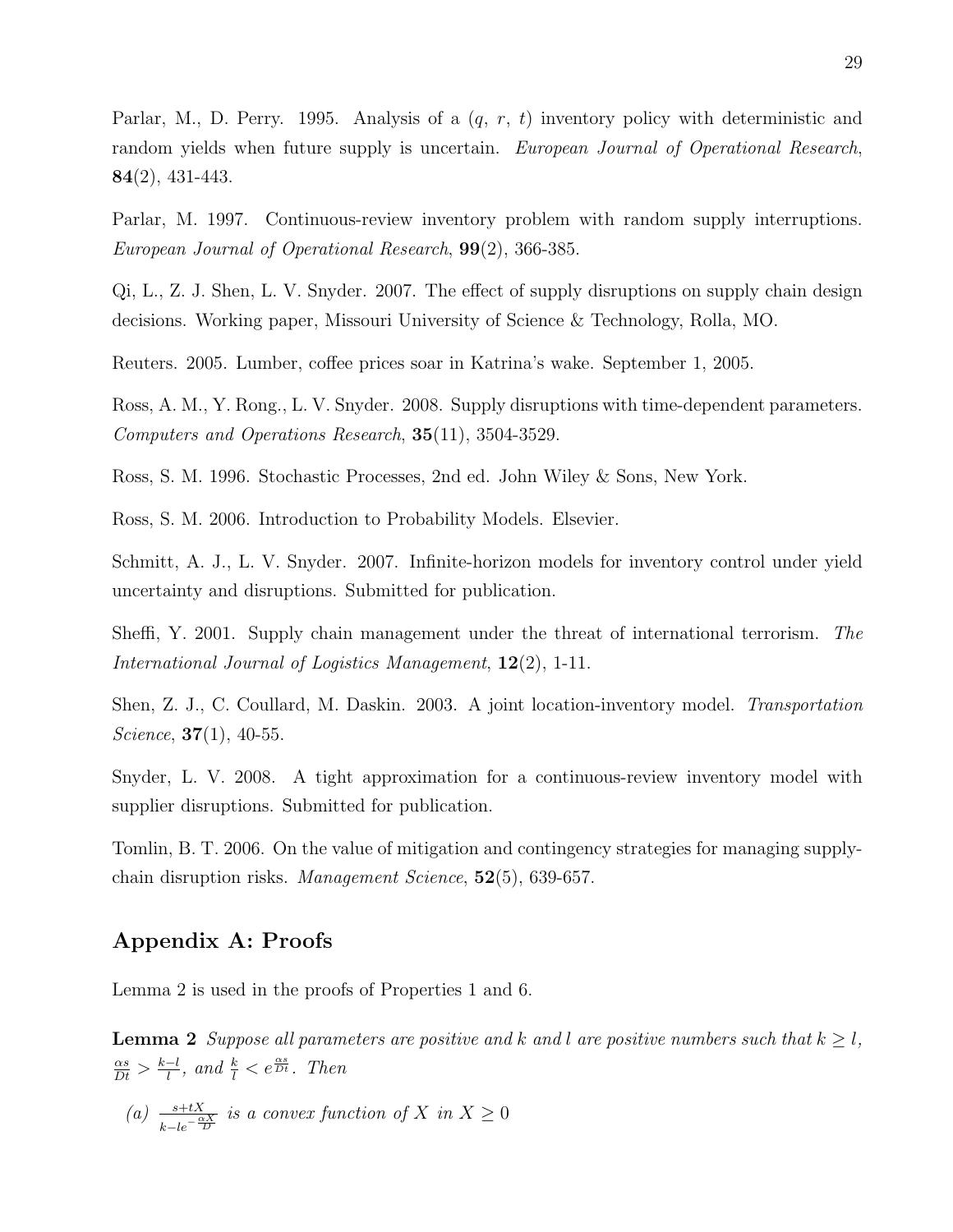(b) If we use  $X^*$  to denote the value of  $X \geq 0$  that minimizes the function  $\frac{s+tX}{k-le^{-\frac{\alpha X}{D}}}$ , then  $X^* > 0$  and  $\frac{s + tX^*}{k - le^{-\frac{\alpha X^*}{D}}}$  is a concave function of D for  $D > 0$ .

**Proof.** The first derivative of  $\frac{s+tX}{k-le^{-\frac{\alpha x}{D}}}$  is

$$
\frac{t}{k - le^{-\frac{\alpha X}{D}}} - \frac{(s + tX)\frac{\alpha l}{D}e^{-\frac{\alpha X}{D}}}{(k - le^{-\frac{\alpha X}{D}})^2},
$$

and its second derivative is

$$
-\frac{\frac{\alpha lt}{D}e^{-\frac{\alpha X}{D}}}{(k - le^{-\frac{\alpha X}{D}})^2} - \frac{\frac{\alpha lt}{D}e^{-\frac{\alpha X}{D}} - (s + tX)\frac{\alpha^2 l}{D^2}e^{-\frac{\alpha X}{D}}}{(k - le^{-\frac{\alpha X}{D}})^2} + \frac{2(s + tX)\frac{\alpha^2 l^2}{D^2}e^{-\frac{2\alpha X}{D}}}{(k - le^{-\frac{\alpha X}{D}})^3}.
$$

Therefore, to prove part (a) of the lemma, it suffices to show that

$$
f(X) \equiv \left(k - le^{-\frac{\alpha X}{D}}\right) \left[-2t + (s + tX)\frac{\alpha}{D}\right] + 2(s + tX)\frac{\alpha l}{D}e^{-\frac{\alpha X}{D}} > 0
$$

for  $X \geq 0$ . Well,

$$
f'(X) = \frac{\alpha l}{D} e^{-\frac{\alpha X}{D}} \left[ -2t + (s + tX)\frac{\alpha}{D} \right] + \left( k - le^{-\frac{\alpha X}{D}} \right) \frac{\alpha t}{D} + 2t \frac{\alpha l}{D} e^{-\frac{\alpha X}{D}} - 2(s + tX)\frac{\alpha^2 l}{D^2} e^{-\frac{\alpha X}{D}}
$$
  
=  $\left( k - le^{-\frac{\alpha X}{D}} \right) \frac{\alpha t}{D} - (s + tX)\frac{\alpha^2 l}{D^2} e^{-\frac{\alpha X}{D}};$   

$$
f''(X) = \frac{\alpha^2 l t}{D^2} e^{-\frac{\alpha X}{D}} - \frac{\alpha^2 l t}{D^2} e^{-\frac{\alpha X}{D}} + (s + tX)\frac{\alpha^3 l}{D^3} e^{-\frac{\alpha X}{D}} = (s + tX)\frac{\alpha^3 l}{D^3} e^{-\frac{\alpha X}{D}}.
$$

Since

$$
f'(-\infty) > 0, f'\left(-\frac{s}{t}\right) = \left(k - le^{\frac{\alpha s}{Dt}}\right) \frac{\alpha t}{D} < 0, f'(\infty) = \frac{\alpha kt}{D} > 0,
$$

 $f(X)$  is a concave function of X with one maximum point (we use  $X_1$  to denote it) in  $(-\infty, -\frac{s}{t})$  $\frac{s}{t}$ , and a convex function with one minimum point (we use  $X_2$  to denote it) in  $\left[-\frac{s}{t}\right]$  $(\frac{s}{t}, \infty)$ . It follows from  $f''(0) > 0$  that  $X_1 < 0$  and  $f(X) \ge f(X_2)$  for all  $X \ge 0$ .

When  $X_2 \geq 0$ , it follows from the first order condition that

$$
f'(X_2) = \left(k - le^{-\frac{\alpha X_2}{D}}\right)\frac{\alpha t}{D} - (s + tX_2)\frac{\alpha^2 l}{D^2}e^{-\frac{\alpha X_2}{D}} = 0.
$$

Therefore, for any  $X \geq 0$ ,

$$
f(X) \ge f(X_2) = \left(k - le^{-\frac{\alpha X_2}{D}}\right) \left[-2t + (s + tX_2)\frac{\alpha}{D}\right] + 2t\left(k - le^{-\frac{\alpha X_2}{D}}\right)
$$

$$
= \left(k - le^{-\frac{\alpha X_2}{D}}\right)(s + tX_2)\frac{\alpha}{D} > 0
$$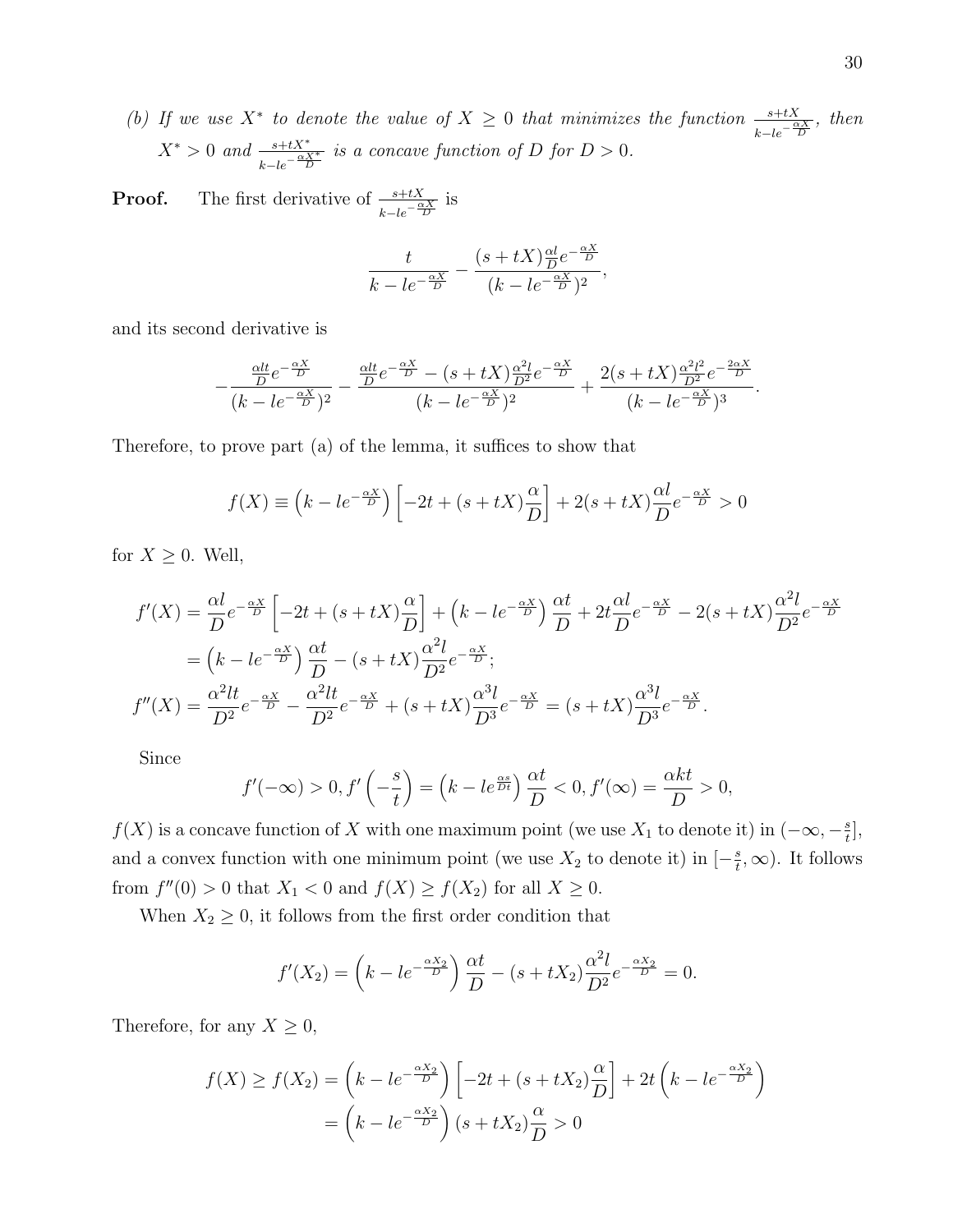due to the fact  $k > l$ .

When  $X_2 < 0$ , since  $f(X)$  is a convex function with one minimum point at  $X_2$  in  $\left[-\frac{1}{t}\right]$  $\frac{s}{t}, \infty),$ for any  $X \geq 0$ , we have

$$
f(X) \ge f(0) = (k - l) \left(-2t + s\frac{\alpha}{D}\right) + 2s\frac{\alpha l}{D}
$$

$$
= (k - l)(-2t) + (k + l)s\frac{\alpha}{D} > 0
$$

due to the fact that  $\frac{\alpha s}{Dt} > \frac{k-l}{l} \ge \frac{2(k-l)}{k+l}$  $\frac{k-l}{k+l}$ . This completes the proof of part (a).

We now prove the second part of the lemma. When  $X = 0$ , the first derivative of  $\frac{s + tX}{k - le^{-\frac{\alpha X}{D}}}$  is

$$
\frac{t}{k-l} - \frac{s\frac{\alpha l}{D}}{(k-l)^2} = \frac{lt}{(k-l)^2} \left(\frac{k-l}{l} - \frac{s\alpha}{tD}\right) < 0;
$$

and when  $X = +\infty$ , the first derivative is  $\frac{t}{k} > 0$ . It follows from part (a) of the lemma that  $X^* > 0$  and satisfies the first order condition. Therefore

$$
\frac{t}{k - le^{-\frac{\alpha X^*}{D}}} - \frac{(s + tX^*)\frac{\alpha l}{D}e^{-\frac{\alpha X^*}{D}}}{\left(k - le^{-\frac{\alpha X^*}{D}}\right)^2} = 0.
$$

We thus derive the relationship between  $X^*$  and D as

$$
tkDe^{\frac{\alpha X^*}{D}} - (tD + \alpha s + \alpha tX^*)l = 0.
$$

We use  $F(X^*, D)$  to denote the left-hand side of the above equation.

Since

$$
\frac{\partial F(X^*, D)}{\partial X^*} = t k \alpha e^{\frac{\alpha X^*}{D}} - \alpha t l
$$

$$
\frac{\partial F(X^*, D)}{\partial D} = t k e^{\frac{\alpha X^*}{D}} - \frac{t k \alpha X^*}{D} e^{\frac{\alpha X^*}{D}} - t l,
$$

we have

$$
\frac{\partial X^*}{\partial D} = -\frac{\frac{\partial F(X^*,D)}{\partial D}}{\frac{\partial F(X^*,D)}{\partial X^*}} = -\frac{tke^{\frac{\alpha X^*}{D}}-\frac{tkaX^*}{D}e^{\frac{\alpha X^*}{D}}-tl}{tk\alpha e^{\frac{\alpha X^*}{D}}-\alpha tl} = -\frac{1}{\alpha}+\frac{\frac{X^*}{D}e^{\frac{\alpha X^*}{D}}}{e^{\frac{\alpha X^*}{D}}-l/k},
$$

$$
\frac{\partial \frac{X^*}{D}}{\partial D} = \frac{\frac{\partial X^*}{\partial D}}{D} - \frac{X^*}{D^2} = -\frac{1}{\alpha D} + \frac{\frac{X^*}{D^2}e^{\frac{\alpha X^*}{D}}}{e^{\frac{\alpha X^*}{D}} - l/k} - \frac{X^*}{D^2} = -\frac{1}{\alpha D} \left( 1 - \frac{\alpha X^*}{D} \frac{l/k}{e^{\frac{\alpha X^*}{D}} - l/k} \right),
$$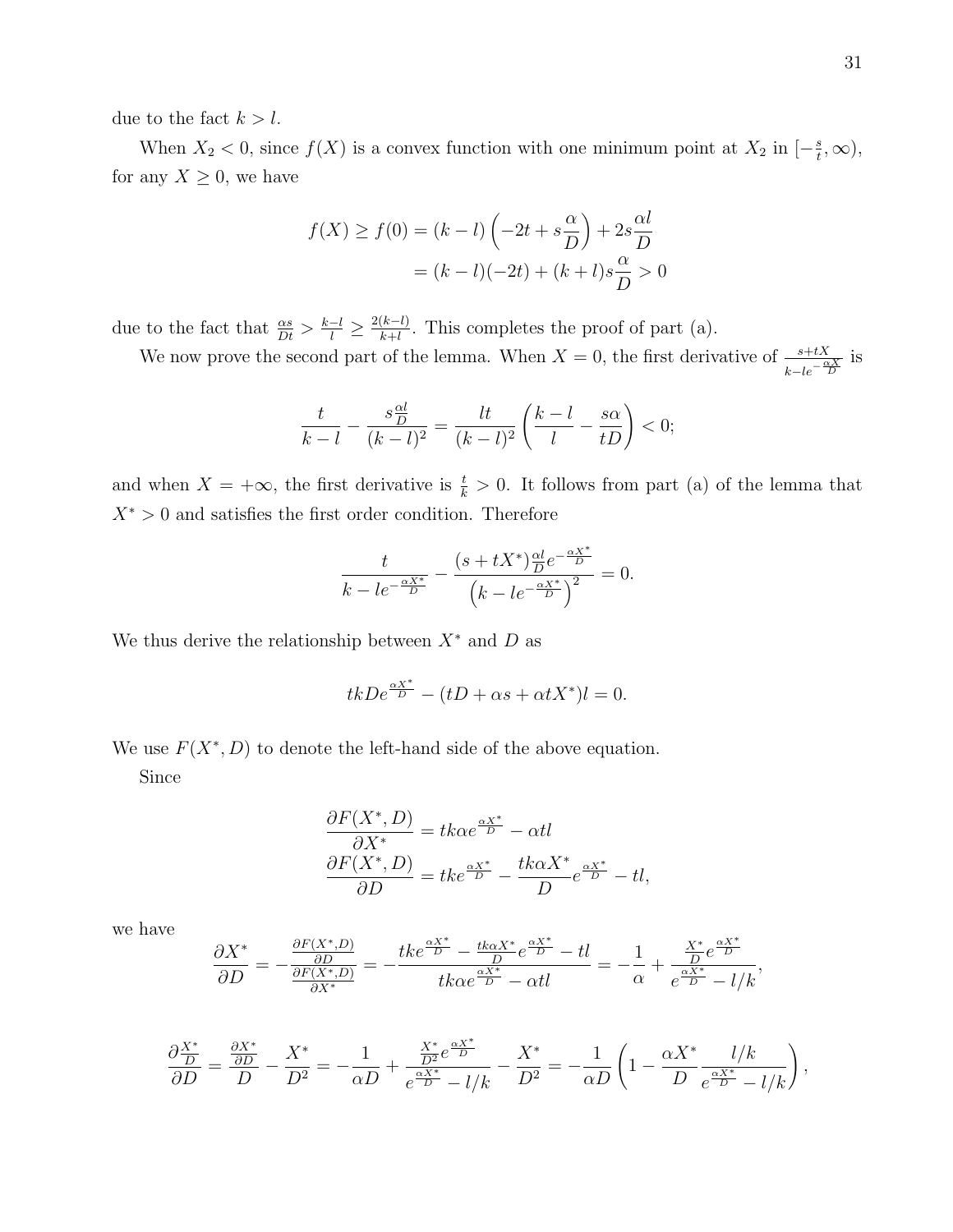and 
$$
\frac{\partial e^{\frac{\alpha X^*}{D}}}{\partial D} = \alpha e^{\frac{\alpha X^*}{D}} \frac{\partial \frac{X^*}{D}}{\partial D}.
$$

Therefore,

$$
\frac{\partial^2 X^*}{\partial D^2} = \frac{\frac{\partial \frac{X^*}{D}}{\partial D} e^{\frac{\alpha X^*}{D}} + \frac{X^*}{D} \frac{\partial e^{\frac{\alpha X^*}{D}}}{\partial D}}{e^{\frac{\alpha X^*}{D}} - l/k} - \frac{\frac{X^*}{D} e^{\frac{\alpha X^*}{D}} \frac{\partial e^{\frac{\alpha X^*}{D}}}{\partial D}}{\left(e^{\frac{\alpha X^*}{D}} - l/k\right)^2}
$$
\n
$$
= \frac{\frac{\partial \frac{X^*}{D}}{\partial D} e^{\frac{\alpha X^*}{D}} + \frac{X^*}{D} \alpha e^{\frac{\alpha X^*}{D}} \frac{\partial \frac{X^*}{D}}{\partial D}}{\frac{\partial D}{\partial D}} - \frac{\frac{X^*}{D} e^{\frac{\alpha X^*}{D}} \alpha e^{\frac{\alpha X^*}{D}} \frac{\partial \frac{X^*}{D}}{\partial D}}{\left(e^{\frac{\alpha X^*}{D}} - l/k\right)^2}
$$
\n
$$
= \frac{\frac{\partial \frac{X^*}{D}}{\partial D} e^{\frac{\alpha X^*}{D}}}{\left(e^{\frac{\alpha X^*}{D}} - l/k\right)^2} \left(e^{\frac{\alpha X^*}{D}} - l/k - \frac{\alpha X^*}{D} \cdot l/k\right)
$$
\n
$$
= -\frac{e^{\frac{\alpha X^*}{D}}}{\alpha D \left(e^{\frac{\alpha X^*}{D}} - l/k\right)^3} \left(e^{\frac{\alpha X^*}{D}} - l/k - \frac{\alpha X^*}{D} \cdot l/k\right)^2
$$
\n
$$
< 0
$$

The last inequality follows from the fact that  $e^{\frac{\alpha X^*}{D}} > 1 > l/k$ . We thus know that  $X^*$  is a concave function of D. Since

$$
\frac{t}{k - le^{-\frac{\alpha X^*}{D}}} - \frac{(s + tX^*)\frac{\alpha l}{D}e^{-\frac{\alpha X^*}{D}}}{\left(k - le^{-\frac{\alpha X^*}{D}}\right)^2} = 0,
$$

we have

$$
\frac{s + tX^*}{k - le^{-\frac{\alpha X^*}{D}}} = \frac{D}{\alpha l}e^{\frac{\alpha X^*}{D}} = \frac{\frac{tD}{\alpha} + s + tX^*}{tk}.
$$

We hence conclude that  $\frac{s+tX^*}{k-le^{-\frac{\alpha X^*}{D}}}$  is a concave function of D too. **Proof of Property 1.** When  $\lambda \to 0$ ,  $\overline{A} \to 0$ , and hence

$$
\mathcal{I}(Q) = \pi D + \frac{F + \left(a + \frac{h}{\alpha}\right)Q - \left(1 - e^{-\alpha \frac{Q}{D}}\right)\left(\frac{hD}{\alpha^2} + \frac{\pi D}{\alpha}\right)}{E[T]}
$$

$$
= \pi D - \frac{\frac{hD}{\alpha^2} + \frac{\pi D}{\alpha}}{\bar{B}} + \frac{F + \left(a + \frac{h}{\alpha}\right)Q}{\bar{B}\left(1 - e^{-\alpha \frac{Q}{D}}\right)}
$$

Because  $\frac{F+(a+\frac{h}{\alpha})Q}{Q}$  $\frac{\tau(a+\frac{a}{\alpha})Q}{1-e^{-\alpha}\frac{Q}{\mathcal{D}}}$  satisfies all conditions of Lemma 2,  $\mathcal{I}(Q)$  is a convex function of Q in  $Q \geq 0$ , and  $\mathcal{I}^*(D)$  is a concave function of D in  $D > 0$  when  $\lambda \to 0$ .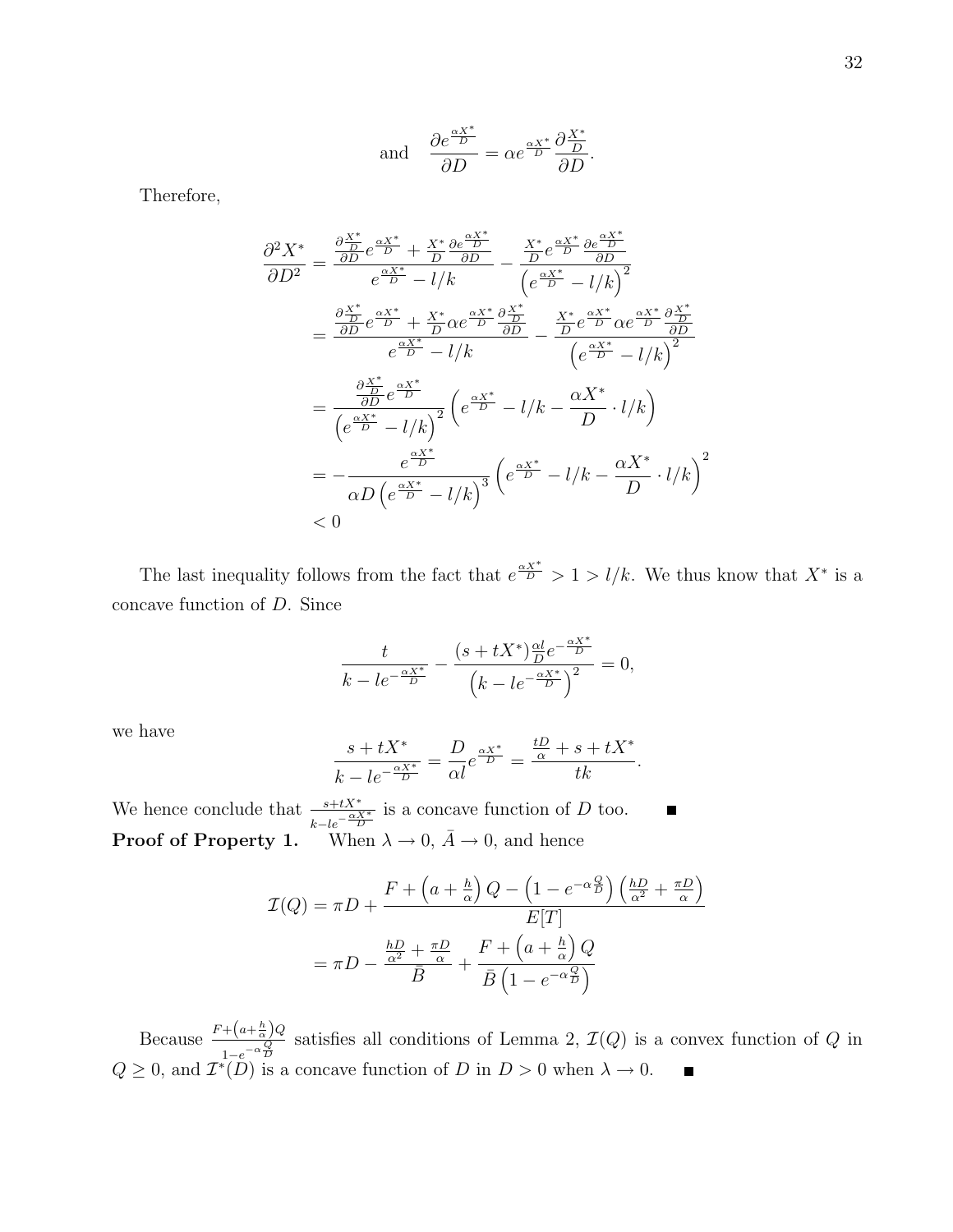#### Proof of Property 2.

$$
\lim_{\alpha \to 0} E[T] = \lim_{\alpha \to 0} \left\{ \frac{1}{\psi} \cdot \frac{\lambda}{\lambda + \psi} \left[ 1 - \frac{\alpha \beta}{(\beta + \lambda + \psi)(\alpha + \lambda + \psi)} \right] \left( 1 - e^{-(\alpha + \lambda + \psi)\frac{Q}{D}} \right) + \left( \frac{1}{\alpha} + \frac{1}{\beta} \right) \left( 1 - e^{-\frac{\alpha Q}{D}} \right) \right\}
$$
\n
$$
= \frac{1}{\psi} \cdot \frac{\lambda}{\lambda + \psi} \left( 1 - e^{-(\lambda + \psi)\frac{Q}{D}} \right) + \frac{Q}{D}
$$

and,

$$
\lim_{\alpha \to 0} E[C] = \lim_{\alpha \to 0} \left\{ F + aQ + \frac{hQ}{\alpha} - \frac{hD}{\alpha^2} \left( 1 - e^{-\frac{\alpha Q}{D}} \right) + \pi D \left[ E[T] - \left( \frac{1}{\alpha} - \frac{1}{\alpha} e^{-\frac{\alpha Q}{D}} \right) \right] \right\}
$$
\n
$$
= F + aQ + \lim_{\alpha \to 0} \left\{ \frac{h}{\alpha^2} \left[ \alpha Q - D \left( 1 - e^{-\frac{\alpha Q}{D}} \right) \right] \right\} + \pi D \left[ \frac{1}{\psi} \cdot \frac{\lambda}{\lambda + \psi} \left( 1 - e^{-(\lambda + \psi)\frac{Q}{D}} \right) + \frac{Q}{D} - \frac{Q}{D} \right]
$$
\n
$$
= F + aQ + \lim_{\alpha \to 0} \left\{ \frac{hQ}{2\alpha} \left( 1 - e^{-\frac{\alpha Q}{D}} \right) \right\} + \pi D \left[ \frac{1}{\psi} \cdot \frac{\lambda}{\lambda + \psi} \left( 1 - e^{-(\lambda + \psi)\frac{Q}{D}} \right) \right]
$$
\n
$$
= F + aQ + \frac{hQ^2}{2D} + \pi D \left[ \frac{1}{\psi} \cdot \frac{\lambda}{\lambda + \psi} \left( 1 - e^{-(\lambda + \psi)\frac{Q}{D}} \right) \right]
$$

Therefore,

$$
\mathcal{I}(Q) = \frac{F + aQ + \frac{hQ^2}{2D} + \frac{\lambda \pi D}{(\lambda + \psi)\psi} \left(1 - e^{-(\lambda + \psi)\frac{Q}{D}}\right)}{\frac{Q}{D} + \frac{\lambda}{(\lambda + \psi)\psi} \left(1 - e^{-(\lambda + \psi)\frac{Q}{D}}\right)}
$$

as  $\alpha \to 0$ , which is exactly the same as the cost function proposed in Berk and Arreola-Risa (1994). П

**Proof of Lemma 1.** a) Based on (10), we have

$$
\frac{\partial}{\partial Q}\mathcal{I}(Q) = \frac{\left(a + \frac{h}{\alpha}\right) - \frac{\alpha}{D}e^{-\alpha}\frac{Q}{D}\left(\frac{hD}{\alpha^2} + \frac{\pi D}{\alpha}\right)}{E[T]} - \frac{\left[F + \left(a + \frac{h}{\alpha}\right)Q - \left(1 - e^{-\alpha}\frac{Q}{D}\right)\left(\frac{hD}{\alpha^2} + \frac{\pi D}{\alpha}\right)\right]\frac{\partial}{\partial Q}E[T]}{E[T]^2}
$$
(18)

where

$$
\frac{\partial}{\partial Q}E[T] = \bar{A}\frac{\alpha + \lambda + \psi}{D}e^{-(\alpha + \lambda + \psi)\frac{Q}{D}} + \bar{B}\frac{\alpha}{D}e^{-\frac{\alpha Q}{D}}.
$$

When  $Q \to 0$ ,  $E[T]$  approaches zero, and  $\frac{\partial}{\partial Q}E[T] = \bar{A} \frac{\alpha + \lambda + \psi}{D} + \bar{B} \frac{\alpha}{D}$ . Therefore, when  $Q \to 0$ ,  $\frac{\partial}{\partial Q}\mathcal{I}(Q) = \frac{a-\frac{\alpha}{D}\frac{\pi D}{\alpha}}{E[T]} - \frac{F\frac{\partial}{\partial Q}E[T]}{E[T]^2}$ ∂  $\frac{\partial Q}{\partial [T]^2}$  approaches infinity, and the first term is a first-order infinity while the second term is a second-order infinity. Thus the sign of  $\frac{\partial}{\partial Q} \mathcal{I}(Q)$  is determined by the term with higher order of infinity, which is  $-\frac{F\frac{\partial}{\partial Q}E[T]}{E[T]2}$  $\frac{\partial \overline{Q} E[I]}{E[T]^2}$ , and hence  $\lim_{Q\to 0} \frac{\partial}{\partial Q} \mathcal{I}(Q) < 0$ . b) When  $Q \to \infty$ ,  $e^{-\alpha \frac{Q}{D}}$  and  $\frac{\partial}{\partial Q}E[T]$  both approach zero, and  $E[T] = \overline{A} + \overline{B}$ . It follows from (18) that  $\frac{\partial}{\partial Q} \mathcal{I}(Q) = \frac{a + \frac{h}{\alpha}}{E[T]} = \frac{a + \frac{h}{\alpha}}{A + B}$ , which is positive.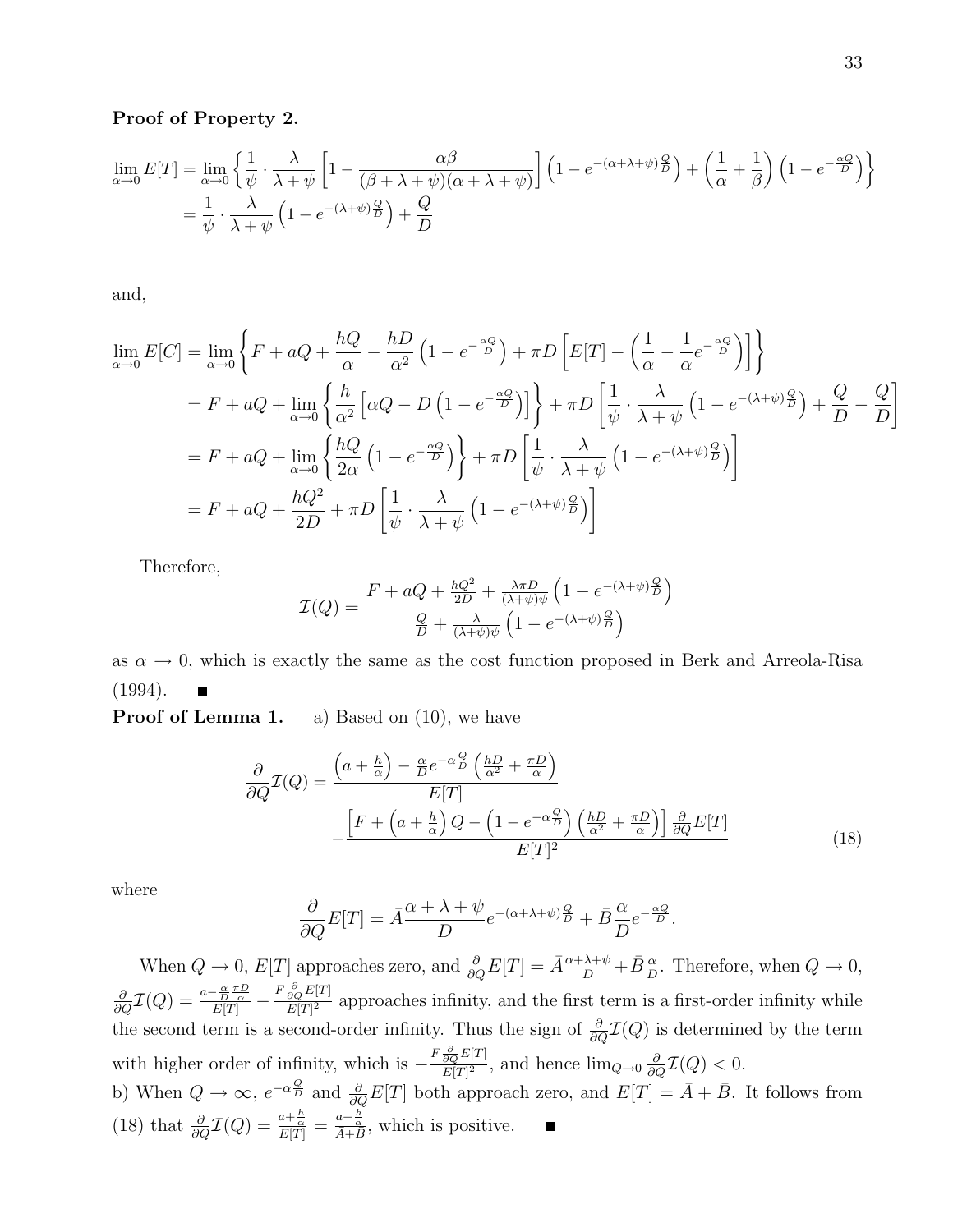**Proof of Property 4.** According to Lemma 1, to prove that  $\mathcal{I}(Q)$  is quasi-convex, it suffices to show that there are at most two solutions to  $\mathcal{I}(Q) = \epsilon$ , where  $\epsilon$  is an arbitrary real number. From (10), we know the equation  $\mathcal{I}(Q) = \epsilon$  can be transformed into

$$
(\pi D - \epsilon)\bar{A} \left[1 - e^{-(\alpha + \lambda + \psi)\frac{Q}{D}}\right] + F + \left(a + \frac{h}{\alpha}\right)Q + \left(1 - e^{-\alpha\frac{Q}{D}}\right)\left[(\pi D - \epsilon)\bar{B} - \frac{hD}{\alpha^2} - \frac{\pi D}{\alpha}\right] = 0 \quad (19)
$$

The second derivative of the left-hand side with respect to Q has the form  $a_1e^{b_1Q}+a_2e^{b_2Q}$ , where  $b_1$  and  $b_2$  are both negative. When the coefficients of the exponential functions in (19) are both zero,  $(19)$  reduces to a linear equation, which has exactly one solution. Otherwise,  $a_1$  and  $a_2$ will not both equal zero. Without loss of generality, we assume that  $a_1 \neq 0$ . Since the equation  $e^{(b_1-b_2)Q} = -a_2/a_1$  has at most one solution (because its left-hand side is an increasing function of Q, while its right-hand side is a constant), there is at most one solution to the equation  $a_1e^{b_1Q} + a_2e^{b_2Q} = 0$ . Thus, based on Rolle's Theorem from calculus, there are at most three solutions to Equation (19), and hence to  $\mathcal{I}(Q) = \epsilon$ . In addition, it follows from Lemma 1 that it is impossible for  $\mathcal{I}(Q) = \epsilon$  to have exactly three solutions when the number of its solutions is no more than three. We thus conclude that  $\mathcal{I}(Q) = \epsilon$  has at most two solutions.  $\blacksquare$ Proof of Property 5.

$$
\mathcal{I}^*(D) = \pi D + \frac{F + \left(a + \frac{h}{\alpha}\right)Q^* - \left(1 - e^{-\alpha \frac{Q^*}{D}}\right)\left(\frac{hD}{\alpha^2} + \frac{\pi D}{\alpha}\right)}{\bar{A}\left[1 - e^{-(\alpha + \lambda + \psi)\frac{Q^*}{D}}\right] + \bar{B}\left(1 - e^{-\frac{\alpha Q^*}{D}}\right)}
$$
\n
$$
\geq \pi D + \frac{F\left(1 - e^{-\alpha \frac{Q^*}{D}}\right) + \left(a + \frac{h}{\alpha}\right)\frac{D}{\alpha}\left(1 - e^{-\alpha \frac{Q^*}{D}}\right) - \left(1 - e^{-\alpha \frac{Q^*}{D}}\right)\left(\frac{hD}{\alpha^2} + \frac{\pi D}{\alpha}\right)}{\bar{A}\left[1 - e^{-(\alpha + \lambda + \psi)\frac{Q^*}{D}}\right] + \bar{B}\left(1 - e^{-\frac{\alpha Q^*}{D}}\right)}
$$
\n
$$
= \pi D + \frac{F + (a - \pi)\frac{D}{\alpha}}{\bar{A}\frac{1 - e^{-(\alpha + \lambda + \psi)\frac{Q^*}{D}}}{1 - e^{-\frac{\alpha Q^*}{D}}} + \bar{B}
$$

The inequality holds because  $1 - e^{-\frac{\alpha Q}{D}} \leq \frac{\alpha Q}{D}$  when  $Q \geq 0$ . When  $(\pi - a)D \geq \alpha F$ ,

$$
\mathcal{I}^*(D) \ge \pi D + \frac{F + (a - \pi)\frac{D}{\alpha}}{\bar{A} + \bar{B}}
$$

because

$$
1 - e^{-(\alpha + \lambda + \psi)\frac{Q^*}{D}} \ge 1 - e^{-\frac{\alpha Q^*}{D}}.
$$

When  $(\pi - a)D < \alpha F$ ,

$$
\mathcal{I}^*(D) \ge \pi D + \frac{F + (a - \pi)\frac{D}{\alpha}}{\bar{A}\frac{\alpha + \lambda + \psi}{\alpha} + \bar{B}}
$$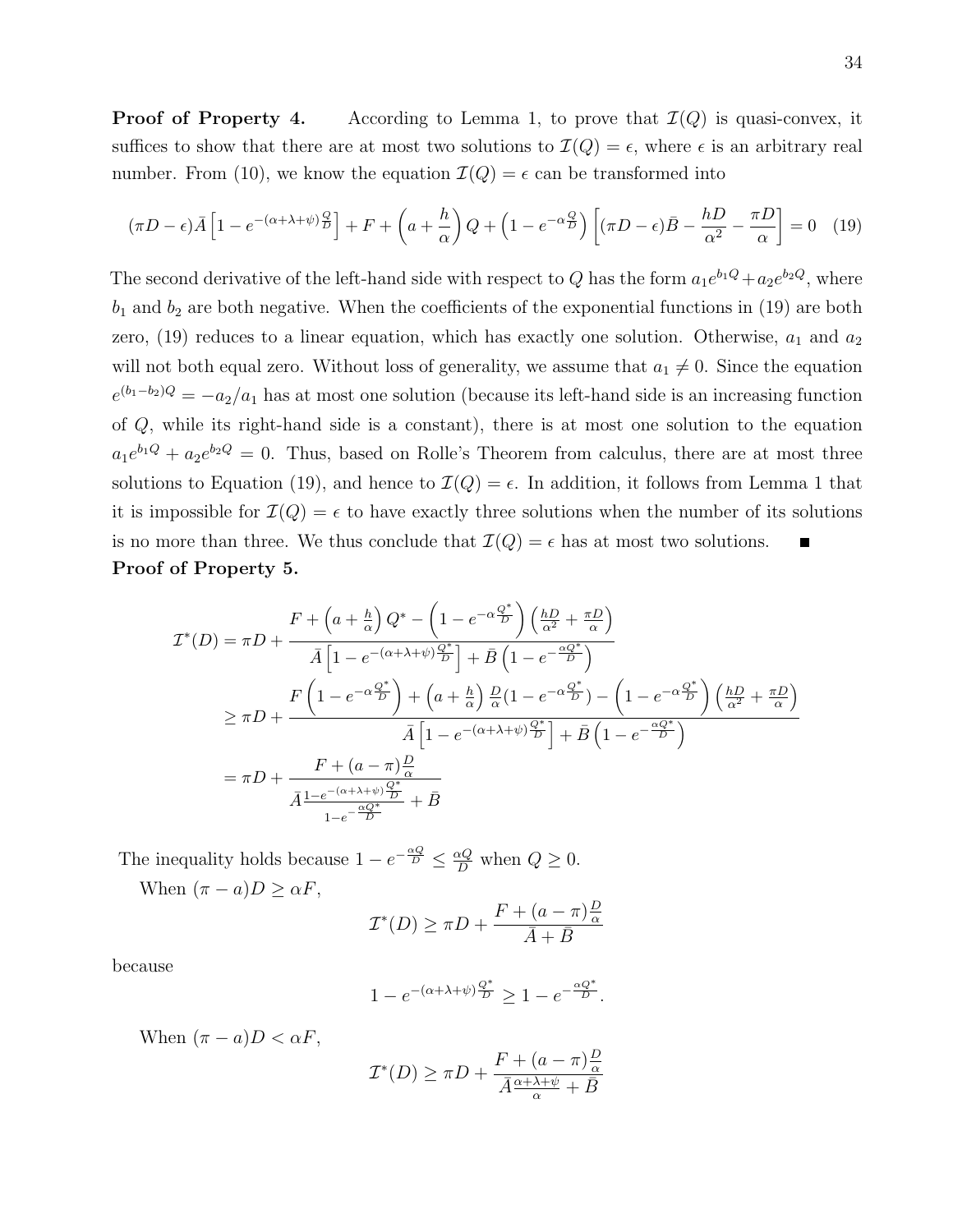because

$$
\frac{1-e^{-(\alpha+\lambda+\psi)\frac{Q^*}{D}}}{\alpha+\lambda+\psi}\leq \frac{1-e^{-\frac{\alpha Q^*}{D}}}{\alpha}
$$

since  $\frac{1-e^{-x}}{x}$  is a decreasing function of x when  $x \ge 0$ . **Proof of Property 6.** Since  $\bar{A} + \bar{B} \geq \bar{B}$ ,

$$
\frac{\frac{\bar{A}\left(\frac{hD}{\alpha^2} + \frac{\pi D}{\alpha}\right)}{\bar{B}} + F}{a + \frac{h}{\alpha}} \cdot \frac{\alpha}{D} > \frac{\bar{A}\left(\frac{h}{\alpha} + \pi\right)}{\bar{B}\left(a + \frac{h}{\alpha}\right)} \ge \frac{\bar{A}}{\bar{B}} = \frac{(\bar{A} + \bar{B}) - \bar{B}}{\bar{B}},
$$

and

$$
e^{\frac{\bar{A}\left(\frac{hD}{\alpha^2}+\frac{\pi D}{\alpha}\right)}{a+\frac{h}{\alpha}}\cdot\frac{\alpha}{D}}>e^{\frac{\bar{A}}{\bar{B}}} \geq \frac{\bar{A}}{\bar{B}}+1,
$$

this property directly follows from Lemma 2.  $\blacksquare$ 

**Proof of Property 7.** When  $\alpha = 0$ ,  $w = 1/\psi$ ,  $\bar{A} = \frac{\lambda}{\psi(\alpha)}$  $\frac{\lambda}{\psi(\psi+\lambda)}$ , and  $\bar{B}\alpha=1$ . From (15), we have

$$
\hat{Q} = -\frac{\lambda D}{\psi(\psi + \lambda)} + \sqrt{\left[\frac{\lambda D}{\psi(\psi + \lambda)}\right]^2 + \frac{2\left[FD + \frac{\lambda D^2}{\psi(\psi + \lambda)}(\pi - a)\right]}{h}}
$$
\n
$$
= \frac{-\frac{\lambda h D}{\psi + \lambda} + \sqrt{\left(\frac{\lambda h D}{\psi + \lambda}\right)^2 + 2h\psi\left[\psi FD + \frac{\lambda D^2}{\psi + \lambda}(\pi - a)\right]}}{h\psi},
$$
\n(20)

 $, , ,$ 

which is the same as the approximate EOQD solution proposed by Snyder (2008) (Snyder assumes that  $a = 0$ ). П

**Proof of Property 8.** When neither the retailer nor the supplier can be disrupted,  $\frac{6}{2DF}$  $\alpha = \lambda = 0$ . It follows from (20) that  $\hat{Q} = \frac{\sqrt{2h\psi(\psi FD)}}{h\psi}$  $\frac{DF}{h}$ , which is the classical EOQ solution.  $\blacksquare$ 

Proof of Property 9.  $(D) \leq \mathcal{I}^*(D),$ 

$$
r = \frac{\mathcal{I}^*(D) - \hat{\mathcal{I}^*}(D)}{\hat{\mathcal{I}^*}(D)} = \frac{\mathcal{I}^*(D)}{\hat{\mathcal{I}^*}(D)} - 1 \le \frac{\mathcal{I}(\hat{Q})}{\hat{\mathcal{I}^*}(D)} - 1
$$

and when  $\hat{\mathcal{I}}^*(D) > \mathcal{I}^*(D)$ ,

$$
r = \frac{\hat{\mathcal{I}}^*(D) - \mathcal{I}^*(D)}{\hat{\mathcal{I}}^*(D)} \le \frac{\hat{\mathcal{I}}^*(D)}{\mathcal{I}^*(D)} - 1 \le \frac{\hat{\mathcal{I}}^*(D)}{LB(D)} - 1.
$$

Therefore, eb is a bound on the approximation error.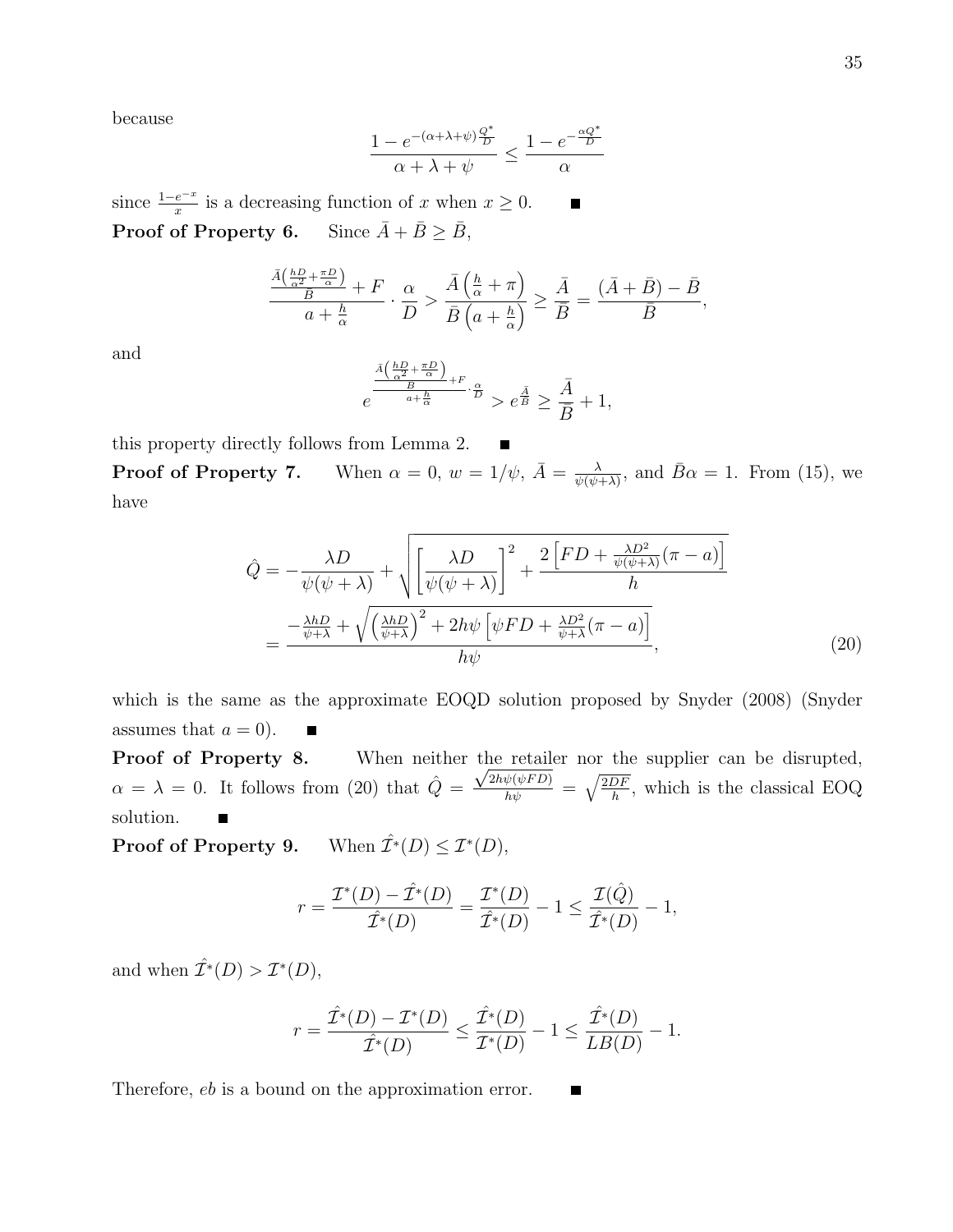**Proof of Property 10.** According to (16), we only need to show that  $\hat{Q}$  is concave and increasing with respect to  $D$ , which is true because of  $(15)$ . Proof of Property 11. It follows from  $(15)$  that

$$
\hat{Q} = D \cdot \frac{-\bar{A}/\bar{B} + \sqrt{\bar{A}^2/\bar{B}^2 + \frac{2\alpha(\bar{A}/\bar{B}+1)\left[\frac{\alpha F}{\bar{D}} + (\bar{A}/\bar{B})(\pi - a)\right]}{\alpha a + h}}}{(\bar{A}/\bar{B} + 1)\alpha} \tag{21}
$$

(a) Since  $\bar{A} = \frac{\lambda(\alpha+\beta)}{\beta_2\beta_1(\alpha+\lambda+1)}$  $\frac{\lambda(\alpha+\beta)}{\beta\psi(\alpha+\lambda+\psi)}$  and  $\bar{B}=\frac{1}{\alpha}+\frac{1}{\beta}$  $\frac{1}{\beta}$ , we have

$$
\bar{A}/\bar{B} = \frac{\alpha \lambda}{\psi(\alpha + \lambda + \psi)},\tag{22}
$$

which is independent of  $\beta$ . Therefore,  $\hat{Q}$  is independent of  $\beta$  by (21).

(b) It follows from (22) that  $\overline{A}/\overline{B}$  is monotone with respect to  $\lambda$  and  $\psi$ . Thus, to prove (b), it suffices to show that (21) has a monotone relationship with  $\overline{A}/\overline{B}$ . Letting  $X = \overline{A}/\overline{B}$  in (21), this is equivalent to showing that *either* for any  $\epsilon > 0$ , the equation

$$
\frac{-X + \sqrt{X^2 + \frac{2\alpha(X+1)\left(\frac{\alpha F}{D} + X(\pi - a)\right)}{\alpha a + h}}}{(X+1)\alpha} = \epsilon
$$
\n(23)

has at most one nonnegative solution or the left-hand side is a constant (i.e., there exists  $\epsilon > 0$ such that any nonnegative X is a solution to  $(23)$ ).

(23) can be transformed into the equation

$$
X^{2} + \frac{2\alpha(X+1)\left[\frac{\alpha F}{D} + X(\pi - a)\right]}{\alpha a + h} = (X + \epsilon \alpha(X+1))^{2},
$$

which is equivalent to

$$
\frac{2(\frac{\alpha F}{D} + X(\pi - a))}{\alpha a + h} = 2\epsilon X + \epsilon^2 \alpha (X + 1)
$$
\n(24)

when  $X$  is nonnegative.

Since  $(24)$  is a linear equation of X, it, and hence  $(23)$ , either has at most one nonnegative solution  $X$  or any nonnegative  $X$  is its solution, which completes the proof.

(c) By (22), following a similar transformation as in the proof of part (b), Equation (21) can be transformed into

$$
\frac{2\left[\frac{F\psi(\alpha+\lambda+\psi)}{D}+\lambda(\pi-a)\right]}{\alpha a+h}=\frac{2\lambda\hat{Q}}{D}+\left(\frac{\hat{Q}}{D}\right)^2(\alpha+\psi)(\lambda+\psi),
$$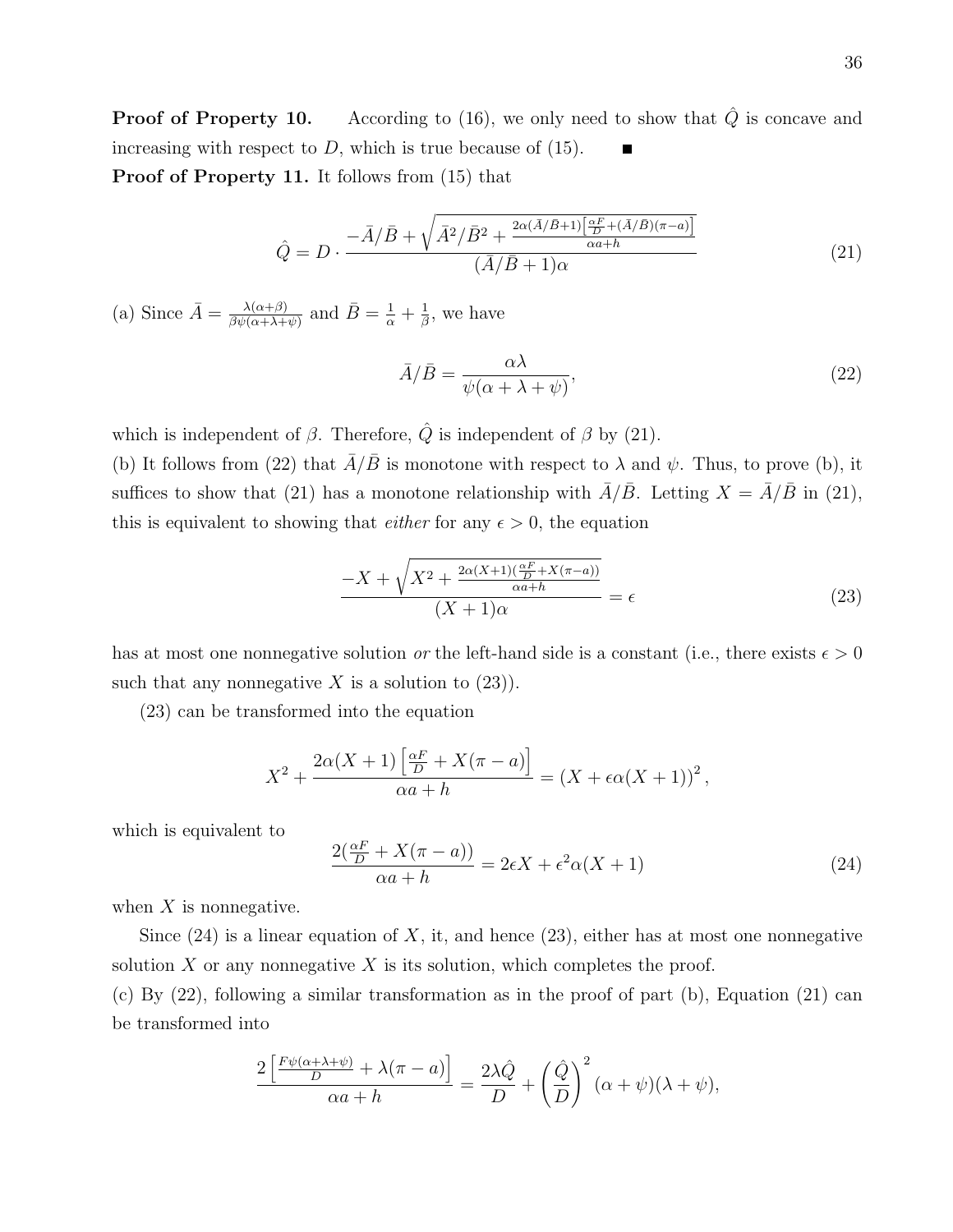which is equivalent to

$$
\frac{2F\psi}{aD} + \frac{2\left[\frac{F\psi}{D}\left(\lambda + \psi - \frac{h}{a}\right) + \lambda(\pi - a)\right]}{\alpha a + h} = \frac{2\lambda\hat{Q}}{D} + \left(\frac{\hat{Q}}{D}\right)^2(\alpha + \psi)(\lambda + \psi) \tag{25}
$$

Under the condition  $\psi \geq \frac{h}{a}$  $\frac{h}{a}$ , when  $\alpha$  increases, the left-hand side of (25) is decreasing. Therefore, Q must be decreasing as  $\alpha$  increases to make Equation (25) valid. **Proof of Corollary 2.** As  $\overline{A}/\overline{B} \rightarrow 0$ , it follows from (21) that

$$
\hat{Q} = D \cdot \frac{\sqrt{\frac{2\alpha(\frac{\alpha F}{D})}{\alpha a + h}}}{\alpha} = \sqrt{\frac{2FD}{\alpha a + h}}
$$

As  $\overline{A}/\overline{B} \rightarrow +\infty$ , it follows from (21) that

$$
\hat{Q} = D \cdot \frac{-\bar{A}/\bar{B} + \sqrt{\bar{A}^2/\bar{B}^2 + \frac{2\alpha(\bar{A}/\bar{B})(\bar{A}/\bar{B})(\pi - a)}{\alpha a + h}}}{(\bar{A}/\bar{B})\alpha} = D \cdot \frac{-1 + \sqrt{1 + \frac{2\alpha(\pi - a)}{\alpha a + h}}}{\alpha}
$$

If (17) holds, then

$$
D > \frac{\frac{\sqrt{2FD}}{\sqrt{\alpha a+h}} (\sqrt{1 + \frac{2\alpha(\pi - a)}{\alpha a+h}} + 1)}{\frac{2(\pi - a)}{\alpha a+h}}
$$

$$
\Rightarrow \frac{-1 + \sqrt{1 + \frac{2\alpha(\pi - a)}{\alpha a+h}}}{\alpha} \cdot D > \sqrt{\frac{2FD}{\alpha a+h}}.
$$

Therefore, the value of  $\hat{Q}$  as  $\bar{A}/\bar{B} \rightarrow +\infty$  is greater than that as  $\bar{A}/\bar{B} \rightarrow 0$ . Since  $\hat{Q}$  has a monotone relationship with  $\overline{A}/\overline{B}$  by Property 11(b),  $\hat{Q}$  is an increasing function of  $\overline{A}/\overline{B}$ . Therefore, when (17) holds,  $\hat{Q}$  is an increasing function of  $\lambda$  and a decreasing function of  $\psi$ . The second part of this corollary, when (17) is violated, can be proved similarly.

## Appendix B: Constant Demands vs. Stochastic Demands

We assumed constant customer demand when we formulated the cost function in Section 3. We now conduct a simulation study to determine whether solutions derived from this cost function are "robust" regarding the customer demand types.

We built a simulation model using Arena 7.01 in which we relax the constant-demand assumption. Instead, we assume that demand follows a Poisson process with annual rate D. In the results reported below, we fix  $F = 6$ ,  $a = 2$ ,  $h = 0.2$ ,  $\pi = 10$  and  $\psi = 12$ , and vary  $\lambda$ ,  $\alpha$ and  $\beta$ . For each set of  $\alpha$ ,  $\beta$  and  $\lambda$  reported in Table 5, we